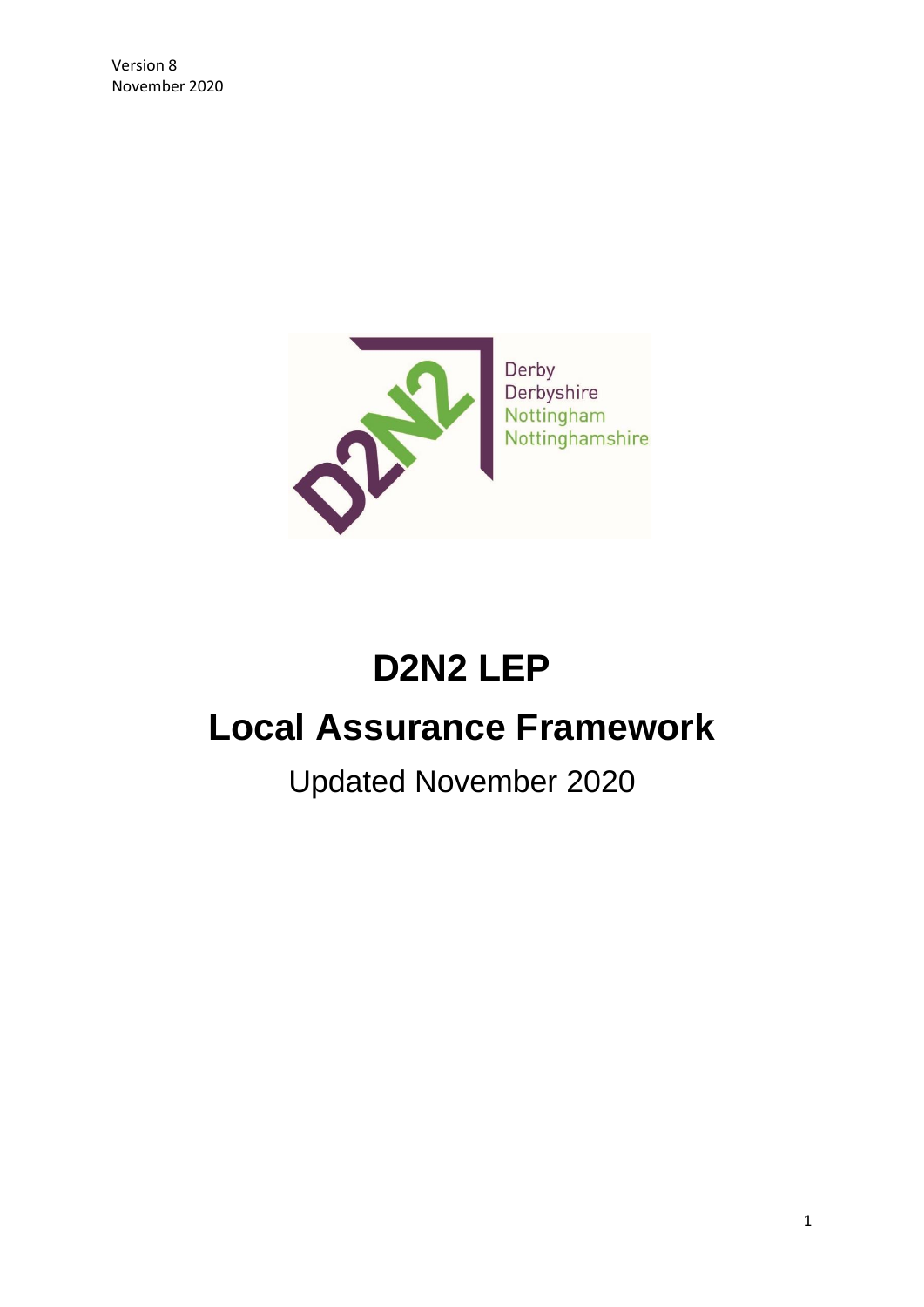# **Table of Contents**

| Appendix 5 - Business Growth and Innovation Board Terms of Reference  45 |
|--------------------------------------------------------------------------|
|                                                                          |
|                                                                          |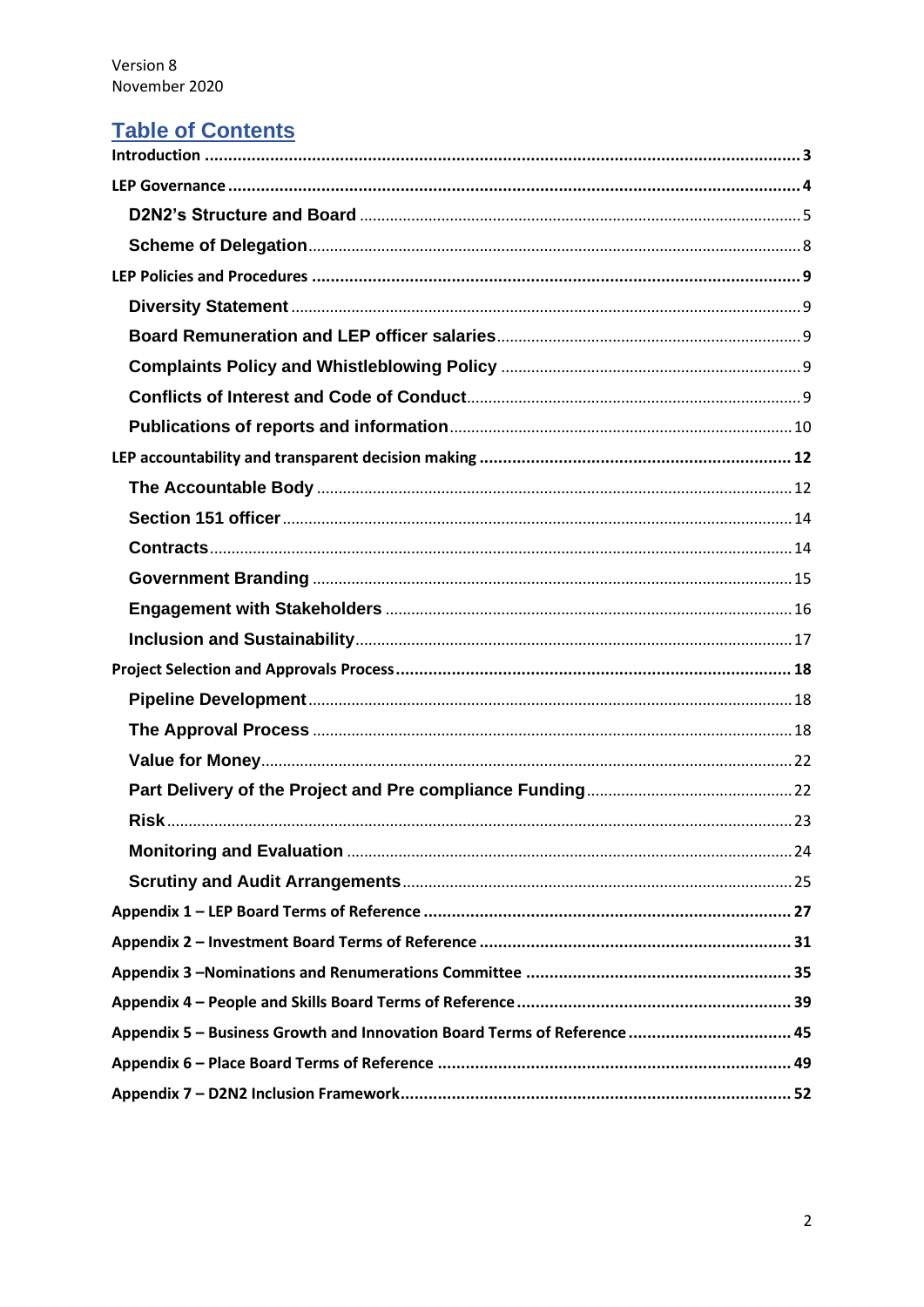# <span id="page-2-0"></span>**Introduction**

Local Enterprise Partnerships (LEPs) are locally owned partnerships between the public and private sectors.

D2N2 is the LEP for Derby, Derbyshire, Nottingham, and Nottinghamshire and is one of the largest LEPs in England, covering a population of over 2.2 million people with an economic output of over £46.6 billion.

D2N2s vision is a more prosperous, better-connected, and increasingly resilient and competitive economy; its ambition is to be one of the most respected LEPs, known for its professionalism and effectiveness. Its purpose is to support and encourage economic growth across the D2N2 area.

The Local Industrial Strategy (LIS) and Emerging Recovery and Growth Strategy (ERGS) present the LEPs strategy and delivery priorities for boosting the local economy and provides the basis for determining the key funding priorities to which available resources should be directed. The D2N2 Strategic Economic Plan is available online at; [www.d2n2lep/sep.](http://www.d2n2lep/sep) We will shortly release our Economic Recovery and Growth Strategy which will provide strategic guidance into the interventions that the LEP choose to support through their funding programmes. Alongside this, the Local Industrial Strategy is available at [d2n2lep.org/local](https://d2n2lep.org/local-industrial-strategy/)[industrial-strategy/.](https://d2n2lep.org/local-industrial-strategy/)

This Local Assurance Framework (LAF) sets out how D2N2 will effectively undertake its role in relation to good governance and delivery of public funds it is responsible for. It identifies the roles to be taken by D2N2 and its constituent Boards, by the Accountable Body and by the promoters of projects. This includes the process of ensuring value for money, prioritisation, appraisal, business case development and risk management

It also sets out the process to be followed in selecting priorities for the Local Growth Fund and other funding programmes.

D2N2 is fully committed to ensuring the highest standards of governance, accountability and transparency across all aspects of its activities and will review the LAF annually and make any changes in line with changes made to the National Assurance Framework (NAF) to ensure consistency and full compliance.

The Accountable Body for D2N2 is Derbyshire County Council which has responsibility for ensuring this LAF is in place, meets the standards set out by Government and that all funding decisions are made in accordance with it. The Section 151 officer at Derbyshire County Council ultimately provides assurance of proper use of Government Funds and Governance Procedures within the LEPs activities.

D2N2 will notify the Ministry of Housing, Communities and Local Government (MHCLG) of any significant changes made to the LAF.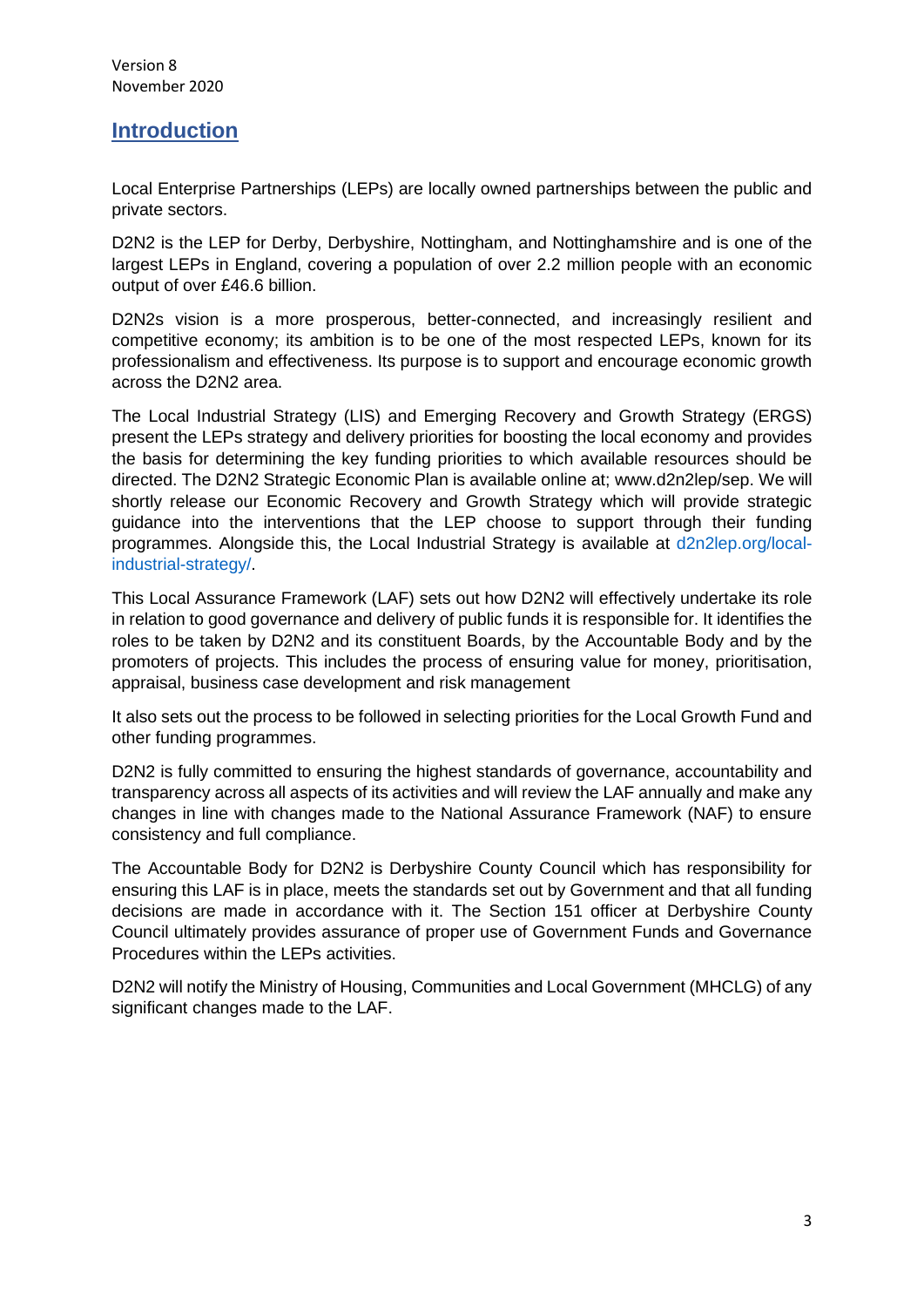# <span id="page-3-0"></span>**LEP Governance**

D2N2 have clear systems, rules and practices and processes in place to ensure that decisions are made on a transparent basis, by the appropriate persons or groups and based on appropriate skills and capability.

Members of the LEP Board and other subgroups will work within the agreed governance structures and will always demonstrate the highest standards of conduct. Any third party involved with the LEP or who is providing a service to the LEP will be made aware they are expected to act within the governance system and that their conduct is expected to be consistent with the standards applicable to members of the LEP.

The Nolan Principles of Public Life underpin the LAF and all board and sub- board members are expected to adhere to them, these are:

- **Selflessness**: Holders of public office should act solely in the public interest.
- **Integrity:** Holders of public office must avoid placing themselves under any obligation to people or organisations that might try in appropriately to influence them in their work. They should not act or take decisions to gain financial or other material benefits for themselves, their family or their friends. They must declare and resolve any interests and relationships.
- **Objectivity**: Holders of public office must act and take decisions impartially, fairly and on merit, using the best evidence and without discrimination or bias.
- **Openness**: Holders of public office should act and take decisions in an open and transparent manner. Information should not be withheld from the public unless there are clear and lawful reasons for doing so.
- **Honesty**: Holders of public office should be truthful
- **Leadership**: Holders of public office should exhibit these principles in their own behaviour. They should actively promote and robustly support the principles and be willing to challenge poor behaviour wherever it occurs.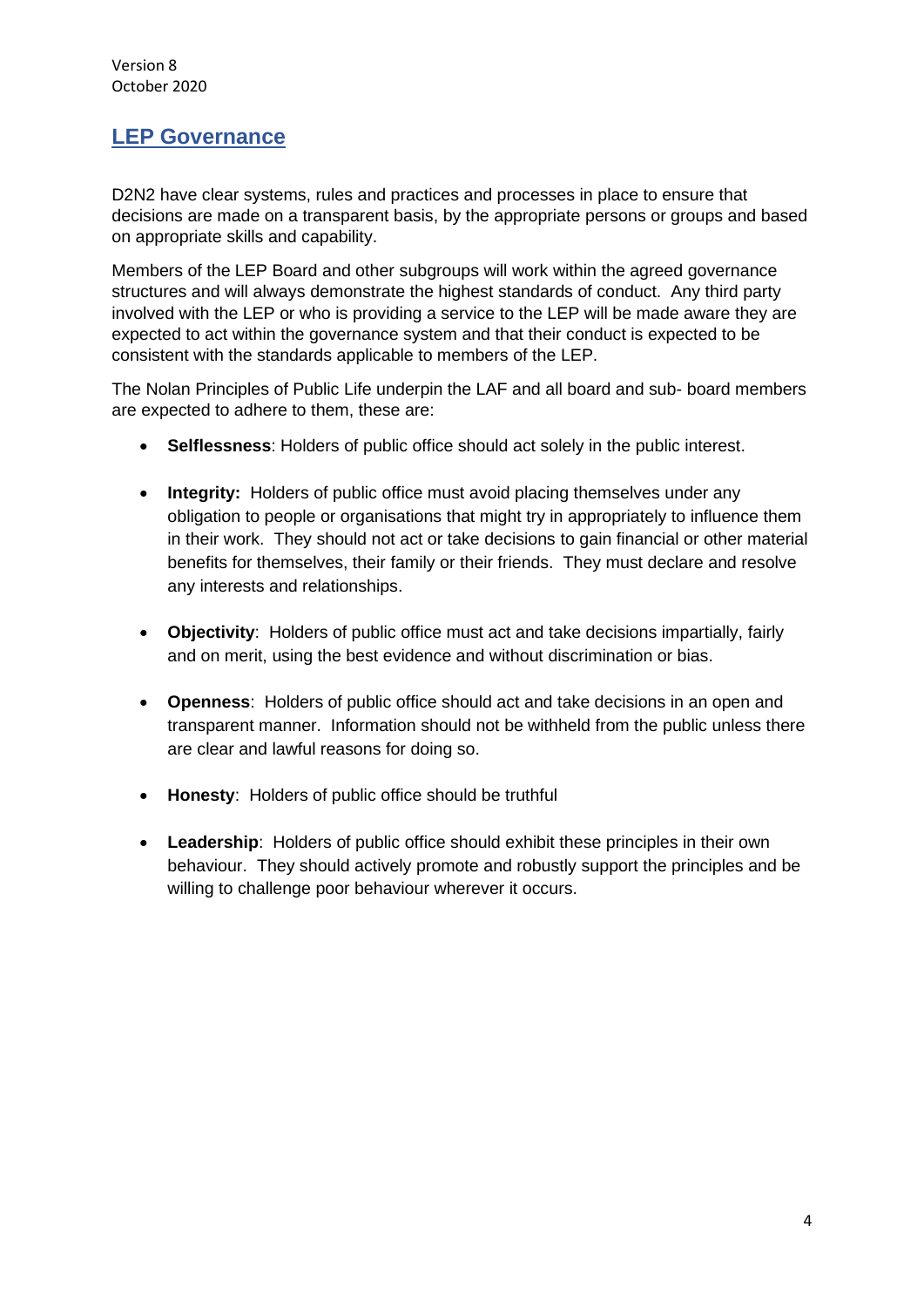# <span id="page-4-0"></span>**D2N2's Structure and Board**

D2N2 became a company limited by guarantee on the 1<sup>st</sup> of April 2019.

The LEP Board is responsible for determining economic strategy for the region and setting the priorities for funding. It acts as the ultimate decision making body for the LEP and is comprised of public and private members who work collaboratively to ensure that decisions are made in the interests of promoting inclusive growth, prosperity and improved productivity in the local area and beyond. As the ultimate decision-making body, even when the LEP Board puts in place a scheme of delegation, the LEP Board remain responsible and accountable for the delegated decision.

The LEP Board has 18 members, 6 from the public sector (Local Authorities) and the remaining 12 from the private sector. The LEP is expected to have a minimum of at least two thirds private sector membership at any time in accordance with the NAF, and a gender balance that ensures a one-third female representation increasing to half by 2021

The LEP Board has the option to increase this to a maximum of 20 members and to co-opt an additional 5 board members with specialist knowledge on a one-year basis unless there are exceptional circumstances.

The Chair of the D2N2 LEP is appointed using an open invitation exercise which is published through LEP channels outlining the role description and person specification. Following the open advert, a Nominations and Renumerations Committee will shortlist the potential applicants and an interview process by the Nominations and Renumerations Committee will be held to select the Chair of the Board. The Terms of Reference of the Nominations and Renumerations Committee are included in Appendix 3.

The Deputy Chair of the LEP is selected by the incumbent Chair at that point in time, any decision made by the Chair must be formally ratified by the rest of the Board.

The remaining memberships are decided in the following way.

from the sector on a bi-annual basis.

• **Public**. All four leaders of the Upper Tier Authorities are invited to be Board Members. The remaining 2 members are appointed by the respective economic prosperity committees of the District/Borough Councils every two years with one from Derbyshire and one from Nottinghamshire.

• **Private**:

- 1 Higher Education (HE) Member. The three Universities from the area share the board position on a rotating membership basis which changes every two years. - 1 Further Education (FE) member which is decided on a bi-annual basis where the new representative is nominated by the Further Education providers in the area. - 1 Voluntary and Community Sector representative who is openly recruited with input

- 9 Remaining private sector representatives. Private sector members of the Board are appointed through an open selection process including a Small and Medium Enterprise (SME) Representative. Each vacancy is openly advertised on the D2N2 website and wider channels with clear job descriptions and person specifications for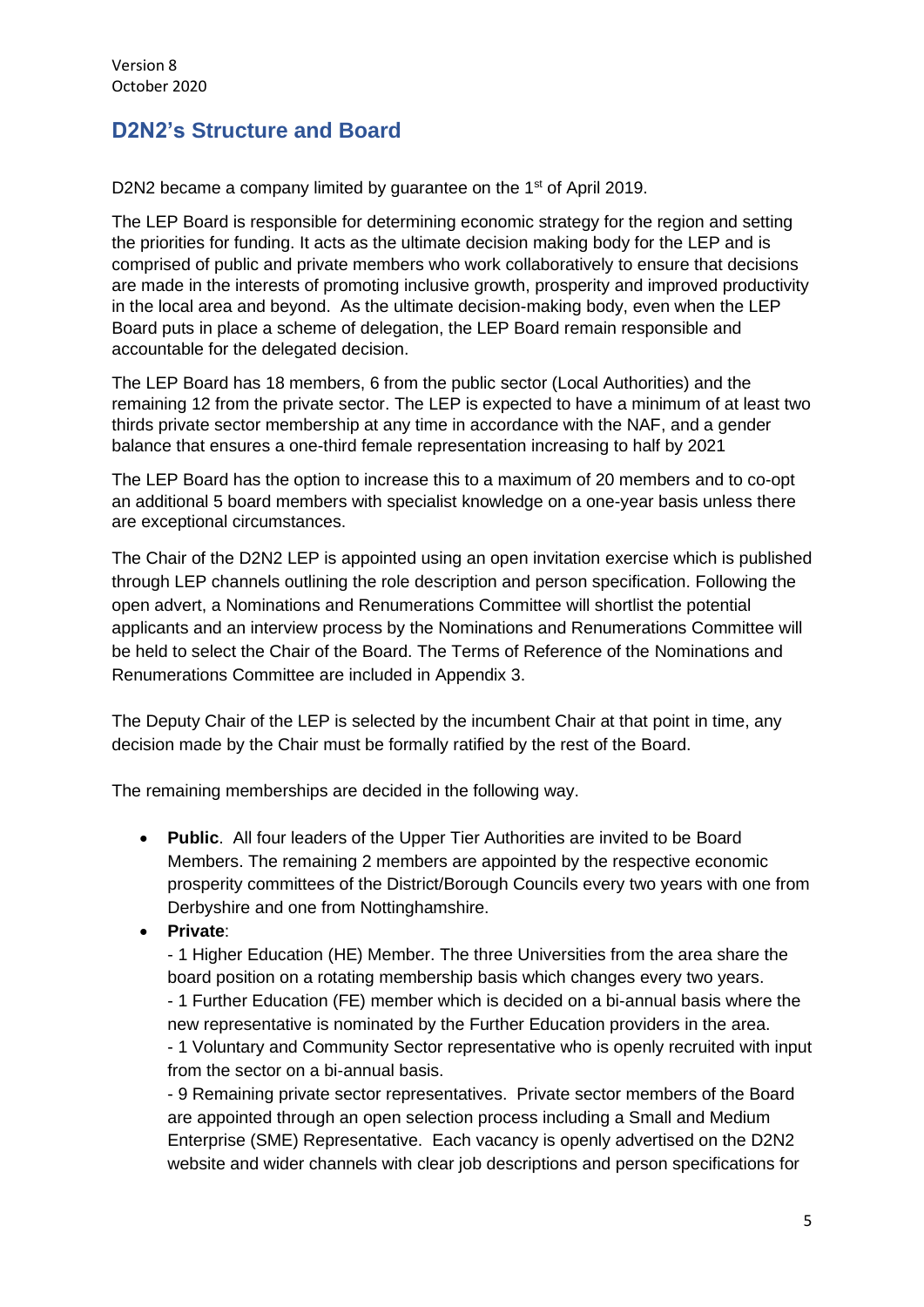the role. The Nominations and Renumerations committee appointed by the LEP Board is then responsible for shortlisting and selecting the potential candidates led by the LEP Chair. Each term is for an initial 3 years with the option to be extended for a further term subject to the approval of the chair.

D2N2 remains committed to diversity on its Board based on all protected characteristics and will encourage engagement and representation from across all communities from across the region. The Board will have a nominated Diversity champion that will be publicised on the LEP website.

The LEP keeps a register of appointments for all its Private Sector board members which indicates when their current tenure expires. Board members are notified with six months of their term left and given the option to reapply for a one term extension. Should the board member choose not to reapply the position is advertised through the process described above.

Part of the Nominations and Renumerations committee's responsibility is to plan for future appointments, including succession planning, to ensure that that the Board Membership reflects the D2N2 area including age, gender, ethnicity, public and private sector, geography, and skills.

The process for the resignation of board members is covered in the Articles for Association which are published on the website.

Each Board member is given an induction pack including the Code of Conduct policy and Declarations of Interest Policy, with a formal induction process undertaken within the first quarter of the appointment of new board members. The LEP continues to review this process and works to keep it in line with the LEP Network.

Additional governance information such as Terms of Reference and membership lists for all of the LEP's Advisory Boards and supporting groups are also published, alongside information on future board meeting dates and schedules of when information is made available on the website. The appointments process for each individual board/group will be included in its respective Terms of Reference.

In addition to the main board, D2N2 also has in place a formal governance structure of advisory boards that lead on key issues identified within the LEPs strategic vision and to serve to bring together partners across the region to collaborate in the context of the LEPs convening role.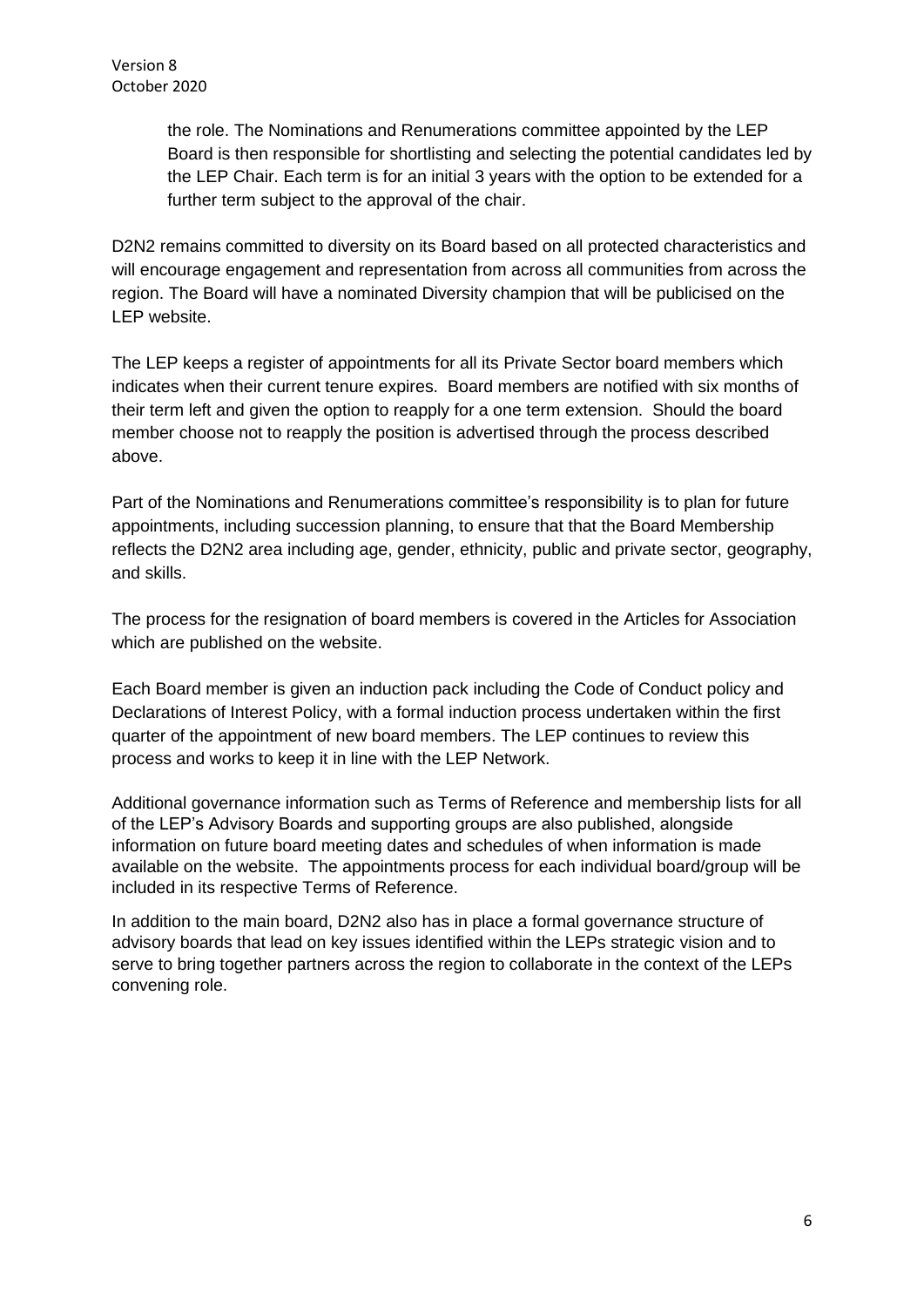# **The governance structure of the LEP is as follows**:



Terms of reference for all **Advisory Boards** are included within the appendices of this document.

The LEP manages all its Capital and funding programmes through discussions at an officer level through the Advisory Boards as listed above. Any financial decisions are decided by the Investment Board and LEP Board.

The **Investment Board** is responsible for overseeing all investment decisions on behalf of the LEP Board and will take a first review of all financial decisions and will provide a recommendation for ratification to the LEP Board. This includes decisions relating to the Local Growth Fund, Getting Building Fund, Growing Places Fund, Enterprise Zone Business Rates Recycling and other appropriate LEP funding streams. In circumstances where an accelerated funding outcome is needed, D2N2 Officers can request a decision by the LEP Board through written procedures following a recommendation for approval from the Investment Board, with the approval of the Chair. The Investment Board will continue to monitor the associated contracts of its investment decisions with updates provided to the LEP Board.

The Terms of Reference for the LEP Board and Investment Board are shown in appendix 1& 2. Any Terms of Reference relating to the Advisory Boards and their subgroups will be published on the LEP's website once approved and incorporated within the LAF.

All LEP officers are employed by the East Midlands Chamber of Commerce, with the Chief Executive directly responsible to the Chair of the LEP board. A Service Level Agreement is in place between the LEP and the Chamber of Commerce to provide payroll services for D<sub>2</sub>N<sub>2</sub> staff.

D2N2 staff are therefore independent from any Local Authority or individual organisation and are able to provide impartial advice to Board members.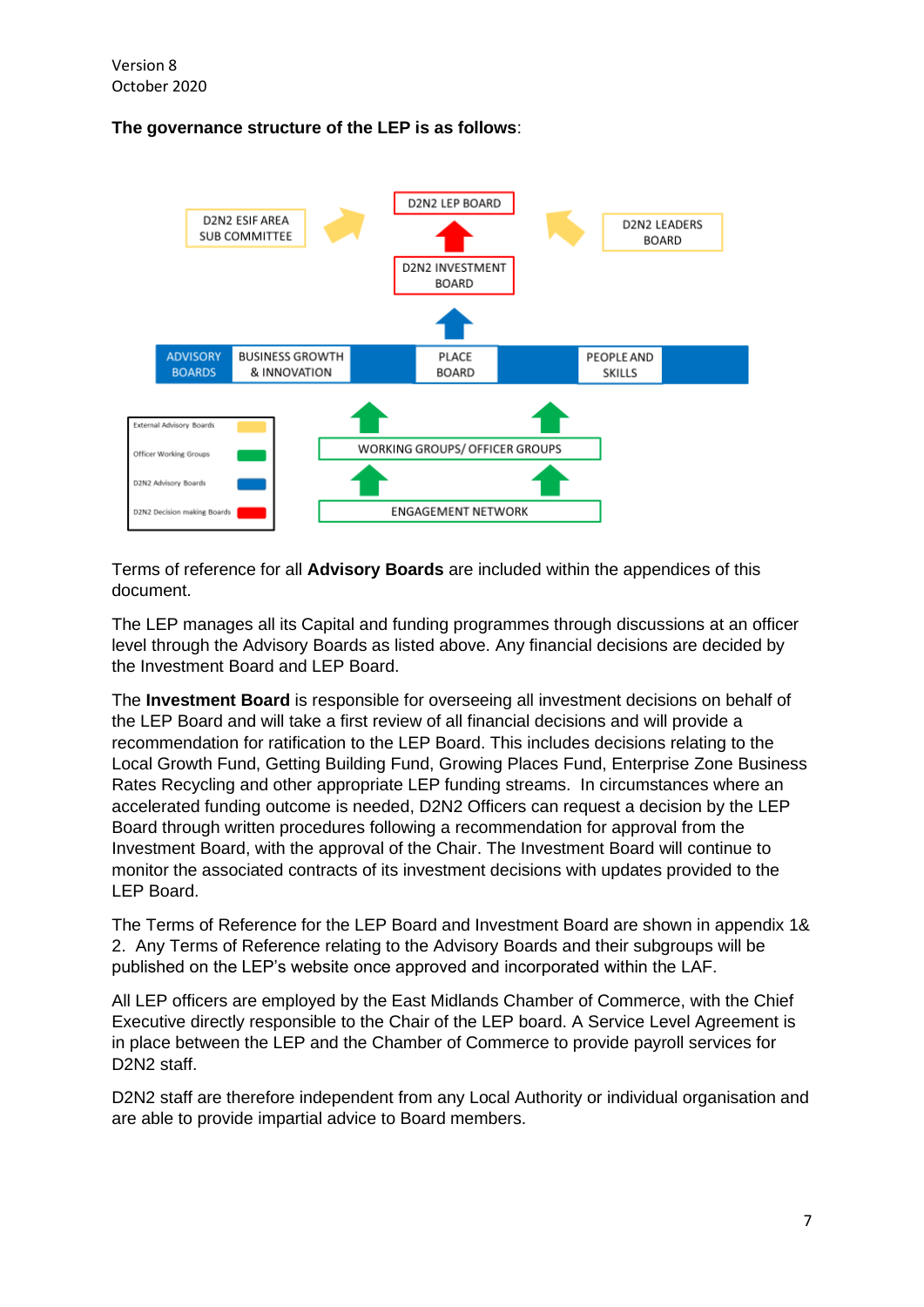# <span id="page-7-0"></span>**Scheme of Delegation**

The current scheme of delegation is for decisions to be made by the LEP Board. The LEP Board may from time to time delegate decisions to its Advisory Boards or the Chief Executive which are outlined in the terms of reference for each Advisory Board.

Where a decision is required on funding within the LEP's control or influence, generally the Investment Board would make the decision, unless otherwise agreed by the LEP board.

A decision which is made in contravention of the process will be invalid based on noncompliance unless the LEP Board has given prior approval for variation in the decisionmaking process.

Any decision that needs to be made by the LEP Board/Investment Board that does not fit within the timeframe of the scheduled meetings can be decided through written procedures. All members of the relevant board will be written to with the appropriate documentation that would be presented in the same manner as it would be to The Board or Investment Board. Each member will then be able to reply with any concerns and their approval/rejection to the chair, who will confirm the decision.

Any decision coming forward by written procedures will be done so at the discretion of the Chair of the Board.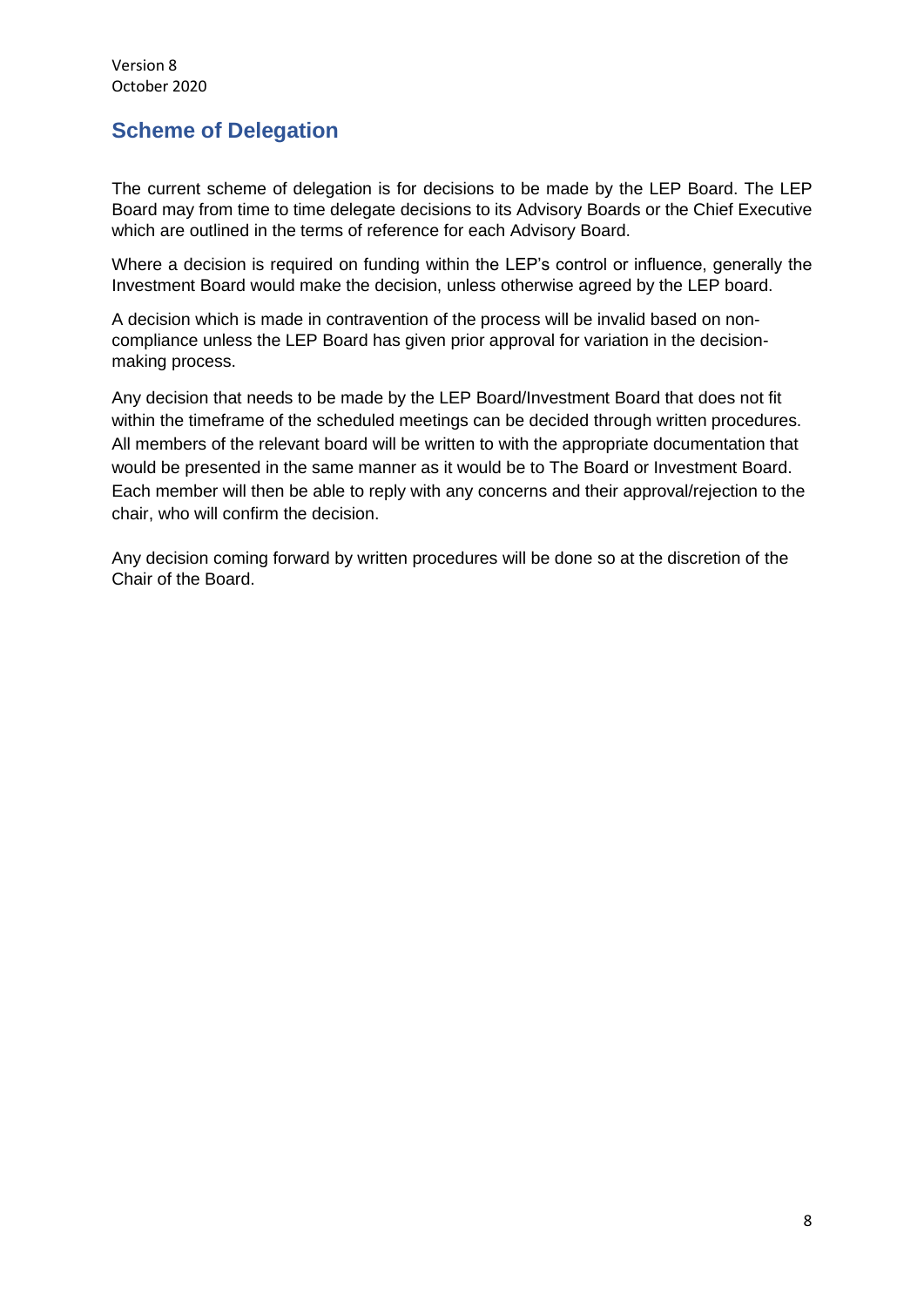# <span id="page-8-0"></span>**LEP Policies and Procedures**

As a LEP D2N2 have adopted key best practice policies especially those set out on the back of the LEP review which was carried out in July 2018 to strengthen the position of LEPs and their Governance. These all mirror national LEP exemplar and best practice models as a minimum. All policies are available on the LEP Website.

# <span id="page-8-1"></span>**Diversity Statement**

D2N2 has an Equality and Diversity Policy which is published on its website. This explains how the LEP ensures representation at Board and Sub Board level which is reflective of the local business community, the steps D2N2 are taking to ensure diversity in its engagement with local communities and businesses and how diversity will be monitored at Board level.

A report will be taken annually to the Board discussing progress in encouraging diversity and how improvements can be made.

D2N2 has a named diversity board and executive champion which is published on the website.

# <span id="page-8-2"></span>**Board Remuneration and LEP officer salaries**

Senior LEP officers and Board Members remuneration will be included within D2N2's Annual Financial Report. In line with best practice any salary over the £58,200 threshold will be named to the relevant position.

The Chair of the LEP Board does not receive any remuneration for the role and LEP Board members are only able to claim expenses for their role. All expenses registered by LEP Board members are available subject to request.

# <span id="page-8-3"></span>**Complaints Policy and Whistleblowing Policy**

D2N2 have both a Complaints Policy and Whistleblowing Policy, which are published on the D2N2 website and are regularly checked and updated. Both policies are consistent with the Best Practice guidance issued to LEPs following the Ney Review of October 2017 which worked to review LEPs practices in ensuring safe stewardship and usage of public funds. We also have a confidential reporting policy following best practice guidance, which is also published on the website.

# <span id="page-8-4"></span>**Conflicts of Interest and Code of Conduct**

D2N2's Conflicts of Interest Policy, which is published on the website outlines the process for Board members and officers to declare and report interests, ensuring impartiality and the avoidance of perceptions of bias.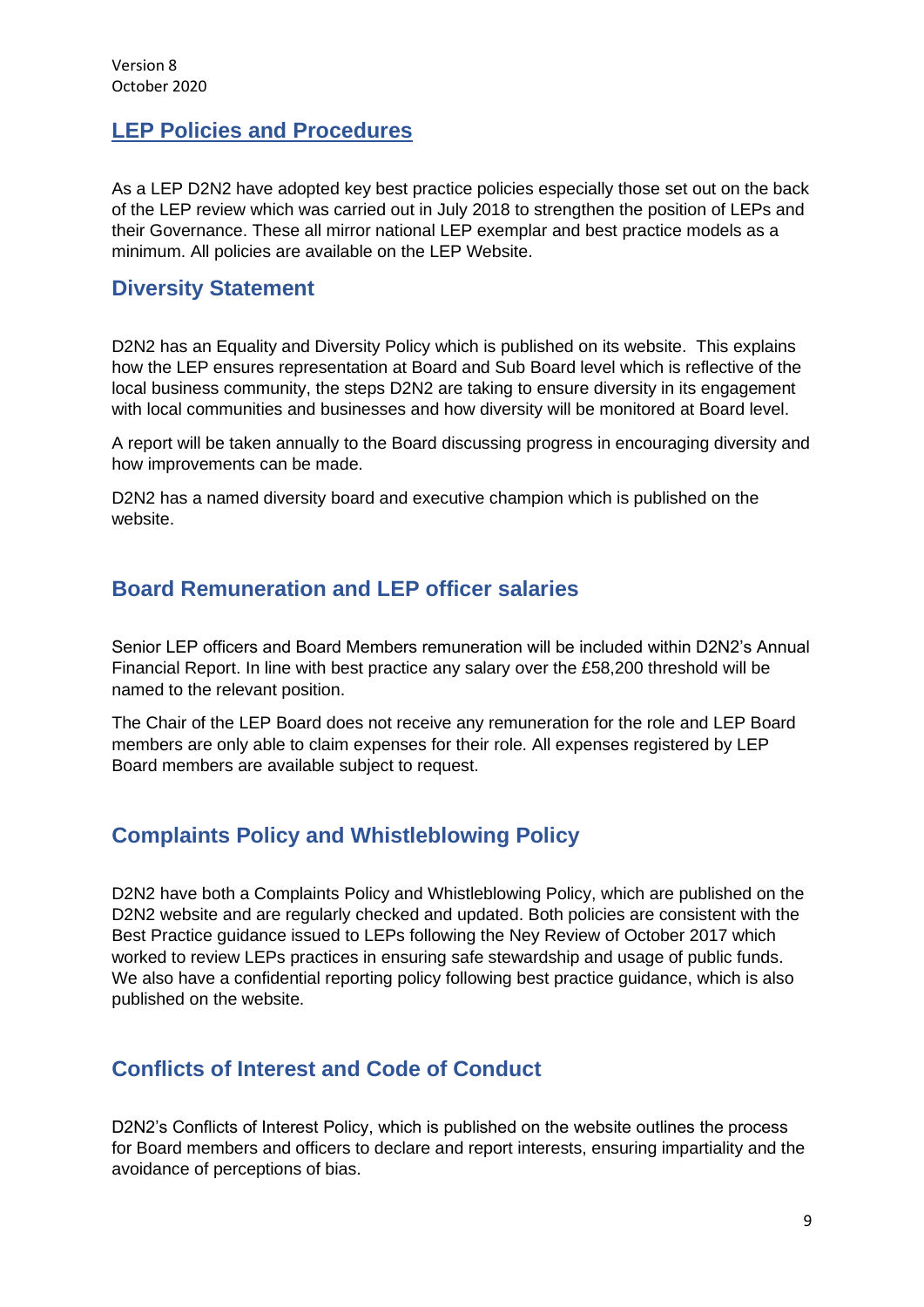It includes guidance on pecuniary and non-pecuniary interests' individuals must declare, outlines the process that Board members follow for declaring interests and explains the process for requesting an exemption.

Individual registers of Board members are published on the website and updated on an annual basis.

D2N2's Code of Conduct Policy, which is published on the website, outlines the expectations of Board members when acting in capacity as a Board member of the LEP.

All D2N2 staff are also required to sign the code of conduct policy.

# <span id="page-9-0"></span>**Publications of reports and information**

LEP Board papers are published on the D2N2 website and Investment Board papers are published through the Derbyshire County Council website. (A link on the D2N2 website to the Investment Board papers is also provided).

These are published in line with the Best Guidance Practice Guidance in accordance with the Local Government Act 1972, meeting agendas and papers are published 5 clear working days before the meeting takes place and draft minutes of the meeting are published within 10 clear working days of the meeting taking place.

Any declaration of interest made at the meeting will be included in the minutes.

The LEP follow its accountable body - Derbyshire County Councils' document classification policy in terms of how documents are classified as public, controlled, or restricted.

Information which is not to be placed in the public domain is treated under The Local Authorities-Executive Arrangements Meetings and Access to Information Regulations 2012 using one of following 7 exemptions:

- (1) Information relating to any individual.
- (2) Information which is likely to reveal the identity of an individual.
- (3) Information relating to the financial or business affairs of any person (including the Authority holding that information).
- (4) Information relating to any consultations or negotiations, or contemplated consultation or negotiations, in connection with any labour relations matter arising between the authority or a Minister of the Crown and employees of, or office holders under, the authority.
- (5) Information in respect of which a claim to legal professional privilege could be maintained in legal proceedings.
- (6) Information which reveals that the authority proposes:
	- (a) to give under any enactment a notice under or by virtue of which requirements are imposed on a person; or
	- (b) to make an order or direction under any enactment.
- (7) Information relating to any action taken or to be taken in connection with the prevention, investigation, or prosecution of crime.

D2N2 will publish their annual accounts on the D2N2 website. The accounts will be reported to both the LEP Board at its annual meeting in line with the articles of associate as well as the Investment Board. An annual financial statement will be published each year within the annual report including: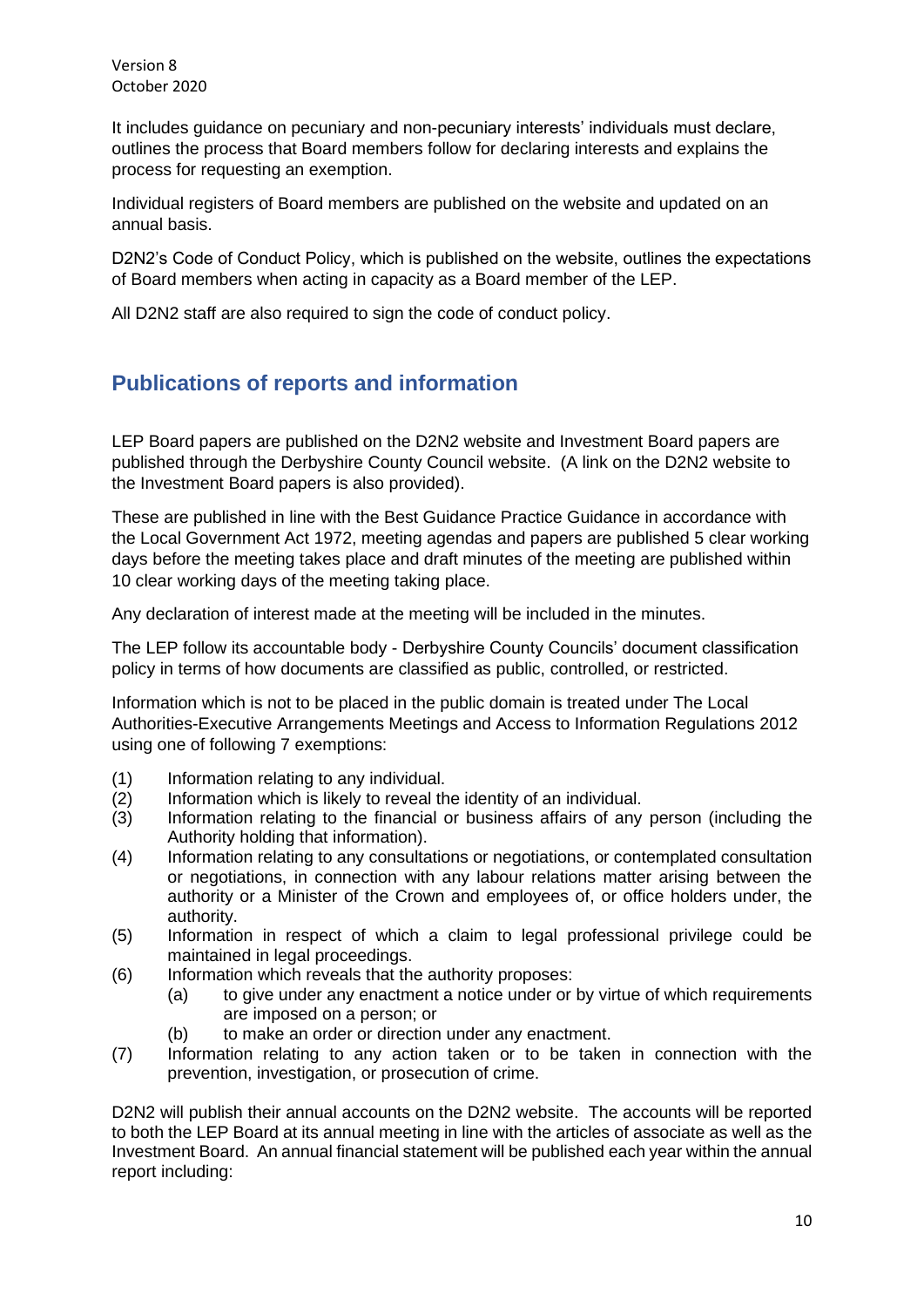- The total amount of funds within the LEP's direction or control at the start and end of the financial year.
- The total amounts committed by the LEP to external organisations through grants and risk finance.
- The total amounts committed to suppliers to purchase goods, works or services
- The total amounts incurred in running the LEP

The accounts of the LEP will be published by Companies House and a link to them will be published on the LEP's website.

LEP resources are subject to the usual Local Authority checks and balances through Derbyshire County Council's Financial Regulations and Standing Orders.

The LEP have in place appropriate data protection arrangements in line with the General Data Protection Regulations (GDPR) and the Data Protection Act 2018. The data provided by promoters is the responsibility of the promoters to make sure it complies with the appropriate legislation and that the data is accurate and correct. The LEP is the data controller for Board Members data and any other data they collect including data around projects and programmes.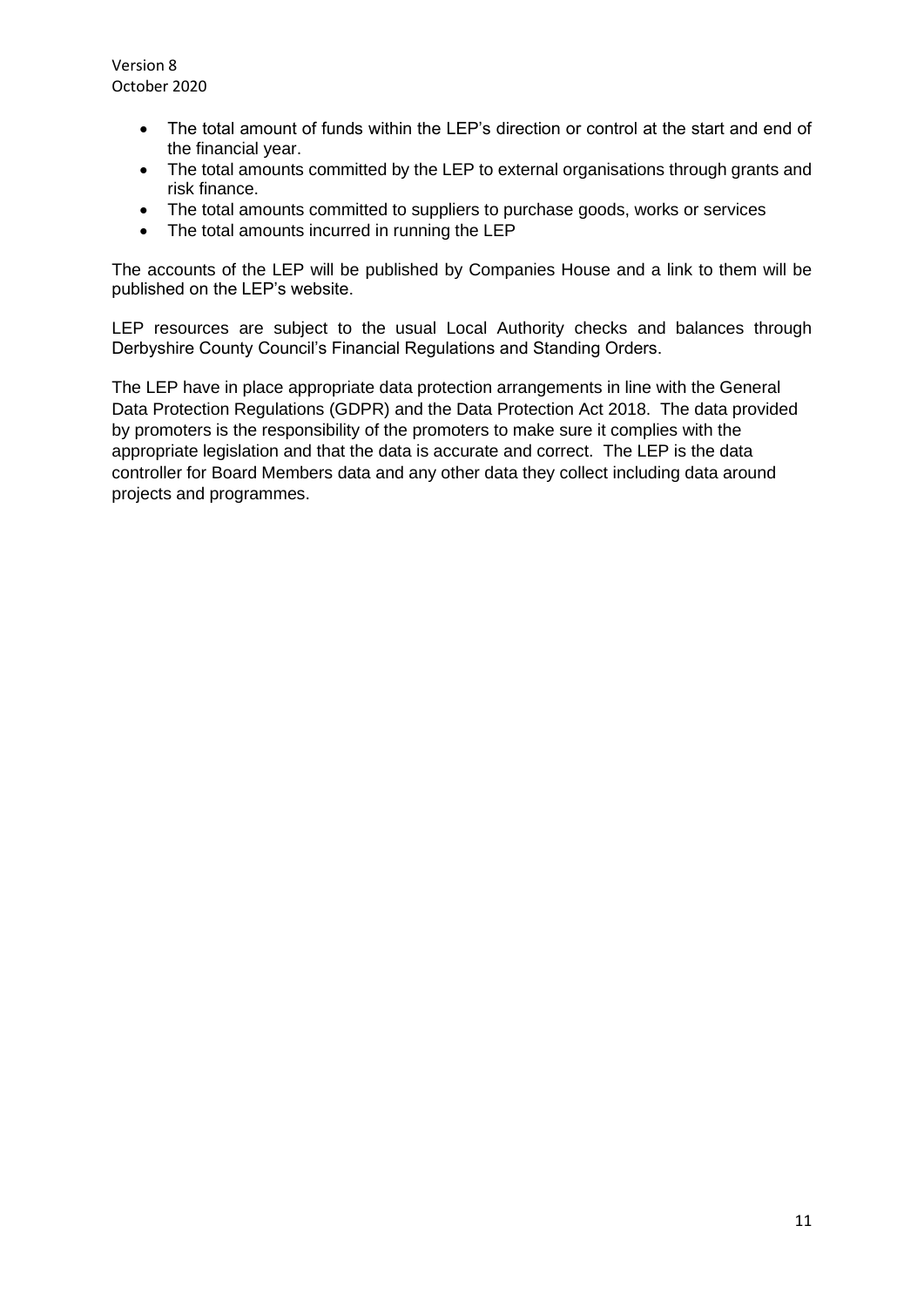# <span id="page-11-0"></span>**LEP accountability and transparent decision making**

# <span id="page-11-1"></span>**The Accountable Body**

Derbyshire County Council was appointed as the LEP's single accountable body in January 2019 and entered into a Service Level Agreement (SLA) with D2N2 to provide these services for a period of 2 years. This details the operating practices and the checks and balances that exist between the LEP as decision makers and the Accountable Body.

The Accountable Body, through the Section 151 Officer, is accountable for the proper use and administration of funding, all of which falls under the annual audit of the Derbyshire County Council's accounts, and for ensuring that decisions are made in accordance with this LAF or any other framework which may instead apply.

These responsibilities include:

- Ensuring the decisions and activities of the LEP conform with legal requirements with regard to equalities, social value, environment, State Aid, procurement etc.
- ensuring that funds are used in accordance with the conditions placed on each grant.
- ensuring (through the Section 151 Officer) that the funds are used appropriately.
- ensuring that this Assurance Framework (or any other which may instead apply) is implemented and adhered to.
- maintaining the official record of LEP proceedings and holding copies of all relevant LEP documents relating to any funding streams the Accountable Body is responsible for.
- ensuring LEP decisions at formal meeting are recorded by way of minutes, and the minutes of each meeting are reported to the subsequent meeting to ensure accuracy. Minutes, agendas, and reports are published on the Accountable Body's and LEP's website
- Responsibility for the decisions of the LEP in approving projects (for example if subjected to legal challenge).
- ensuring there are arrangements for local audit of funding allocated by LEPs at least equivalent to those in place for Local Authority spend. An audit is conducted on an annual basis and the recommendations are reported to the Investment Board and LEP board. In addition, the LEP and the Accountable Body have agreed timescales and operating practices to support the effective implementation of decisions. This will also include a process for monitoring delivery and specification of what information is required from scheme promoters. The Accountable Body also provides a strategic scrutiny function to D2N2 to check on the LEPs Governance, Delivery and Strategy functions.

Awards of funding will be accompanied by a written agreement between the Accountable Body and the promoter, setting out the split of responsibilities and specifying provisions for the protection of public funds, such as arrangements to suspend or claw back funding in the event of non-delivery or mis-management.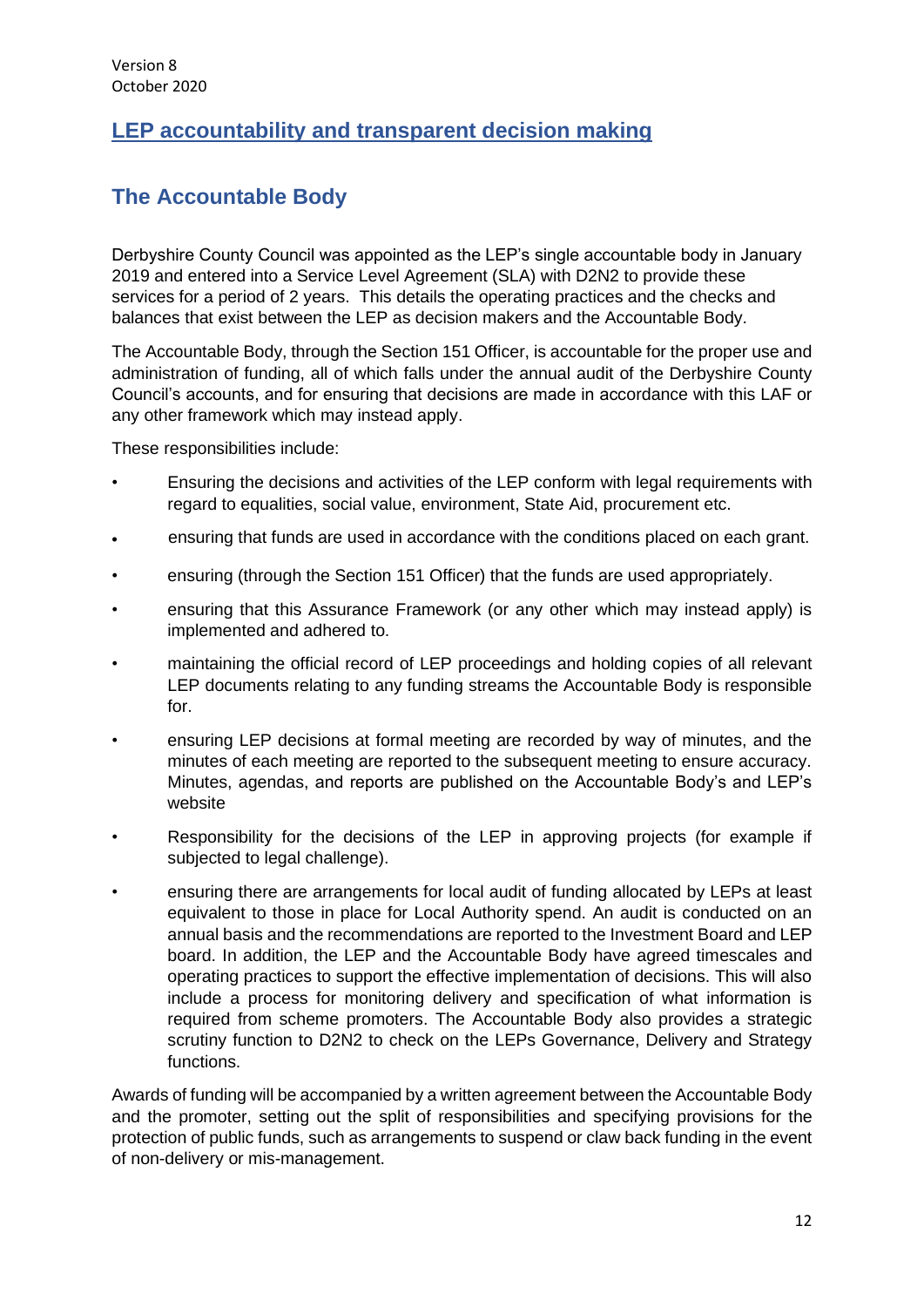The use of resources is subject to the usual local authority checks and balances – including the financial duties and rules which require councils to act prudently in spending; these are overseen and monitored by the Section 151 Officer. As part of the Accountable Body's statutory requirements it publishes a monthly report on its website showing any expenditure over £500.

While it may put in place procedures and promote proper practice, and monitor and report on the effectiveness of these, the Accountable Body is not responsible for any deficiencies in the administration of public monies among funding recipients and partner bodies. In the event of any shortcomings coming to light it will seek to safeguard, and recover where appropriate, the relevant monies through either the LEP mechanisms or its own channels as it considers most suitable in the circumstances.

The Accountable Body would only refuse a decision of the LEP Board and/ or the Investment Board if it were:

- Not procedurally valid, or
- Illegal, or
- would lead to the available budget being exceeded.

If a situation did occur whereby the Accountable Body had significant concerns about a decision the LEP had taken, or proposed to take, then an urgent meeting within 5 working days would be convened by the Section 151 Officer of the Accountable Body with key stakeholders from both the LEP and the Accountable Body.

There will be a clear separation between scheme promoters (i.e. Derbyshire County Council led schemes) and those advising on decision-making (the Accountable Body role), to ensure the LEP is acting on impartial advice on the merits of potentially competing business cases.

The Accountable Body (through the LEP) will appoint an independent support team to work with the LEP to assess and recommend projects to the Investment Board for consideration.

Awards of funding by the LEP will be accompanied by a written grant offer agreement between the Accountable Body on behalf of the LEP and the promoter setting out the split of responsibilities and specifying provisions for the protection of public funds, such as arrangements to suspend or claw back funding in the event of non-delivery or mismanagement.

As a minimum, these agreements will include:

- Details of the project and outputs to be delivered in a specified timescale
- Arrangements for payment (up front or in arrears, quarterly or other)
- Arrangements to suspend or claw back funding in the event of non-delivery or mismanagement
- Monitoring requirements, including the metrics and frequency of reporting
- Publicity obligations and arrangements

The agreement will be signed by the Section 151 Officer (or equivalent) of the promoting organisation and by the Section 151 Officer of the Accountable Body on behalf of the D2N2 LEP, who has the final sign off on funding decisions.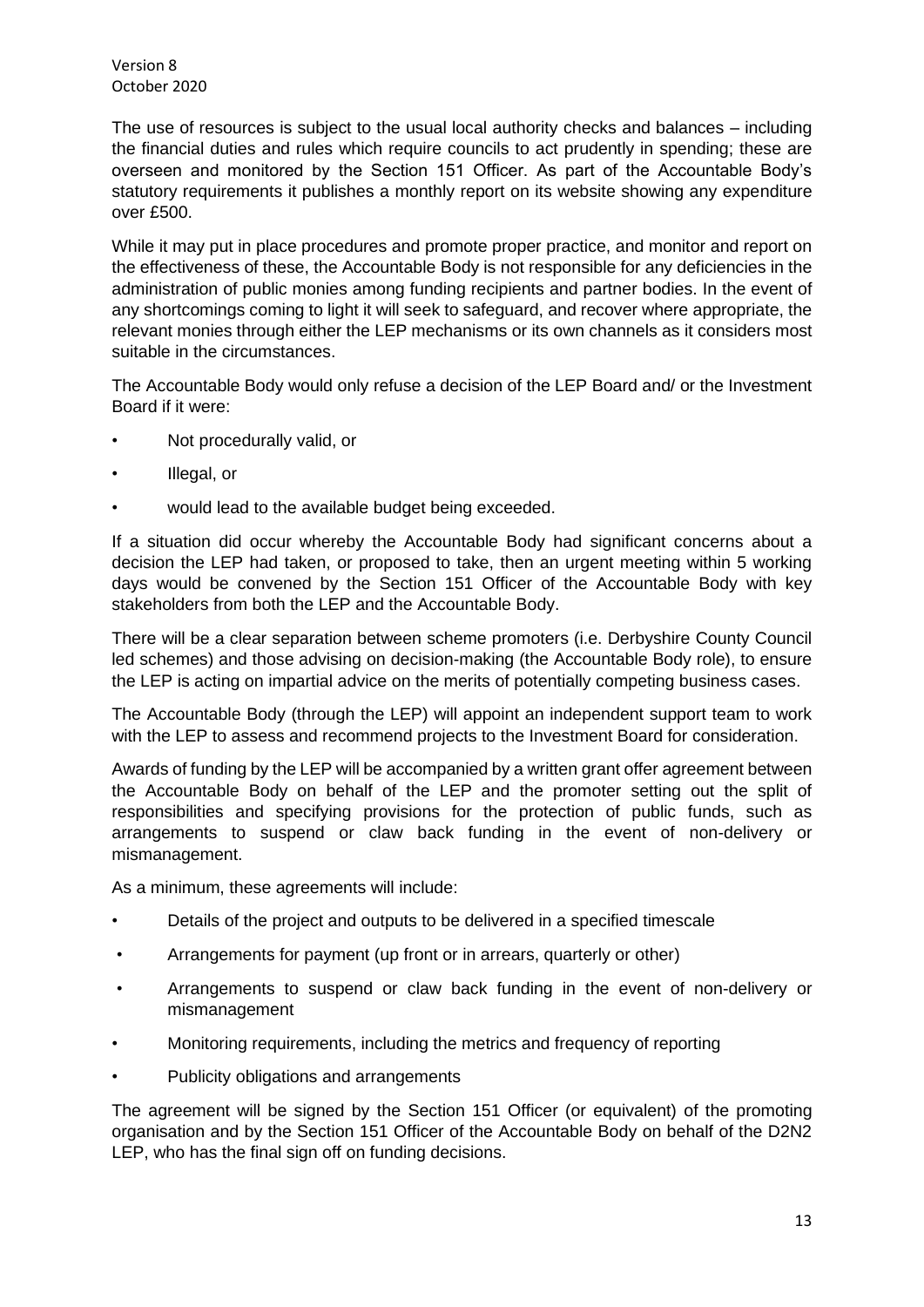# <span id="page-13-0"></span>**Section 151 officer**

The LEP and Accountable Body will ensure they address the five principles of the CIPFA guidance:

- Embed a corporate position for the Section 151 officer in LEP assurance
- Create a formal/structured mandate for the Section 151 officer
- Embed good governance onto decision making
- Ensure effective review of governance
- Ensure appropriate skills and resourcing

All LEP Board and sub board documents which have a financial implication will be provided to the Section 151 officer/delegate, and where decisions are being made the Section 151/delegate will have the opportunity to comment.

The Section 151 officer will ensure their oversight of the proper administration of financial affairs within the LEP continues throughout the year. This will include attendance at the LEP Board where possible, and at a minimum at least one meeting each financial year.

They will provide an assurance statement as part of the Annual Performance Review and attend the review in support of the LEP. They will provide a letter to the Accounting Officer at the MHCLG by 28<sup>th</sup> February of each year, which will include

- Details of the checks that the S151 officer has taken to assure themselves that the LEP has in place the processes that ensure proper administration of financial affairs in the LEP.
- A statement outlining whether, having considered all the relevant information, the Section 151 officer is of the opinion that the affairs of the LEP are being properly administrated (including consistently with the National Assurance Framework and this LAF)
- If not, information about the main concerns and recommendations about the arrangements which need to be implemented to get the LEP to be properly administered.

# <span id="page-13-1"></span>**Contracts**

The LEP terms a 'contract' as a grant offer agreement for its grant programmes and a loan agreement for its loan programmes.

A regular programme overview is given at every Investment Board meeting to update the Board on the performance, any issues and risks and mitigations of each project.

On a quarterly basis the Board is updated on outputs with each project RAG rated to highlight any projects which are an area of concern to the LEP's delivery targets. Any formal requests of changes over 10% to change grant profiles or output profiles are taken to the Investment Board for approval.

The LEP board also receives regular updates on performance from the Investment board.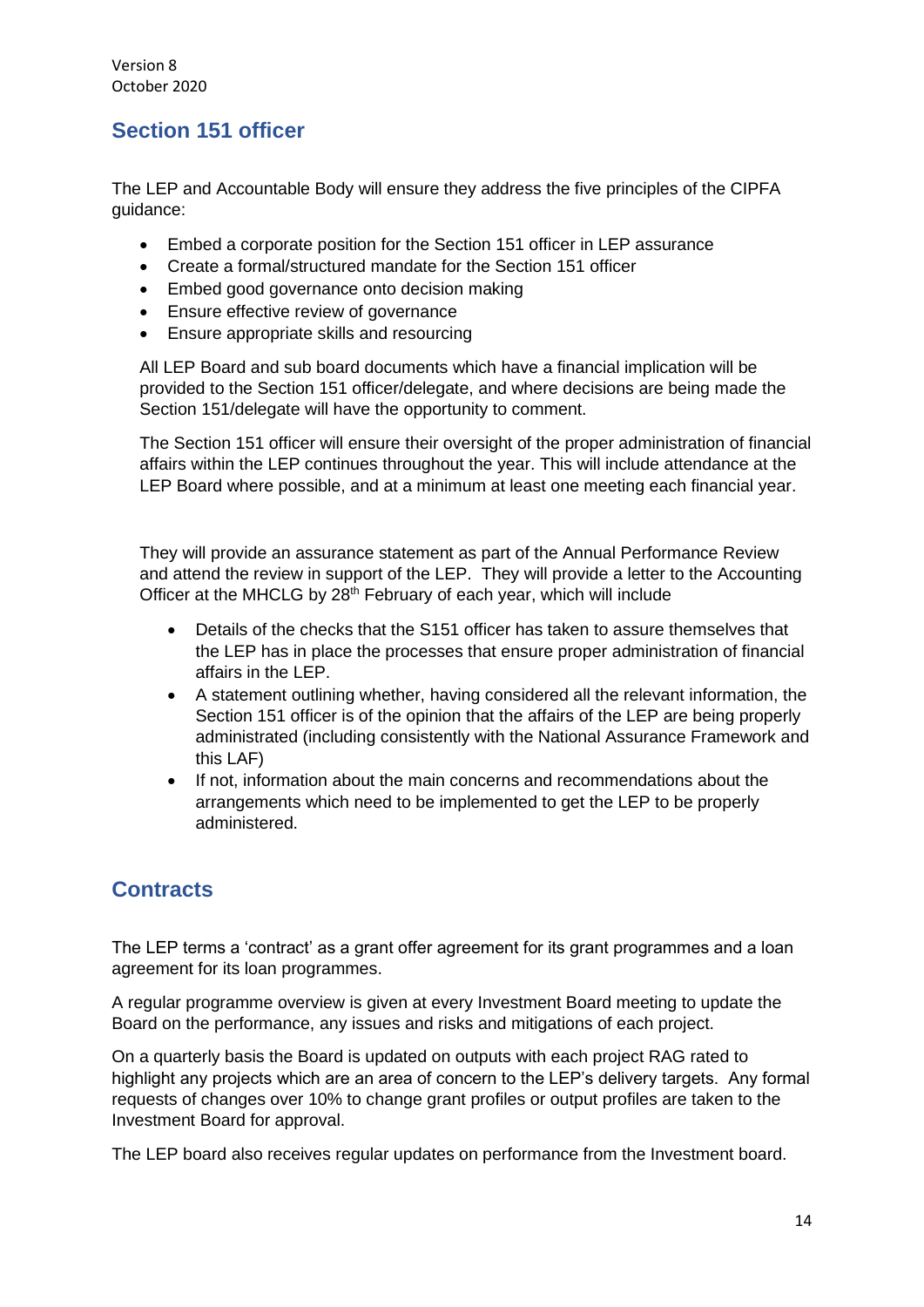# <span id="page-14-0"></span>**Government Branding**

The LEP will continue to meet any branding requirements set by MHCLG including the Midlands Engine branding information.

Each project is given the D2N2 branding guidance document which includes details for press and publicity and marketing and branding materials. This guidance adheres to the standards issued by the Cities and Local Growth Unit.

Each project is contractually obliged to conform to the branding guidance as set out in the grant offer agreement.

This is followed up as part of the monitoring returns from each project, with projects required to provide details of forthcoming milestones linked to publicity opportunities to enable D2N2 to co-ordinate an appropriate marketing approach including engagement with MHCLG.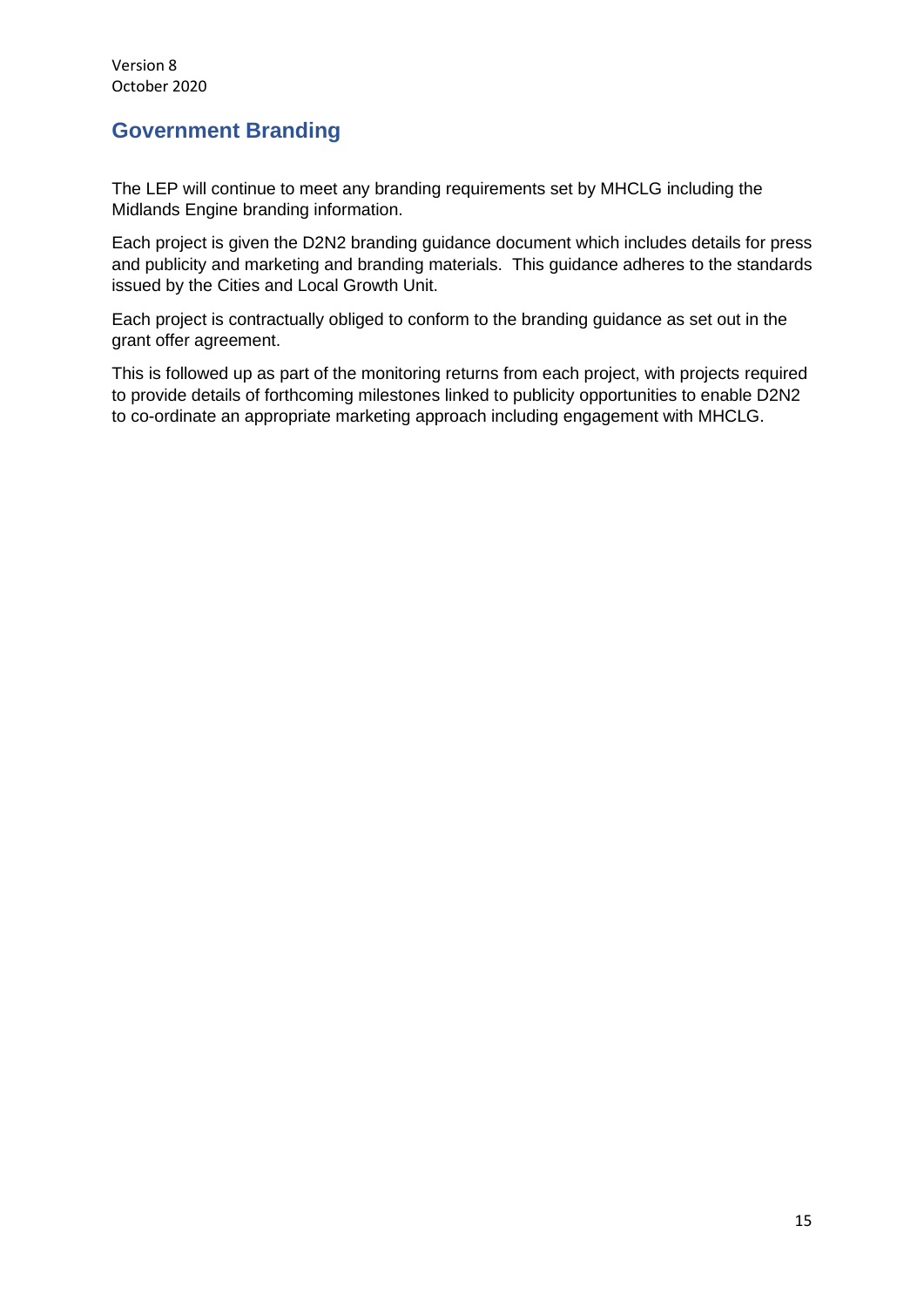# <span id="page-15-0"></span>**Engagement with Stakeholders**

D2N2 is committed to effective engagement and collaboration with all its partners and stakeholders to effectively undertake its role as a LEP and advocate for its area.

The revised governance model set out under the Governance chapter is built around improving engagement across all partners in a more effective way.

D2N2 uses multiple channels of engagement to effectively communicate with local stakeholders (public, private and the public), both on a continuing basis and to inform specific pieces of work (for example the Economic Recovery Plan).

Examples of D2N2's engagement activities include:

- Consultation of partners and stakeholders in the region for the draft Local Industrial Strategy and Economic Growth and Recovery Plan
- Regular engagement with the local media on the LEPs work.
- LEP Board members and members of the LEP team regularly speak at local events, such as those organised by business membership organisations.
- Regular social media updates and website coverage of LEP activity

The LEP holds an Annual General Meeting which is attended by representatives from the public and private sectors as well as members of the public. This meeting will take place annually and can be held either virtually or in person.

The Chair and Chief Executive of the LEP regularly engage with local Members of Parliament, local Councillors, and key business leaders.

Within D2N2 this engagement is being used to inform key decisions and future strategy development.

The draft LIS and Economic Growth and Recovery Plan, together with local economic development plans and capital programmes of the constituent local authorities provide the context, rationale and up to date evidence base for project and programme development.

Calls for potential projects are published on the LEP's website and circulated via all the LEPs channels of communication. An application form and guidance, which vary between programmes, are published with clear deadlines and contact information. The LEP encourages early discussion about project ideas so it can help organisations decide which funding route is most suitable.

The decision-making process and criteria for each call is included in the guidance. This will often include, at the appropriate stage, review by a panel with relevant specialist knowledge and/or an external organisation (for example a specialist consultancy) to ensure decisions are fair and robust.

D2N2 works closely with neighbouring LEPs including Sheffield City Region, Greater Manchester, Leicester and Leicestershire, Stoke-on Trent and Staffordshire and Greater Lincolnshire. Wherever possible, projects which seek support from more than one LEP will be appraised jointly with the appropriate LEP.

In practice, the D2N2 LEP regularly works with other LEPs on joint concerns, for example on developing policy for supporting key economic sectors and on the commissioning of research.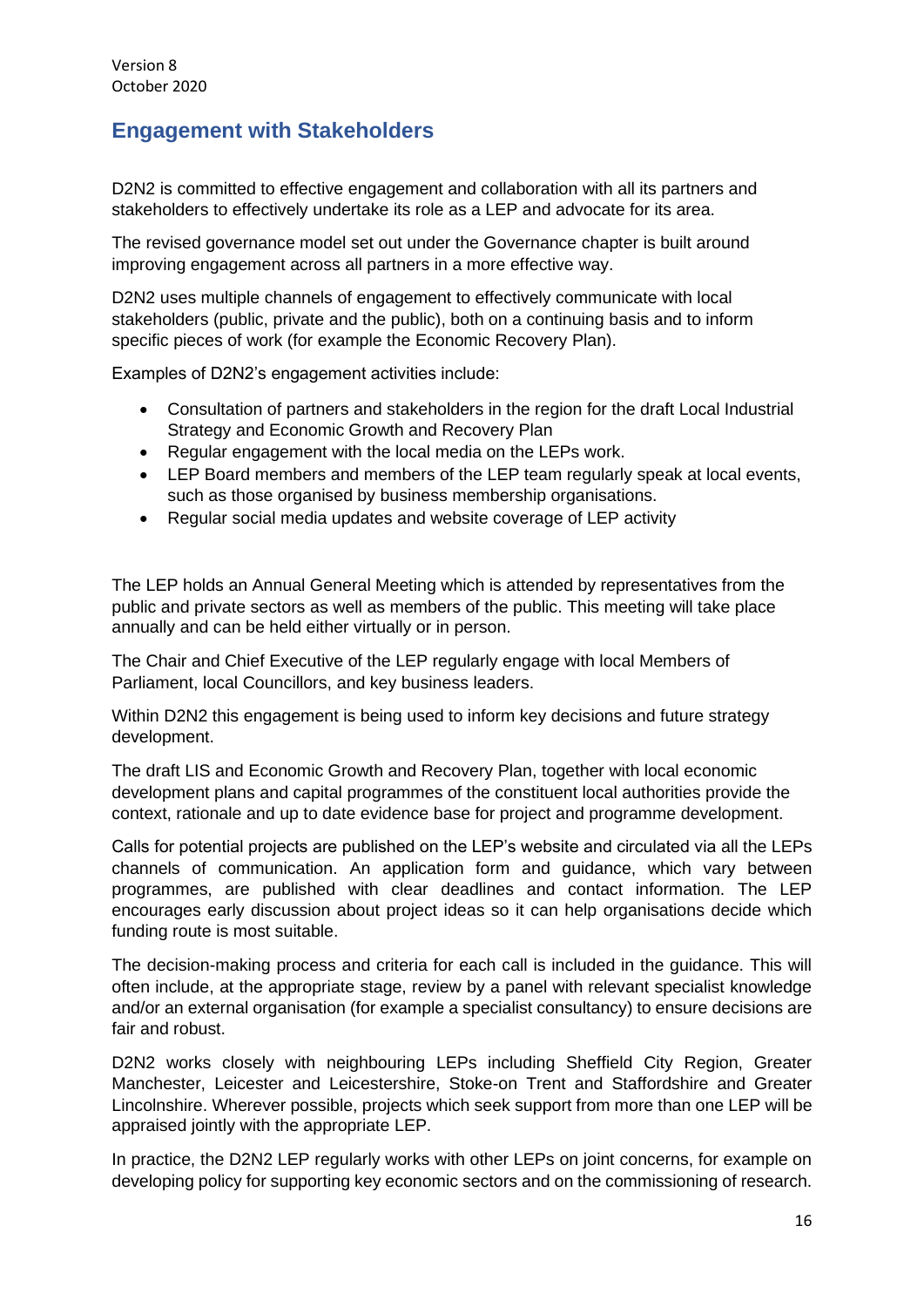There is regular communication across the LEPs at Chair, board member and local authority officer level to ensure collaboration and reduce duplication, particularly in relation to accessing shared funding streams

The role of the LEP Network is to share best practice, convene training for LEP Board members and LEP officers and to represent LEP's interests to Government and promote their role in businesses. D2N2 is committed to working with the LEP Network and regularly attends and contributes to LEP Network events and initiatives.

D2N2 also works closely with the Midlands Engine LEPs on sharing best practice and improving cross-regional collaboration and strategic development of priorities.

# <span id="page-16-0"></span>**Inclusion and Sustainability**

The LEP looks to enable inclusivity and sustainability in to all its decision-making processes and strategic development. In order to be able to do this the LEP Board has a nominated Voluntary, community and social enterprise representative and each advisory board must have at least one named inclusion representative at all times.

The LEP's prioritisation, appraisal and evaluation processes will build in Social Value and inclusion, environmental impacts, and indirect benefits. The LEP board have adopted a charter for Inclusion and Sustainability that formalises and embeds that commitment. This is included as an annex to this framework.

Based on the principles of the Charter, the LEP will consider how projects will improve the economic, social, and environmental well-being of the D2N2 area, how equality issues are considered, and how such improvements can be secured in the procurement process itself. The LEP is committed to securing Social value through the awarding of its contracts and will work with project promoters to embed that within the project design.

All of the LEPs strategies set out the inclusive ambitions and all decisions for capital funding must take into consideration the D2N2 Employment Charter which requires all projects to align their construction and development projects to a set of principles which create sustainable Economic, Environmental and Social impacts.

Further to the Procurement Charter, the D2N2 LEP Board has approved the D2N2 Inclusion Framework in July 2020. The Inclusion Framework underpins the LEPs work to tackle exclusion and promote social mobility, which is central to the third guiding principle in the LIS: delivering connectivity-led growth to all parts of the region. It also provides a clear statement that as a LEP we are committed to ensuring we monitor our impact on all communities and encouraging broader engagement from diverse groups. The Inclusion Framework can be seen in Appendix 7 of this document.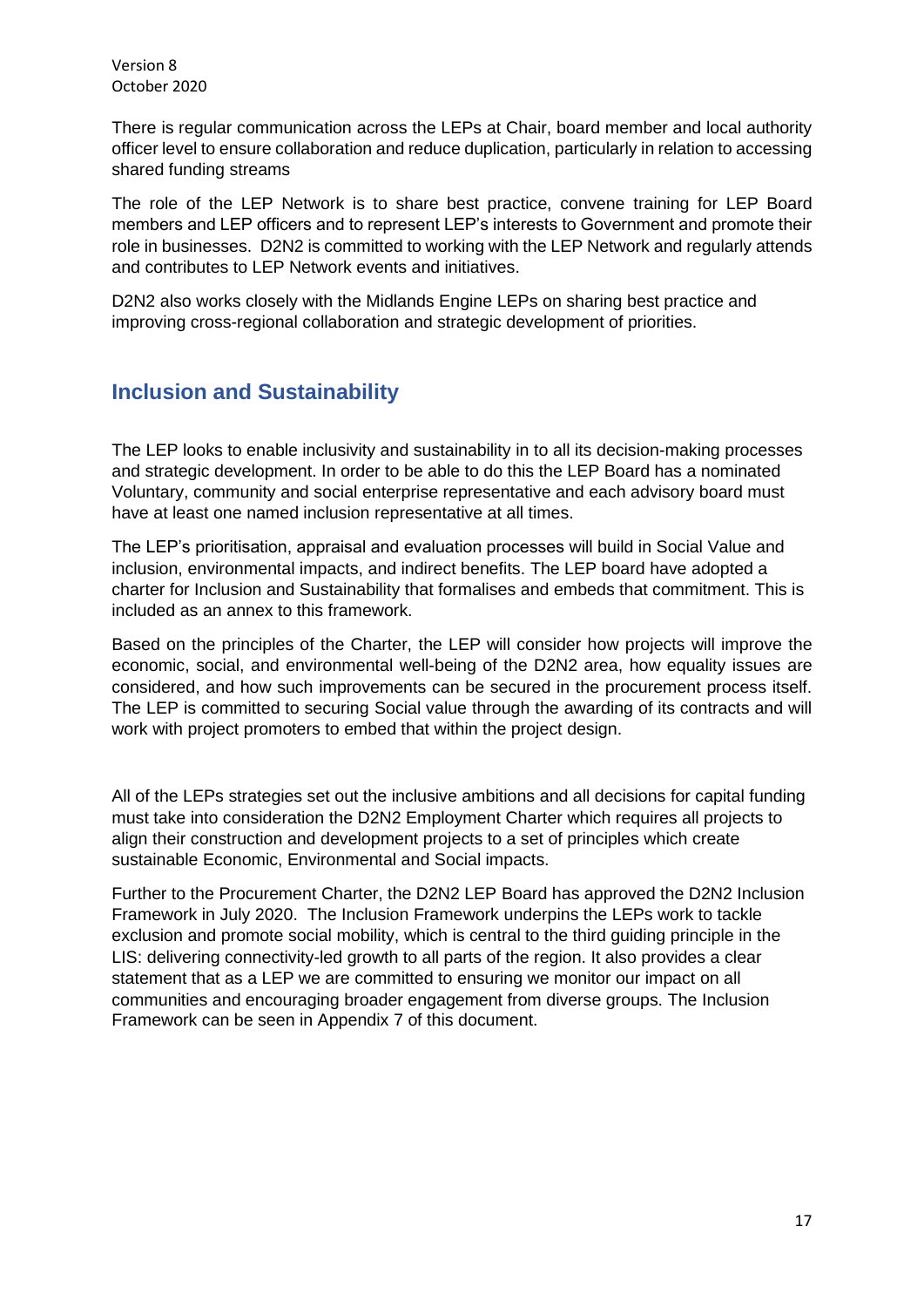# <span id="page-17-0"></span>**Project Selection and Approvals Process**

# <span id="page-17-1"></span>**Pipeline Development**

Pipeline Development is critical to the functioning of the LAF. The goal of the pipeline is to prioritise a longlist of projects that are required to submit a Business Case, if selected, for progression in the LAF.

The pipeline will be open at least once per year, all projects will be aligned to this cycle irrespective of their source, though D2N2 will also consider projects that are critical but whose timings fall outside this call window in fast tracking procedures.

# <span id="page-17-2"></span>**The Approval Process**

The project promoter is required to provide a detailed business case setting the rationale for investment funding and how the project aligns with the LEPs strategic objectives.

The approval process is in two stages, which requires the promoter to provide a detailed business case at each stage identifying how the project has progressed and providing assurance and evidence that the outputs identified in the original submission can and are to be delivered.

The LEP will liaise with the promoter throughout the process, ultimately taking a recommendation to the Investment Board and the LEP board (when applicable) for approval and release of the funds. A report is taken to the Investment Board, which includes a summary of the project and a checklist evidencing compliance with the LAF.

The Accountable Body will issue an offer letter to the promoter detailing how and when the grant/loan will be paid and the conditions and any claw back.

The LEP will monitor the project and its delivery against the agreed final business plan.

**Expression of Interest (EOI)** – A high level business case is to be submitted to the LEP using the Infrastructure Pipeline Application Form. This form needs to include the following:

- 1. A description of the project.
- 2. Identification of why the funds are required (Development Funding Viability Gap)
- 3. Justification of the Strategic, Economic, Financial and Delivery case for the project.
- 4. Details of the intervention required.
- 5. Identification of the source of match funding.
- 6. Details of the outputs and outcomes to be delivered by the project and the projected delivery date.

EOI submissions will be available to submit on an annual basis as detailed in the Pipeline Development section. The LEP also reserves the right to initiate more than one pipeline call per year subject to requirements.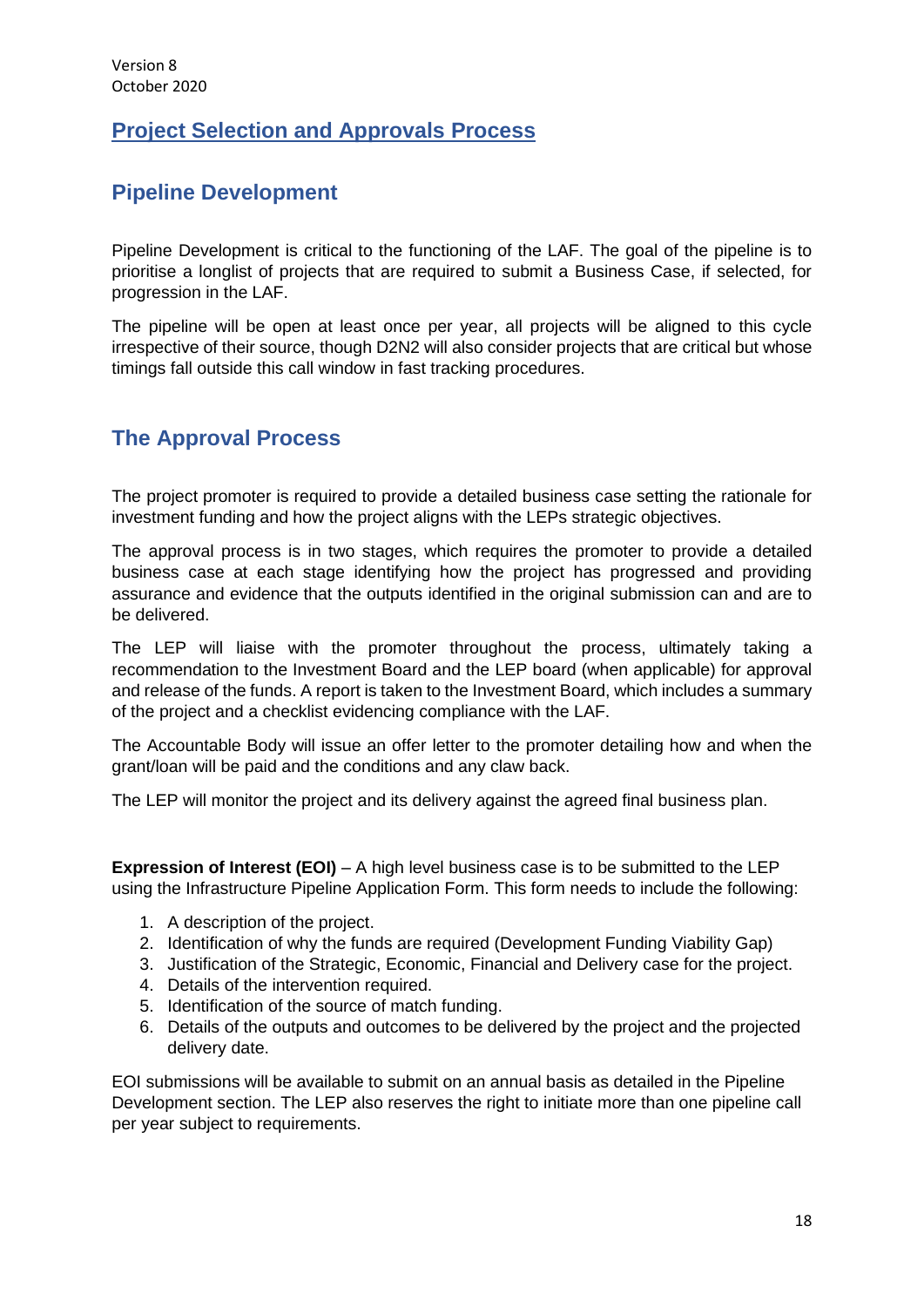**Draft Business Case (DBC)** – A Draft business case is required to be submitted by the promoter to the LEP when the project has reached the following milestones.

- 1. All the land required to deliver the project is in the control of the promoter (and/or in the hands of legal due diligence awaiting exchange/ completion).
- 2. A planning application has been submitted and verified by the local planning authority with a determination date or permitted development for the project is approved.
- 3. Match Funding All other sources of funding must be identified. Letters of support from the sources of funding are to be annexed to the business case.
- 4. Internal approvals have been met A letter or minute of the approval is required to be annexed to the business case.
- 5. The promoter is required to justify the amount of funding being sought and where possible a RICS viability report is required to support the identified intervention/viability rate. For major infrastructure projects being delivered by public sector bodies (i.e. Local Authorities, Statutory Bodies etc) the promoter needs to demonstrate why the funding cannot be found through other sources of income. All private sector projects will be capped to a maximum development profit of 15%. This viability report will be independently assessed and validated by a qualified property professional.
- 6. Details of the outputs and outcomes that the project will deliver and their timing.
- 7. Evidence of need A report identifying the need for the project and how it aligns with the LEPs Strategic Priorities
- 8. Procurement of a contractor/ developer commenced. The promoter is required to provide details on how the process aligns with Government procurement rules and how the project will address:
	- Sustainability
	- Employment of Graduates<br>- Economic and social charte
	- Economic and social charter
- 9. A detailed project programme is to be provided including the proposed start and finish dates and all phases of the development cycle.
- 10. A financial proposal setting out all the funding required by quarter in each of the financial years. It is a requirement for release of funding that the promoter will need to demonstrate capital expenditure. All private sector sponsored projects will be paid on a 50% basis of their expenditure in arrears with the project sponsor demonstrating their 50% contribution towards costs.
- 11. A risk register identifying:
	- The Single Responsible Officer delivering the project
	- Details of the risks which are scored

- Mitigations to address the risk and a new score taking mitigations into account.

12. A State Aid compliant report is to be provided by a suitably qualified UK lawyer with a duty of care to the promoter and LEP/AB. The project is required to be State Aid compliant before it is progressed, and the report is required to be annexed to the business case.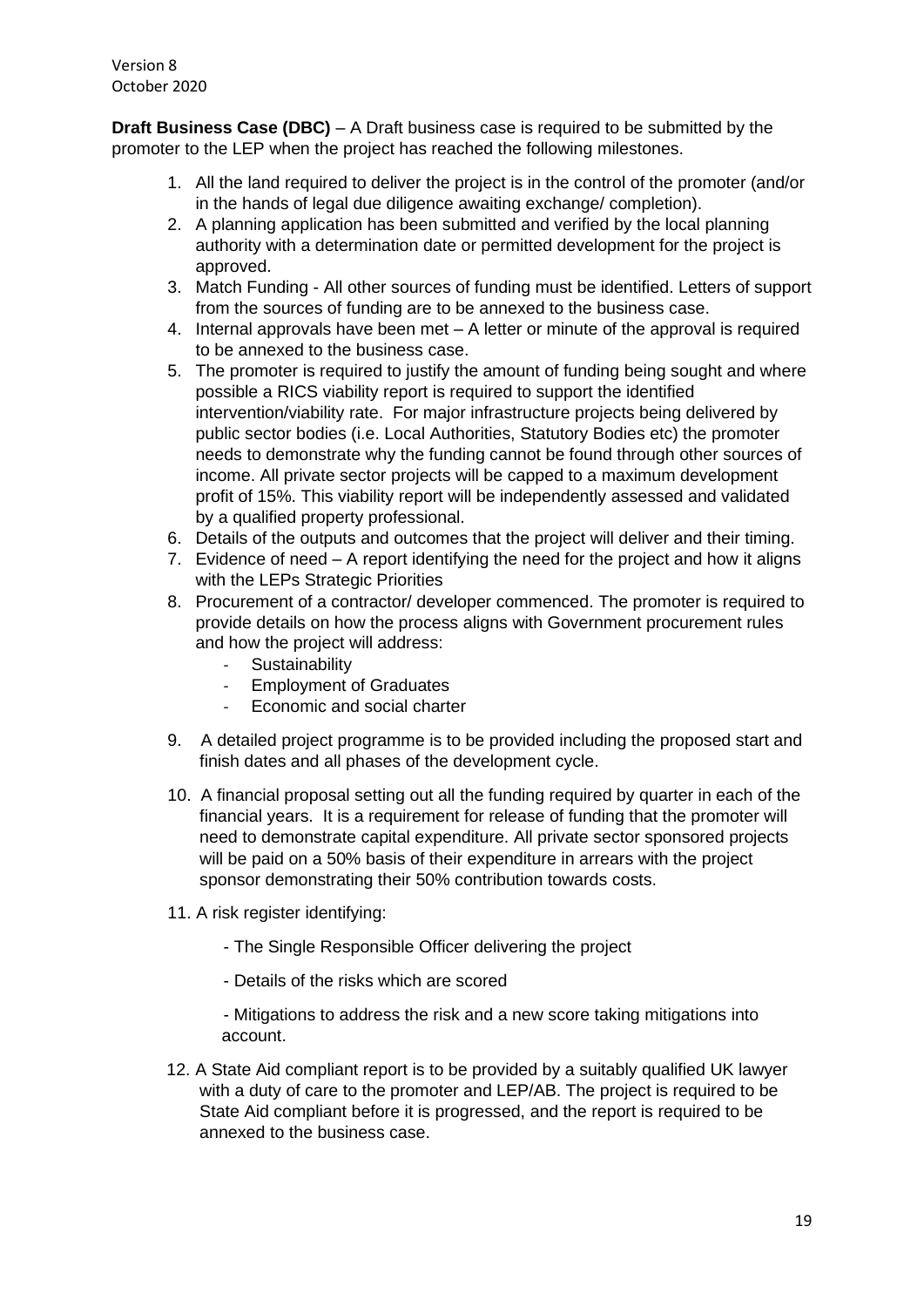The LEP and Accountable Body will carry out an assessment of the business case in line with the EOI submissions and the requirement of the LAF and report back to the LEP officers' group that meets before the Investment Board. At this stage of the process, the LEP will feedback to the projects on any further requirements that should be included as part of the Final Business Case submission. Once approved by the LEP, D2N2 will inform the promoter of this approval and allow them to progress to the final submission of the approval process.

**Final Business Case (FBC)** - The final submission requires a full business case to be submitted by the Section 151 officer or equivalent (CEO, MD, FD) of the promoter. The business case needs to be submitted to the LEP and the Accountable Body. The final stage of the approval process is submitted when the project has met the following milestones.

- 1. A detailed 'Green Book' compliant business case has been completed detailing the project and its alignment to the 5-case model. 'The Checklist<sup>1</sup>' published by HM Treasury is a useful one-page guidance paper.
- 2. A VFM assessment must be completed. This VFM assessment will be independently assessed by D2N2 and must show an overall score of 'High'.
- 3. Details confirming that all planning consents have been granted and that all pre-start conditions have been met.
- 4. Confirmation that any 'Section 106' or other agreements have been entered.
- 5. Confirmation of the results of the procurement exercise detailing:
	- The tenders received (along with the detailed costs)
	- The tender accepted (along with timescales/ conditions)
- 6. Details of the construction contract to be entered into by the promoter detailing:
	- Start date
	- Completion date
	- Liquidated damages/ cost over runs
- 7. Confirmation that the promoter will be responsible for any variations to the contract price and that once entered, the contract will be completed in line with the details submitted. The promoter should submit a separate letter appended to the Business Case which confirms this from their Financial Director or equivalent.
- 8. Confirmation that the project has been designed to RIBA Stage 4 or its equivalent.
- 9. Details of any outstanding points preventing/ delaying the start-up of the construction contract.
- 10. Details of any changes for the project from the initial EOI and OBC submissions with reasoning behind these changes. Including an updated viability report as submitted in point 5 of the OBC.
	- 11. Confirmation that all funding is now in place with details of the sources of funding, please include letters from third party funders confirming any conditions and timescales. (To be annexed to the business case)

<sup>1</sup>

[https://assets.publishing.service.gov.uk/government/uploads/system/uploads/attachment\\_data/file/19](https://assets.publishing.service.gov.uk/government/uploads/system/uploads/attachment_data/file/190603/Green_Book_guidance_checklist_for_assessing_business_cases.pdf) [0603/Green\\_Book\\_guidance\\_checklist\\_for\\_assessing\\_business\\_cases.pdf](https://assets.publishing.service.gov.uk/government/uploads/system/uploads/attachment_data/file/190603/Green_Book_guidance_checklist_for_assessing_business_cases.pdf)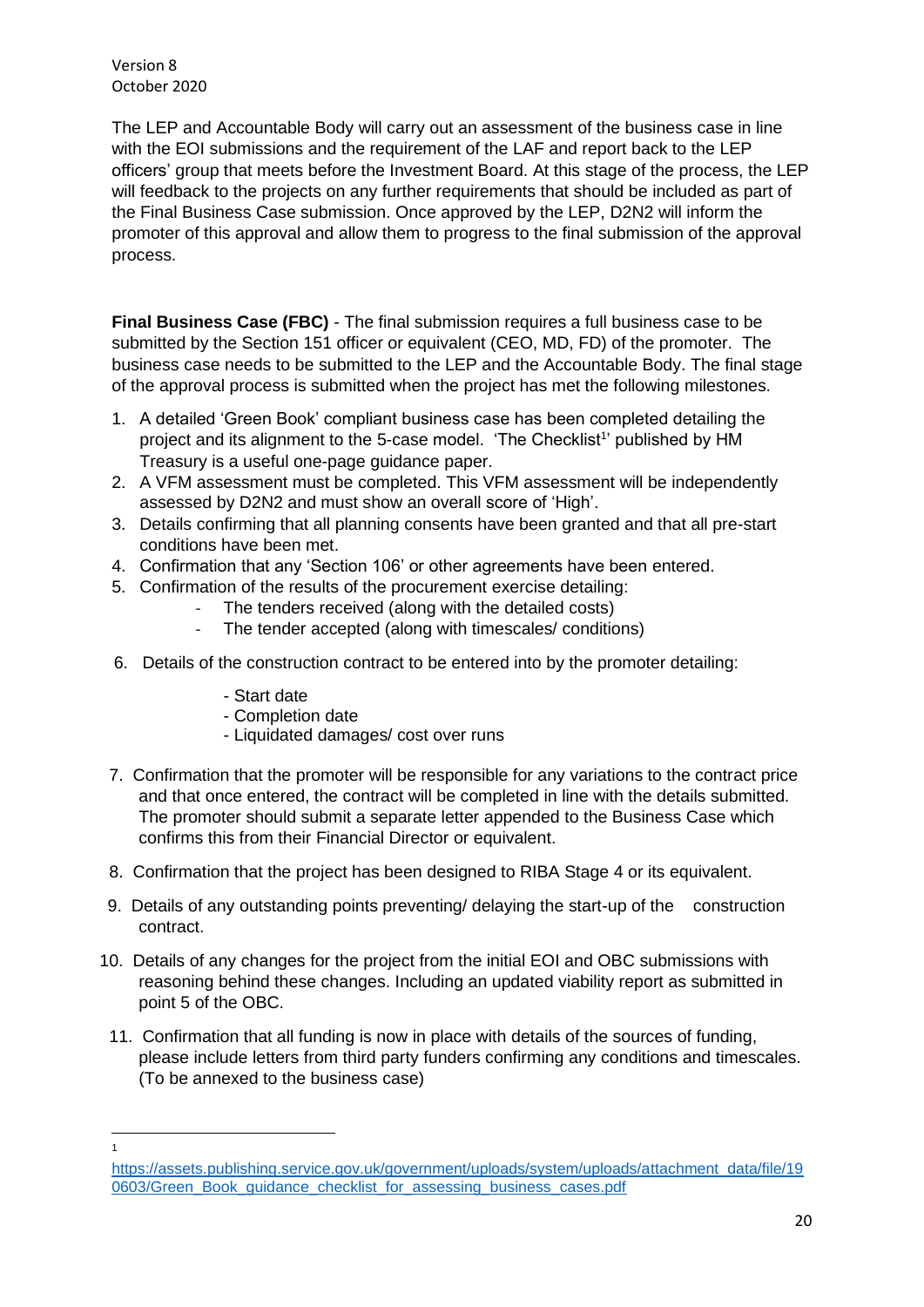- 12. Confirmation that all land/ legal agreements have been completed and are in the control of the promoter to deliver the entire project.
- 13. A phasing plan identifying the start and completion elements of the project along with costs associated with each phase and the outputs/outcomes that will be delivered on a quarterly basis.
- 14. An updated risk register identifying the key risks and the project manager responsible. The risk register needs to be scored and include a mitigation plan.
- 15. The project sponsor must provide details of how this intervention will deliver on sustainability and inclusion outcomes, including through the procurement and construction of the project. For example, projects are requested to provide details on Impacts to local communities, levels of affordable housing, Low Carbon and Green impacts and levels of skills and training.

The promoter is required to address all the points above, failure to supply this information may delay any recommendation being put forward to the Investment Board.

The LEP and the Accountable body will progress the projects to the Investment Board as follows:

1. The LEP and their appointed External Independent assessors will review the business case alongside the Accountable Body

2. The Value for Money (VFM) business case will be reviewed by an appropriately qualified external firm of consultants

3. The LEP/Accountable Body will feedback any concerns/shortfalls and request additional information if required.

4. Once the submission has been approved by the D2N2 and the Accountable Body, the Accountable Body will draft a report to the Investment Board and this report will be presented at the next available Investment Board. This report will include a synopsis of the application made for funding, an appraisal of the application, and view by legal expert (where appropriate), a final recommendation whether to fund the project or not including any conditions which would be set.

5. Promoters will be required to attend the Investment Board and present their business case.

6. The Investment Board will approve, reject, or request additional information.

7. Following approval from the Investment Board, the project will be put in front of the LEP Board for ratification and this will subsequently trigger any release of funding.

8. The Accountable Body will issue a grant offer agreement detailing all conditions and the timing of payments. The offer agreement will require promoters to sign up to the delivery of the project and the outputs, which will be subject to claw back.

9. The Accountable Body and LEP to monitor and carry out an audit processes on the delivery of the project and the outputs.

Investment decisions will be made for all funding applying statutory requirements, conditions of funding or local transport objectives where applicable.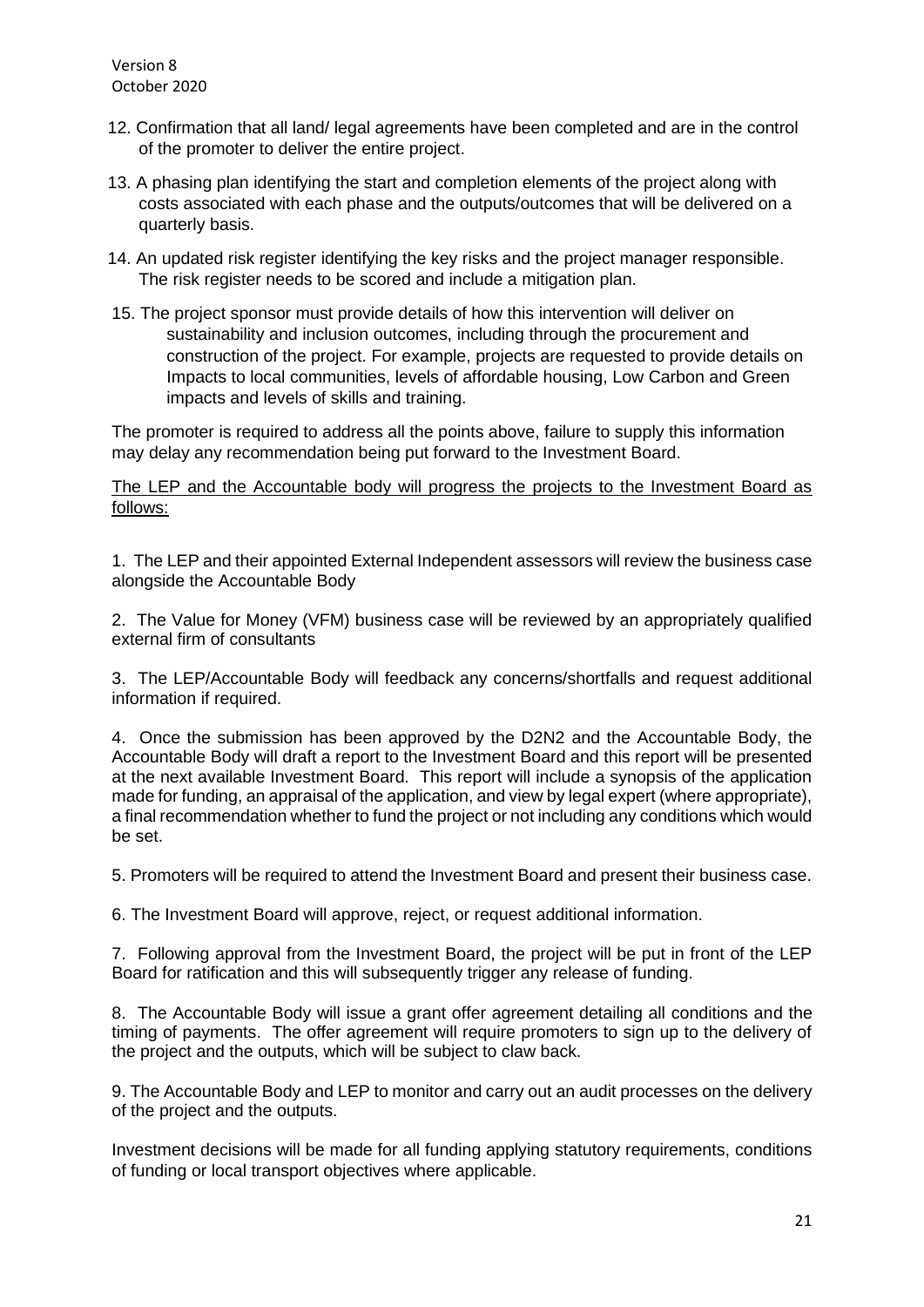All LEP Board and sub board members will make decisions on merit having considered all of the relevant information available at the time.

Pursuit of recovery of funds is at the discretion of the Investment Board based on the evidence presented to them if the project is not fully delivered in line with the original submission.

# <span id="page-21-0"></span>**Value for Money**

The LEP and the Accountable Body will need to assure themselves that projects are deliverable and represent 'High' value for money. It is the promoter's responsibility to provide sufficient independent evidence that the project delivers at least a 'High' value for money score in line with HM Treasury Green Book principles. The LEP and the Accountable Body will use appropriate external consultants to consider the VFM and make recommendations to the Investment Board and LEP board.

The evidence and information provided will vary from project to project due to the nature and priorities of the project.

Transport schemes, defined as those which are reliant upon 'transport' outcomes (such as time savings) to demonstrate value for money, are required to follow WebTAG guidance. For the avoidance of doubt, the provision of infrastructure such as a road which is intended to produce non-transport outcomes such as job creation may be assessed against these outcomes. However, where this infrastructure would also impact upon existing users of transport networks the LEP and AB may require WebTAG-compliant analysis to determine the degree to which these impacts affect the overall case for the project.

For projects which are regeneration or housing led, promoters will need to provide a clear statement of the objectives of the project and evidence that there is market demand for the scheme. This should be expressed as projected take-up but, must be supported by evidence that the market will take this up within the projected time. This evidence can comprise correspondence, notes of meetings and any independent assessment of demand or advice from specialist consultants

This will need to go beyond demonstrating a policy fit – for example, that the scheme will meet a D2N2 LIS/SEP objective or that the site is allocated within a Borough local plan. If updated or additional research needs to be undertaken to provide a robust evidence case, promoters should outline the scope/scale of this and any plans that are in place/timescales to acquire the necessary evidence, which would then be completed at the Final Business Case stage.

The LEP will be responsible for ensuring value for money for all projects and programmes. The Finance Officer at the Accountable Body will be responsible for scrutiny of and recommendations for each business case.

# <span id="page-21-1"></span>**Part Delivery of the Project and Pre compliance Funding**

We recognise that certain projects may be delivered in phases and that not all the requirements for the Final Business Case stage would be met at the time of when the project is commenced.

In exceptional circumstances and at the discretion of the LEP, the LEP will allow a detailed Business Case to be submitted in line with the above approval process for consideration to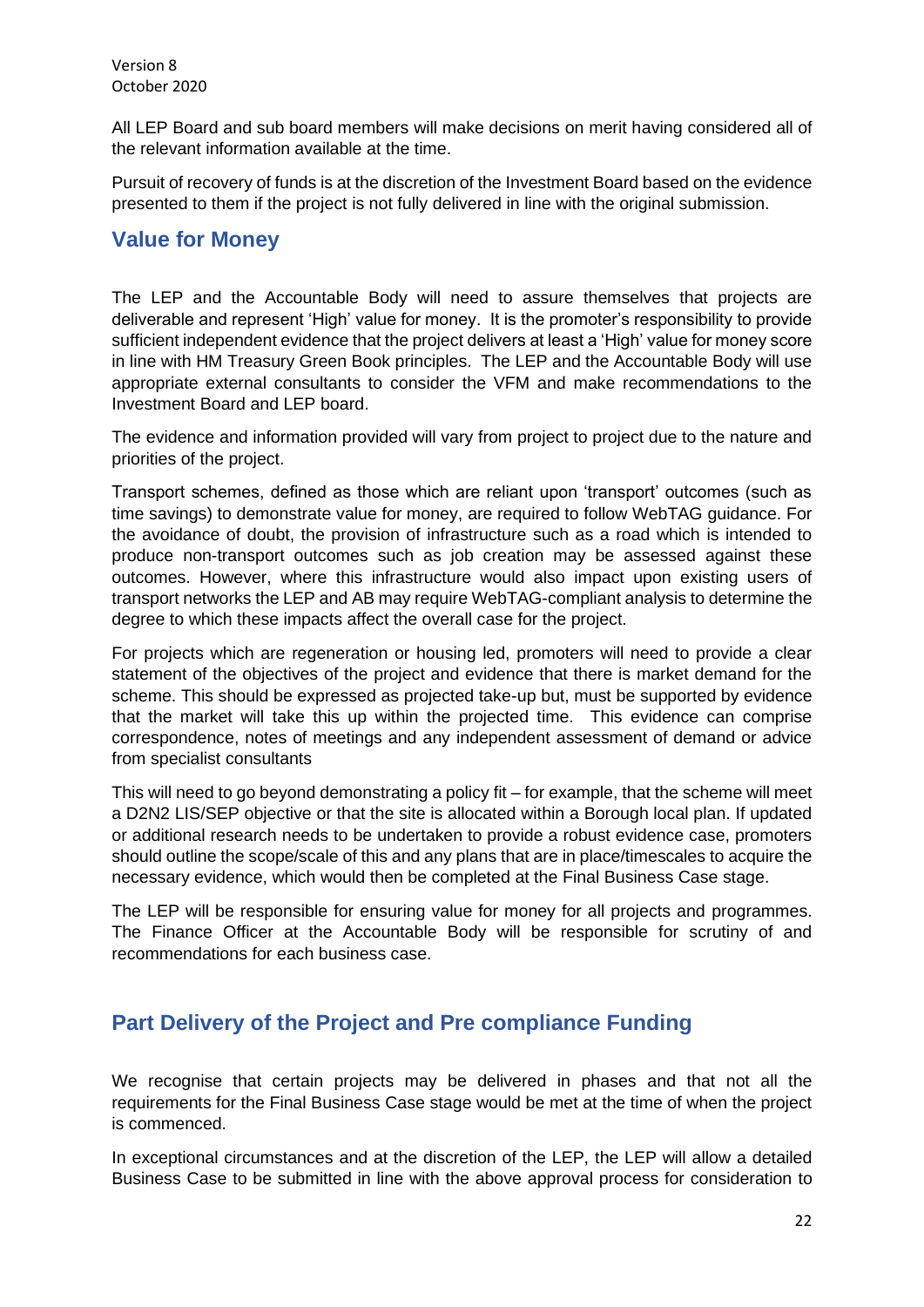request pre-compliance funding. The promoter is required to provide a detailed programme to support the project identifying the phases of delivery for the project and when the outstanding FBC Checklist requirements will be satisfied. This could be for example if some of the funding is to be provided by land sales or if the project is subject to multiple planning applications and where some of the applications will not be submitted until after commencement.

The promoter is required to identify the risks in the detailed business case for the delivery of the wider project and the potential outputs delivered at each stage if the additional approvals/funding is not forthcoming.

The project will be submitted to the Investment Board for approval and this will be subject to any future funding only being released once evidence of the outstanding requirements to satisfy the LAF are provided to the LEP and Accountable Body. Projects may also be asked to update the Investment Board on a timeframe agreed by the Investment Board.

It is also accepted that for some project's investment is required for developing them through to full compliance with the DBC and FBC of the LAF.

Projects which have been allocated funding and have passed the DBC of the LAF are able to seek acceleration of funding to enable the project to meet full compliance. Funding is for capital works (only related to the project) and can therefore can only be used for purposes such as the purchase of assets or purchase of resources to enable full compliance.

The grant acceleration funding can only be sought if funding is available within the year of the request.

The funding will initially be by way of a grant and will be fully refundable (100%) including interest at a commercial rate if:

- 1. The project does not meet the FBC stage by October of the following year or to a date agreed with the LEP and AB.
- 2. If the project has changed significantly or is not approved by the Investment Board

The grant given may require some form of security for example, a charge on the land.

In order to request the grant acceleration funding the promoter will be required to provide a detailed proposal to the LEP and AB to demonstrate why the funding is required and identify significant progress is underway to mitigate any risks to the LEP. If accepted a report will be provided to the Investment Board where the promoter will be required to attend and present their case.

# <span id="page-22-0"></span>**Risk**

A risk register is maintained of all projects and this is updated on a regular basis and shared with the Investment Board and main board. The risks of each project are rated using a scoring matrix based on likelihood and impact that each risk presents. A set of mitigations is also included.

Based on the risk register and as part of the programme overview report, high risk projects are highlighted to the Investment Board. The named individual who is responsible for the identification and management of risk is the Head of Capital Programmes.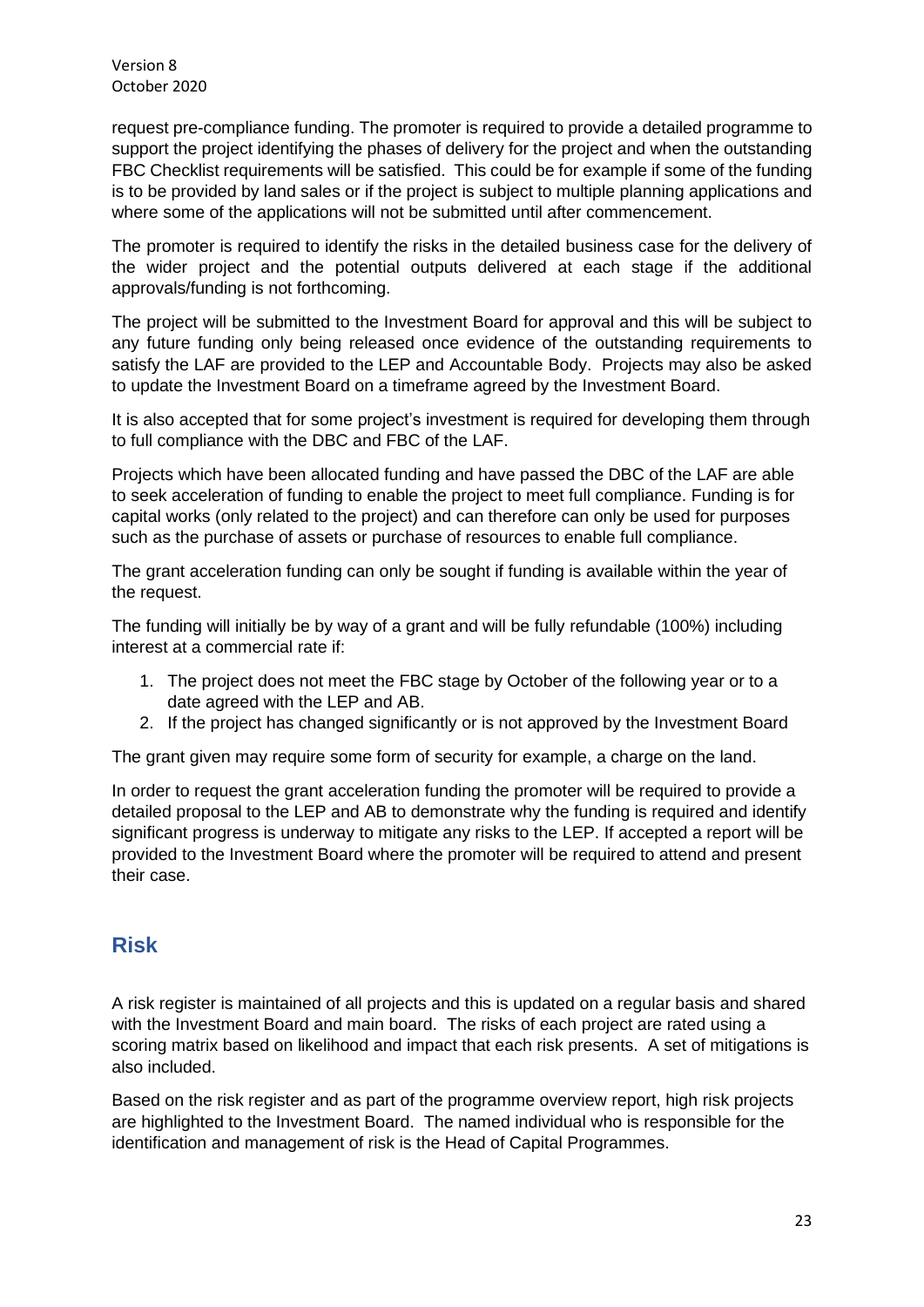Where a project is seen as High Risk the LEP will write to the promoter on behalf of the Investment board setting out the risks and requesting a written response outlining how the risks will be mitigated. If the Investment Board are not satisfied with the response, then they can remove the project from the programme.

In the event that a project has, in the opinion of the Investment Board or the LEP Board, significantly changed (by 10% or more) from what was originally proposed (i.e.: spend profile, outputs and outcomes, or delivery) the LEP will write to the promoter requesting a written response detailing why the project has changed.

Following receipt of the response the Investment Board may decide to proceed with the amended project, may request that the project revert back to what was originally approved, release only part of the funding or delete the project from the programme.

If a project has not commenced within 3 months of the Investment Board meeting at which the project was approved, the project will be reported as a High-Risk project. In this instance the LEP will write to the promoter requesting a written response detailing why the project has been delayed. If the Investment Board are not satisfied with the response, they can remove the project from the programme.

The Investment Board will be provided with quarterly performance reports by the project monitoring officer. If it is reported that a project is delayed (commencement/completion/outputs/outcomes) by 3 months or more then the project will be reported as a High-Risk project. In this instance the LEP will write to the promoter requesting a written response detailing why the project was delayed.

If the Investment Board are not satisfied with the response, then they can request that the funds already paid are repaid to the LEP or decide not to release any future years funding.

# <span id="page-23-0"></span>**Monitoring and Evaluation**

The LEP will manage the programme and will report principally to the Investment Board who oversees the programme management for LGF.

Programme management will be through the monitoring process, the terms of this will be defined in each project's grant offer agreement. The agreement will determine the payment profile, the output and outcome profile and milestones.

Programme monitoring will be according to the milestones and outputs in the business case and reviewed on a quarterly basis based on the grant offer agreement.

The principles of programme management will be for D2N2 to manage the key programme risks, through proactive engagement with promoters and developing a system of regular reporting. A programme overview including high risk projects will be presented at every Investment Board meeting.

D2N2 has the right, in conjunction with the Accountable Body, to withhold funding if the project delivery expectations, defined at inception are not met within the agreed funding period.

Projects will be required to submit quarterly monitoring reports (financial, output and narrative) explaining their progress to spend and delivery targets and noting specific changes to the project and challenges in delivery. A variance of 10% or more on spend and delivery targets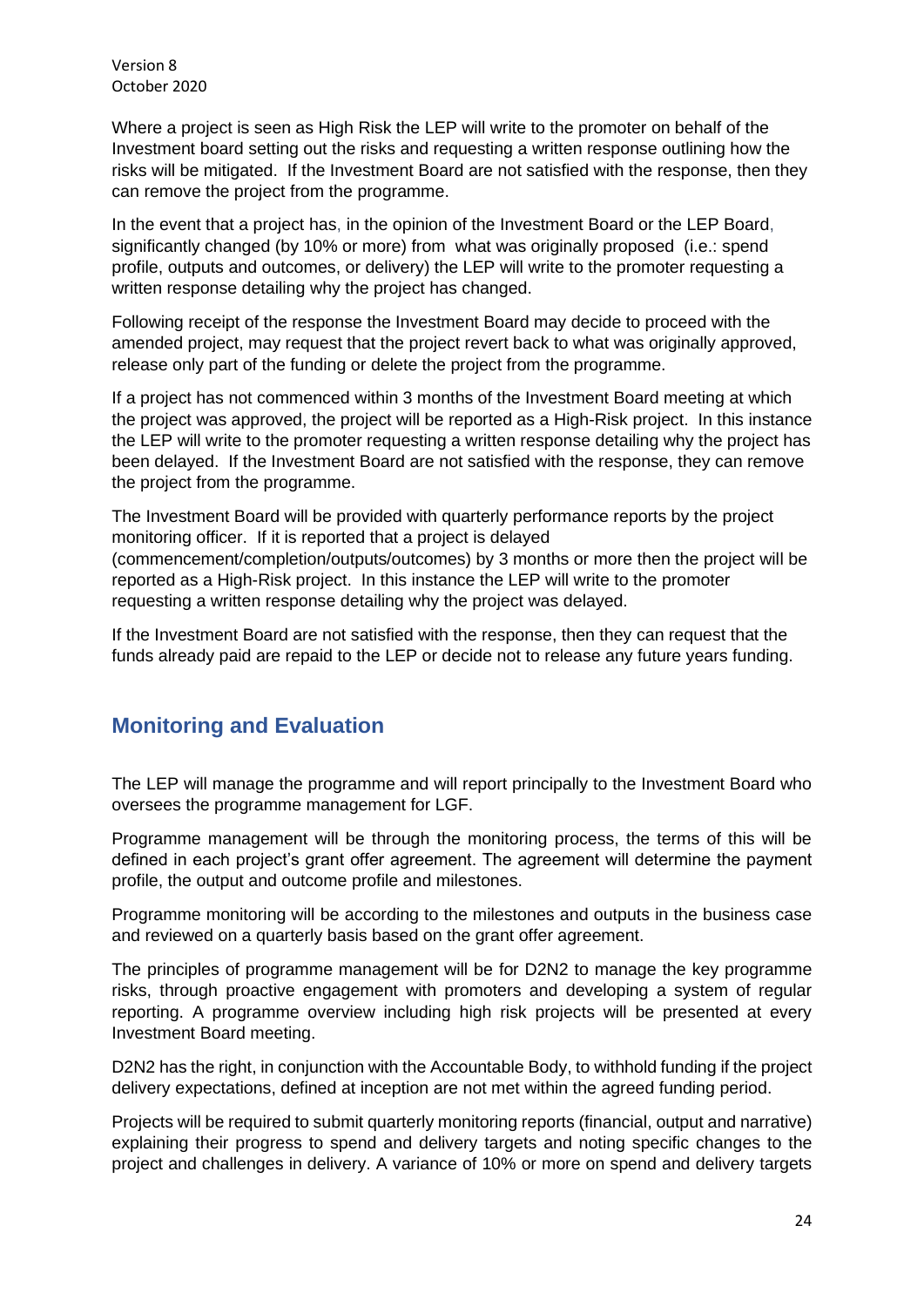will trigger a review by D2N2, and the Investment Board will write to the promoter requesting a written response detailing why the project has changed.

D2N2 reserves the right to recover or withhold all or part of the funding supplied for a project in these circumstances:

- The project is not delivered within agreed dates
- The project delivered differs from that specified
- The outcomes demonstrated through post-delivery evaluation fall short of those on which the value for money assessment and business case were based
- The outputs identified in the Business Case are not delivered.

Monitoring reports will be summarised for consideration on a quarterly basis at the Investment Board, using a RAG rating system. In line with good practice and to support effective and robust decision making, monitoring reports to the Board will typically summarise good progress and areas of good practice. The report will also highlight risks to the delivery of the programme.

If projects are highlighted as high risk due to poor output delivery, then the process as listed in Appendix 1 of the Terms of Reference will be applied. If the Investment Board considers it appropriate, promoters will be invited to the Investment Board to explain the slippage. The Investment Board will take local circumstances into account in taking decisions over whether funding should be withheld or recovered.

For its Capital Programmes, D2N2 is committed, as agreed with the Ministry of Housing, Communities and Local Government (MHCLG), to undertake an evaluation programme, the purpose of which is to aid learning, policy development and practice to improve the delivery of the LGF, or any grant or funding programme.

As part of its evaluation process all projects will be subject to the D2N2 Evaluation Framework. All projects at the time of signing the grant offer letter will complete the D2N2 Evaluation Framework and this will be used to collect and collate information to inform the evaluation of any D2N2 Capital Programmes. The Evaluation framework is a separate document to this, and the applicant will be responsible for the ongoing evaluation of their project to feed data in to D2N2.

All projects will be subject to a post-project completion report; this will ensure D2N2 follows best practice using recognised project and programme management techniques to ensure sound decisions have been made.

Each projects evaluation report will be defined by the outputs, outcomes, and interrelationships to the wider programme.

# <span id="page-24-0"></span>**Scrutiny and Audit Arrangements**

The LEP will utilise the Scrutiny and Audit committee arrangements within Derbyshire County Council. The LEP's audit report will be presented annually to the Investment Board.

In terms of the membership of the scrutiny committee this will also be extended to the chairs and/or members of the scrutiny committees across D2N2.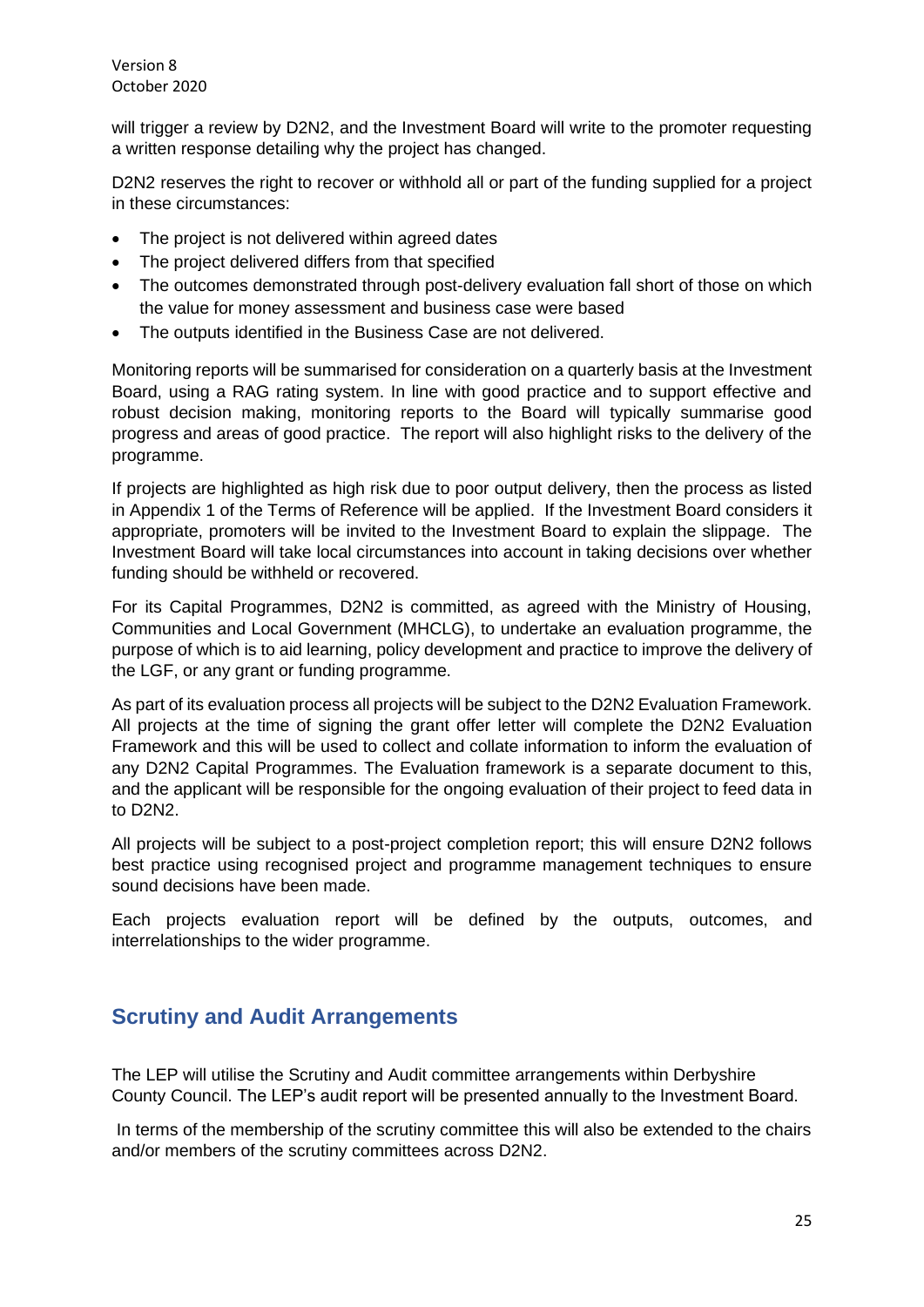The Scrutiny Committee will review the annual performance of the LEP's governance and its funding streams. The LEP will also make an open offer to attend other Local Authority Scrutiny Committees in their area and attend when requested.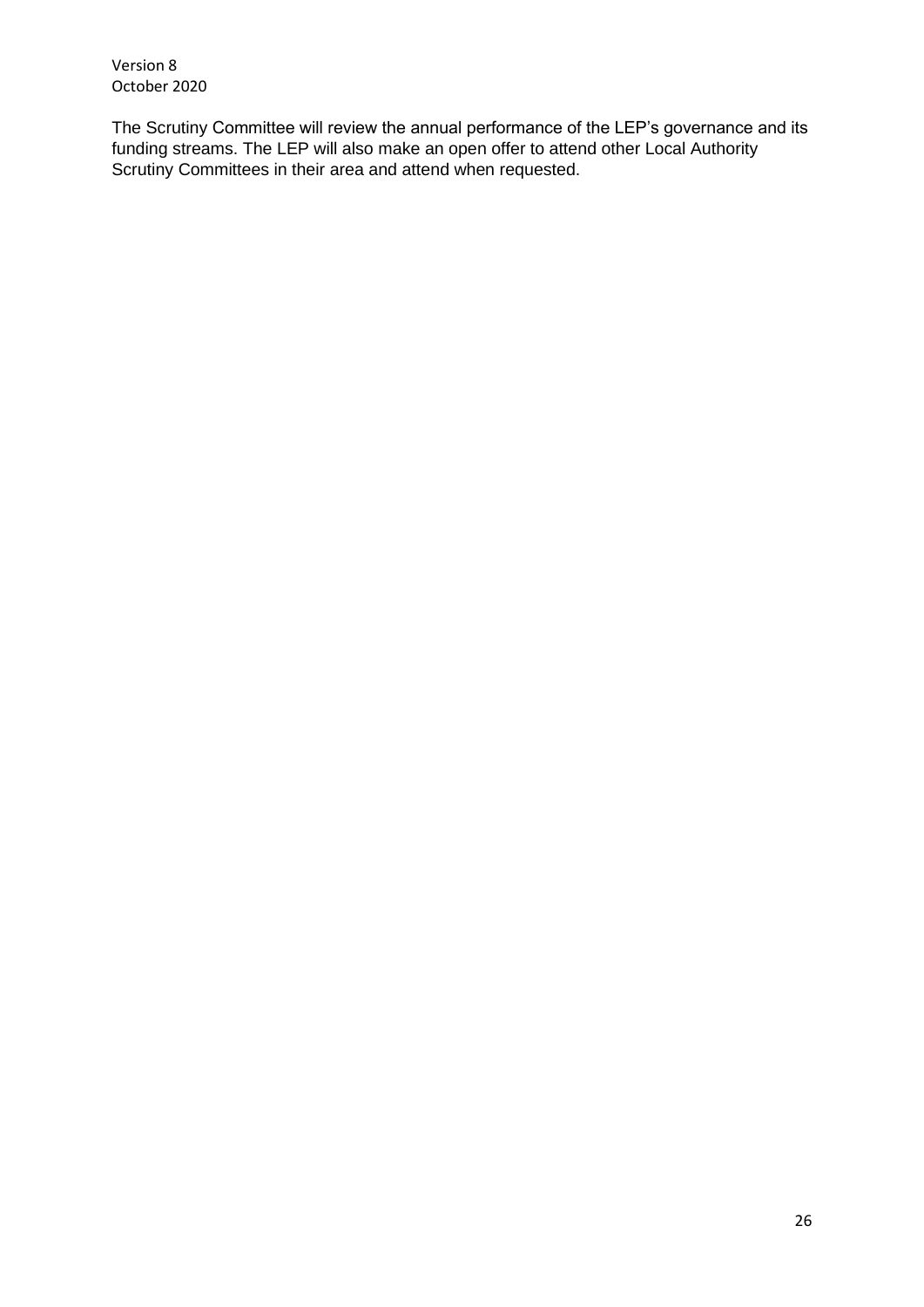# <span id="page-26-0"></span>**Appendix 1 – LEP Board Terms of Reference**

#### **D2N2 BOARD 23/09/2020**

### **TERMS OF REFERENCE**

#### **Purpose of the Board**

The Derby, Derbyshire, Nottingham, and Nottinghamshire Local Enterprise Partnership (D2N2 LEP) is a strategic partnership of the public and private sector which aims to deliver drive economic prosperity across its area.

The LEP aims to increase economic growth and productivity in the area by:

- Developing and approving an evidence-based economic Strategy that identifies local strengths and challenges, future opportunities and the action needed to boost productivity, earning power and competitiveness across their area.
- Identifying and developing investment opportunities; prioritising the award of local growth funding; and monitoring and evaluating the impacts of its activities to improve productivity across the local economy.
- Using its convening power, for example to co-ordinate responses to economic shocks; and bringing together partners from the private, public and third sectors
- Collaborating with a wide range of local partners to act as an informed and independent voice for their area.

#### **Delegation and Decision Making**

The LEP board will be responsible for approving the overall strategy for the LEP and for agreeing overall priorities for investment. The LEP Board will also ratify all decisions made by the Investment Board with regards to the Capital Programme. It may delegate decisions on its behalf to the Investment Board or other groups as it determines.

#### **Memberships and appointments of Board Members**

The LEP Board will have at least 15 members of the Board at any one time with a maximum of 20 members at one point in time. The board must be at least two thirds represented by Private sector board members and this can be inclusive of the Higher Education Further Education and Voluntary sector.

The board shall comprise of the following members:

- 12 Private Sector Board Members (Including the Higher Education, Further Education and Voluntary sectors and an SME Representative)
- Four Upper tier Authority Members
- One district authority member from Derbyshire authorities
- One district authority member from Nottinghamshire authorities

The LEP Board is required to have at least one third representation by female members by 2020 which will increase to at least half by 2023.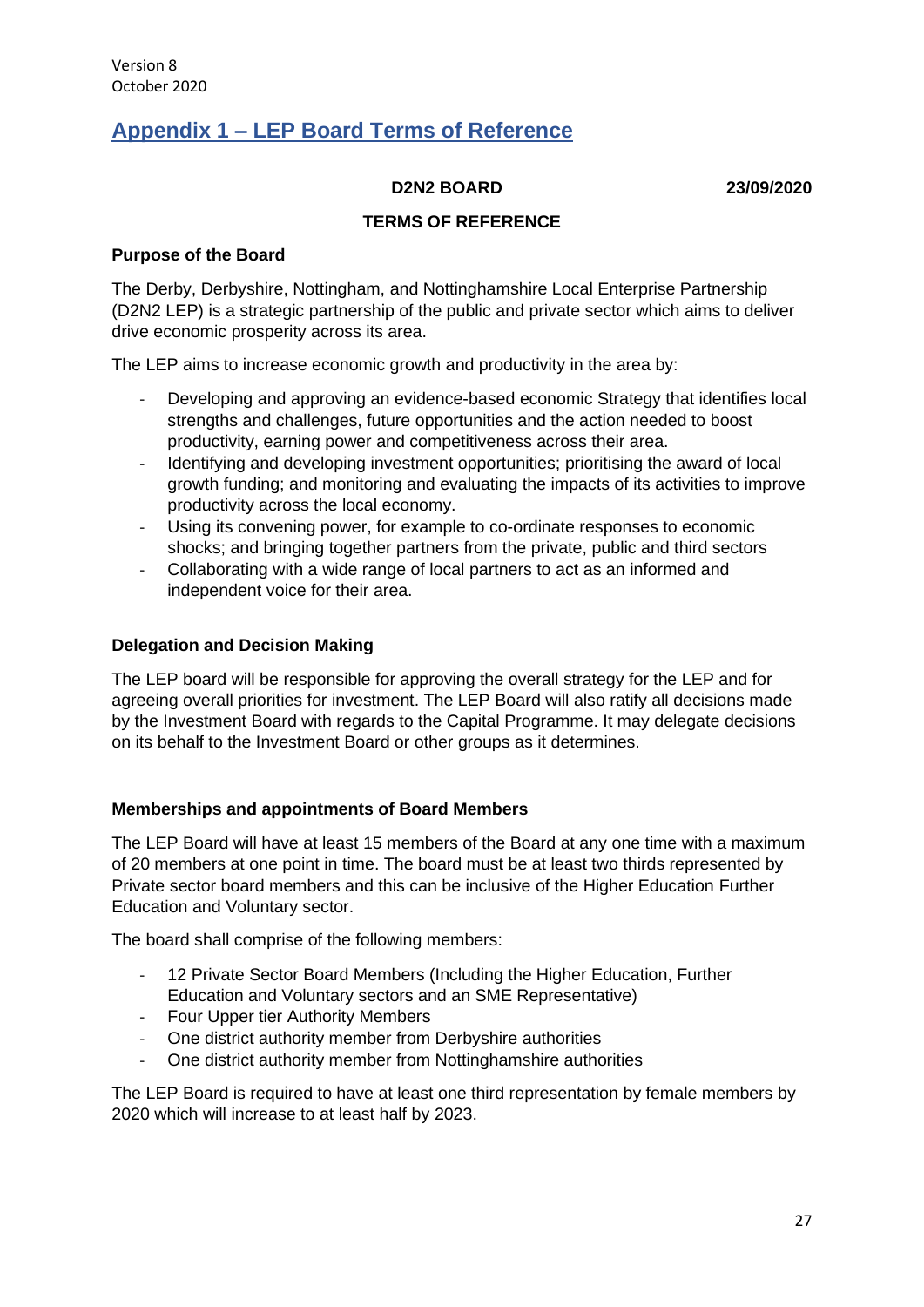### **Public Sector Board Members**

The members for the Upper Tier Local Authorities assume their position on The LEP Board as the leaders of their respective councils.

The District/ Borough representatives of The LEP Board will be nominated to their membership position by their respective colleagues in both Derbyshire and Nottinghamshire, and will be rotated every 2 years

### **Private Sector Board Members**

All private sector board members will be selected as Board members through an open recruitment process, all vacancies will be widely advertised, including on the D2N2 website with clear job descriptions and personal specifications for the role.

A Nominations and Renumerations committee appointed by the LEP Board, led by the D2N2 LEP Chair will then oversee shortlisting and interviewing the potential candidates. The Terms of Reference for this Committee can be found in Appendix 3.

### **Terms of Private Sector Board Members**

Higher Education Board Members will fulfil their role on the board for a maximum one of a two year term, this membership position will then be transferred to the next constituent Higher Education authority in the area on a rotational basis as agreed by the Higher Education authorities

Further Education (FE) members can be represented on the board for a two-year period and then will be rotated with a different FE representative as agreed by the Further Education authorities from across D2N2.

All remaining Private Sector Board Members shall serve terms of three years once appointed to the board, should a board member wish to extend this term they will reapply to serve a second term on the board. Each Private sector board member can serve a maximum of two terms on the board.

D2N2 is also committed to having a Small and Medium Enterprise Member on its board. The SME representative will be nominated by the board following any recruitment process should the previous SME representative leave post.

## **Appointment Process for Chair and Deputy Chair**

The Chair of the D2N2 LEP will be appointed using an initial open invitation exercise which will be published through all LEP channels outlining the job description for the role as well as a person specification. Following the open advert, a Nominations and Renumerations Committee will shortlist the potential applicants and an interview process by the Nominations and Renumerations Committee will be held to select the Chair of the Board.

Following the nominations committee to appoint a new Chair of the Board, the Chair will then subsequently select a Deputy Chair from the private sector board members.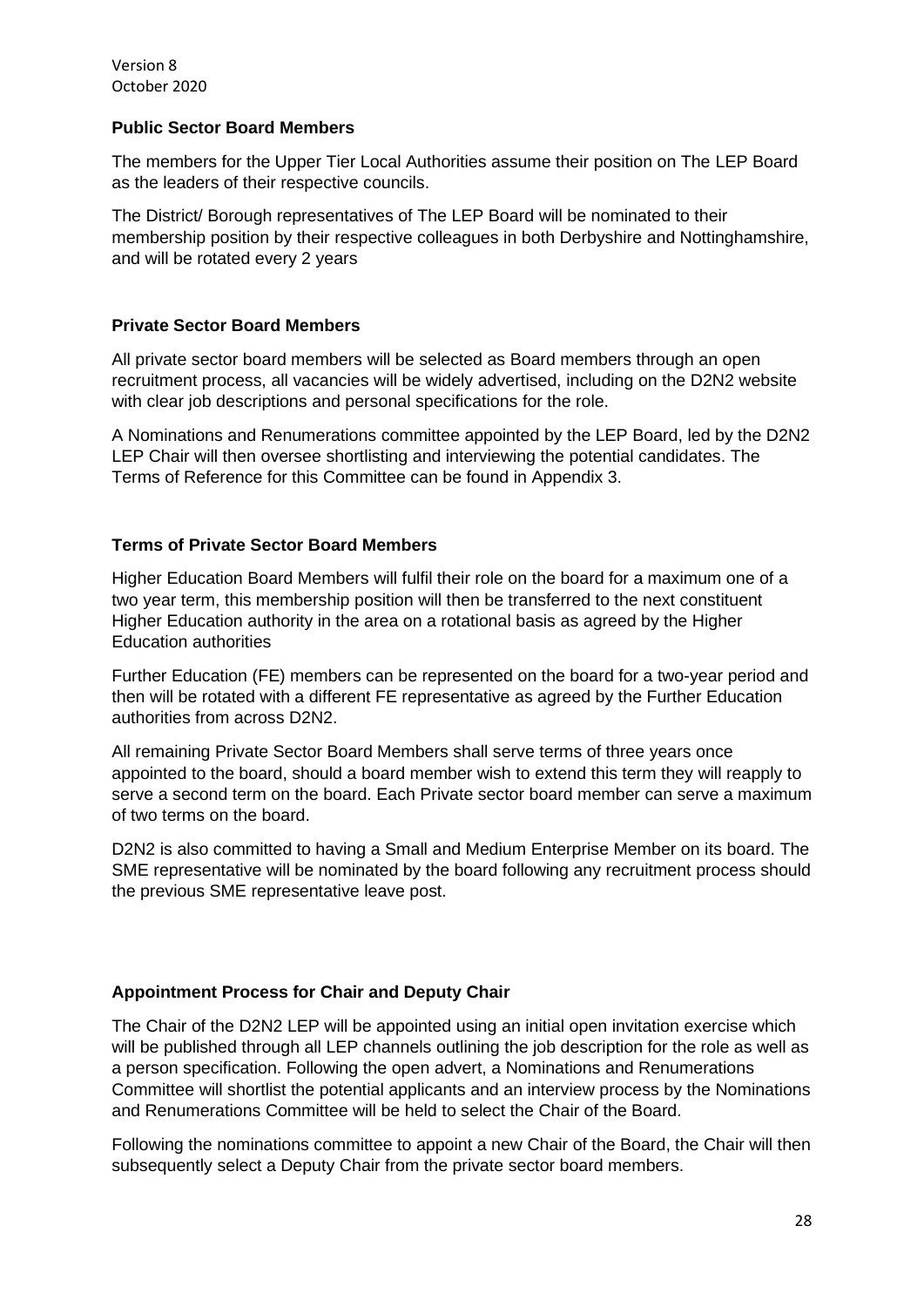The Chair will select the member and then it is the decision of the remaining Board members to ratify this decision before the said member is elected as Deputy.

### **Role and Responsibilities of the Chair**

The primary role of the Chair is to secure good governance by ensuring that the board is alert to its obligations. This means ensuring that the board is effective, and it gives the leadership required.

He/she will ensure that there is a balanced structure for the board and that it spends sufficient time on each of its key tasks to secure the partnerships success.

The Chair's role includes:

- Liaising with members and major stakeholders
- Upholding the highest standards of integrity and probity
- Control the board agenda ensuring the partnership is adhering to its strategic objectives
- Setting the style and tone of board discussions to promote effective decision-making and constructive debate
- By the driver of corporate division, planning the process of change within the partnership including succession planning in board appointments
- Promoting effective relationships and open communication both inside and outside the boardroom
- Ensure effective implementation of the board decisions
- Establish a close relationship of trust with the LEP Executive team
- Line manage the Chief Executive of the LEP
- Succession planning for the replacement Chair ensuring that there is appropriate training and sufficient overlap and handover to the new Chair.

#### **Representation and Attendance**

To make sure that attendance of the board is kept to the most senior level possible, only voting members of the board will be invited to take part at board meetings and vote on matters of the LEP Board.

Members of the LEP Board are the nominated representative and therefore no substitutions will be allowed at the meetings. It is at the discretion of the chair to allow any substitutions to the meeting.

At the discretion of The Chair other representatives may be invited to join in with the discussion, Officers in attendance at the meeting are able to attend but will regarded as observers to the discussion and retain no voting rights

The Board will meet on a Bi-Monthly basis with a programme of meetings being set a year at a time. Agendas and papers for the meeting will be approved by the LEP Chair and Chief Executive prior to circulation by the Executive to the Board.

All papers and agendas will be distributed at least five working days prior to the meeting and will be made available to the public on the LEPs website five working days prior to the meeting.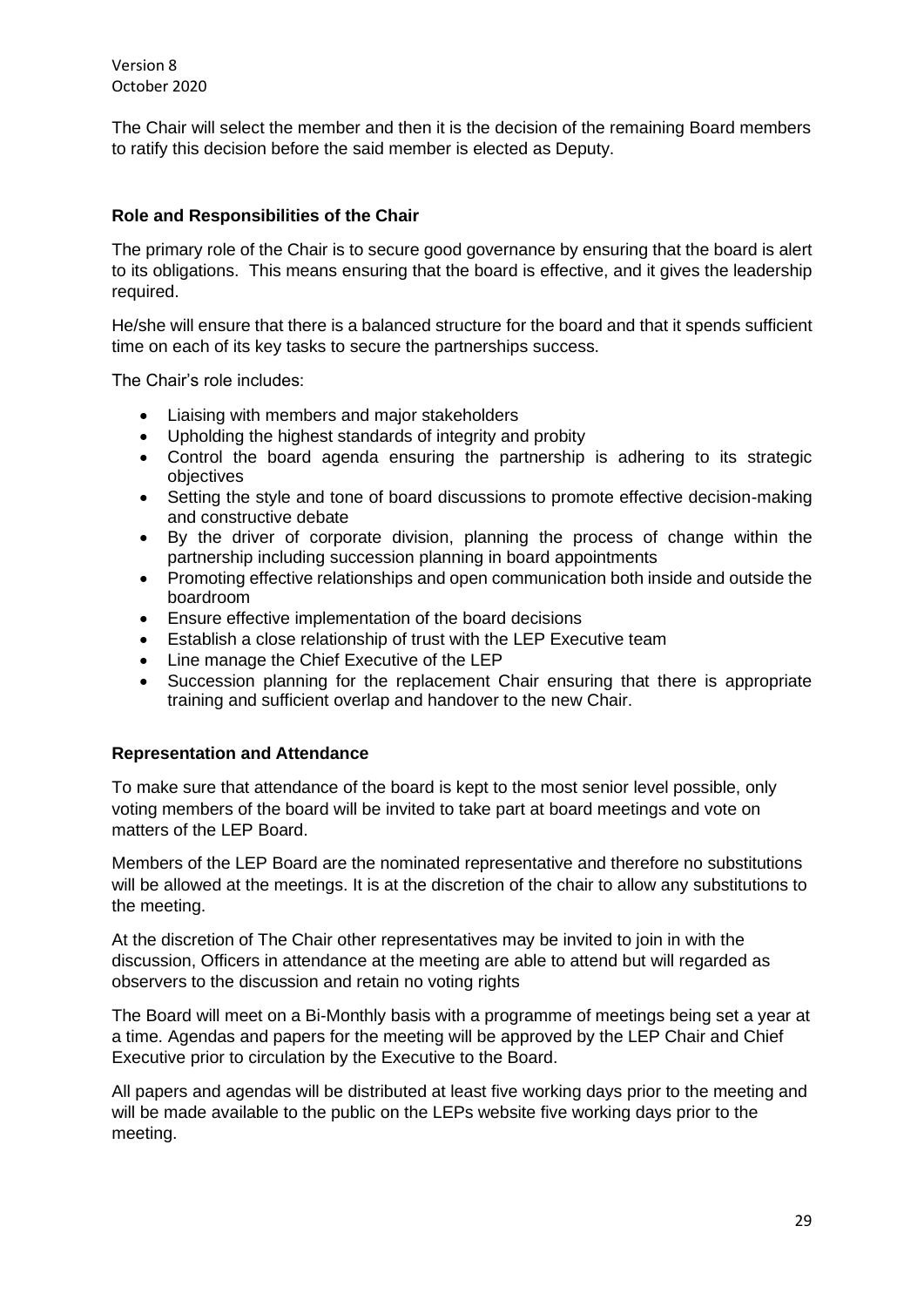All minutes of the meeting will be approved in draft form by the Chair of the Board following a meeting and distributed to Board Members and made available on the LEP website no later than ten working days after the meeting.

All minutes will remain in draft until the board formally ratifies them as an accurate record of the discussion at the following meeting.

### **Decision Making**

Any attendee of the meeting who does not hold the right to vote on decisions can be asked to leave the room whilst the vote is taking place at the discretion of the Chair. In the event of no consensus being reached by the LEP Board a vote will be held and the decision will be made by majority. If no majority can be found on a decision, then the casting vote will be determined by the LEP Chair.

In the event that progress needs to be made on a decision where it does not align with the board timescales of bi-monthly meetings or new information is presented at the board which does not allow for an appropriate decision to be made then decisions can be made via written procedures. Any decision by written procedures is at the discretion of the LEP Chair and will only be used infrequently as a way of progressing urgent matters. The LEP Executive will disseminate the appropriate information needed to make a decision which will be presented in the same manner as it would at a Board meeting then following this a decision will be made board members electronically to either confirm or reject a decision within five working days.

#### **Governance and Register of Interests**

All Board members will be required to complete a declaration of interests form on an annual basis, this will be signed and refreshed yearly with the counter signature of the LEPs Accountable Body Section 151 officer authorising any declaration.

All Board members shall operate by the LEPs Code of Conduct which can be found on the LEPs website and shall govern themselves by the Seven Nolan Principles.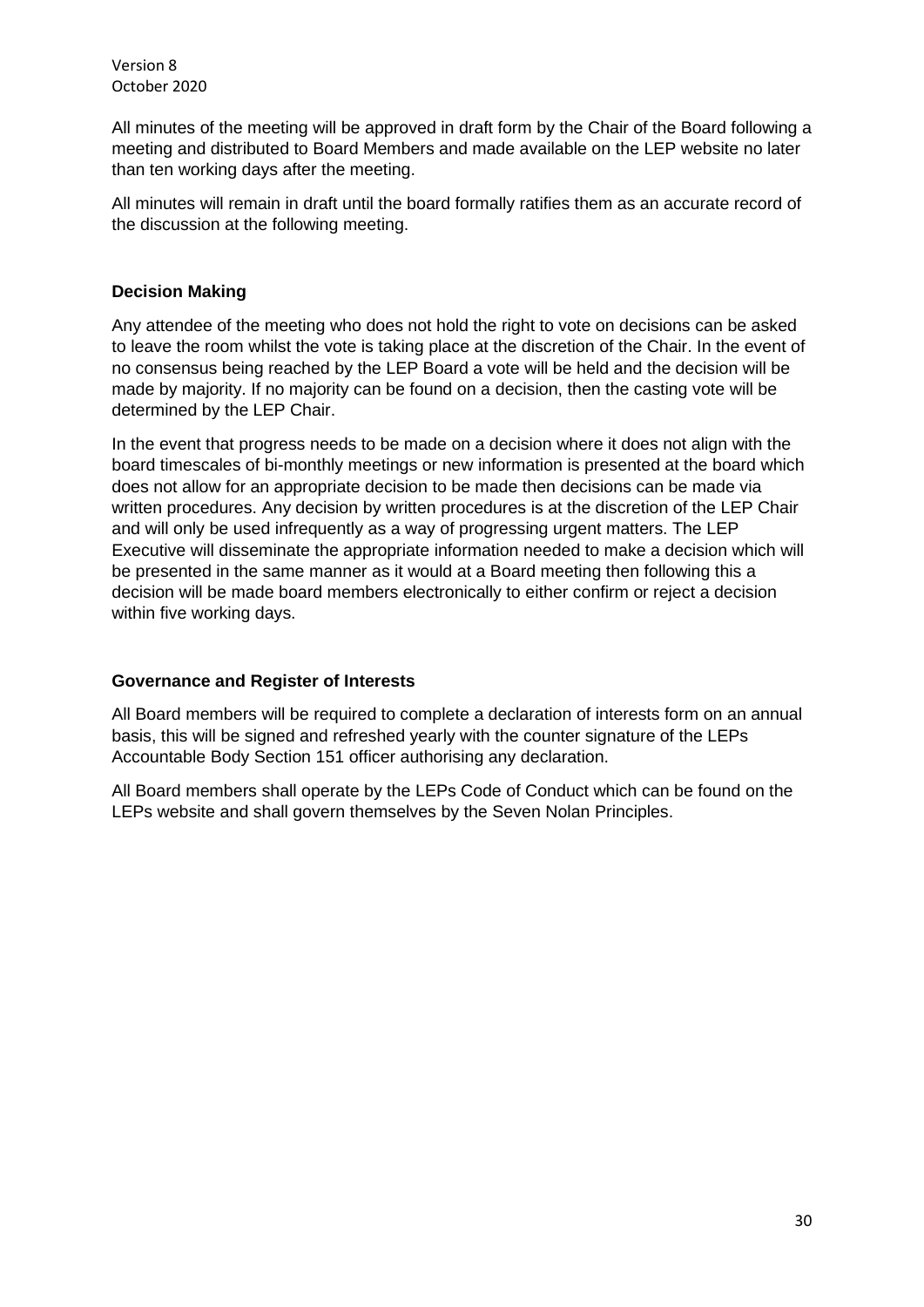# <span id="page-30-0"></span>**Appendix 2 – Investment Board Terms of Reference**

#### **D2N2 INVESTMENT BOARD 23/09/20**

# **TERMS OF REFERENCE**

### **PURPOSE**

To oversee on behalf of the D2N2 LEP Board ("the LEP Board") the management of all funding pots delegated to the LEP, including the Local Growth Fund, Growing Places Fund, Enterprise Zone Business Rates Uplift reallocation or any other relevant funding streams across the administrative areas of Derby, Derbyshire, Nottingham and Nottinghamshire.

#### **The Investment Board is responsible for:**

Recommending approval of investments from D2N2s various funding streams on behalf of the D2N2 LEP Board that will invest in projects and programmes that will contribute to the delivery of the objectives of the emerging Economic Growth and Recovery Strategy.

The Investment Board shall:

- Provide recommendations to the D2N2 LEP Board for:
	- o individual scheme approval
	- o Release of funding, including scrutiny of individual scheme business cases.
- Monitor progress of scheme delivery and spend.
- Oversee the overall delivery of all funding programmes ensuring financial and output targets are monitored
- Recommend to the LEP Board a programme to respond to changed circumstance (scheme slippage, scheme alteration, cost increases etc).

#### **MEMBERSHIP**

#### **The membership of the board is as follows:**

| <b>Voting members</b>                                                                                                                                                                                                                                                                                                                                                                                                                                                                                | <b>Observers</b>                                                                                                                                                              |
|------------------------------------------------------------------------------------------------------------------------------------------------------------------------------------------------------------------------------------------------------------------------------------------------------------------------------------------------------------------------------------------------------------------------------------------------------------------------------------------------------|-------------------------------------------------------------------------------------------------------------------------------------------------------------------------------|
| Derby City Council<br><b>Derbyshire County Council</b><br>Nottingham City Council<br>Nottinghamshire County Council<br>Derbyshire district and borough councils<br>(Two District members)<br>Nottinghamshire district and borough councils<br>(Two District members)<br>3 Private sector members of the Derby,<br>Derbyshire, Nottingham, and Nottinghamshire<br>Local Enterprise Partnership (Chair plus 2 other<br>private sector representatives)<br>Social Inclusion representative (one member) | Highways England<br><b>Network Rail</b><br>Homes England<br>Department for<br>Transport<br>Department for<br>$\bullet$<br>Business, Energy, and<br><b>Industrial Strategy</b> |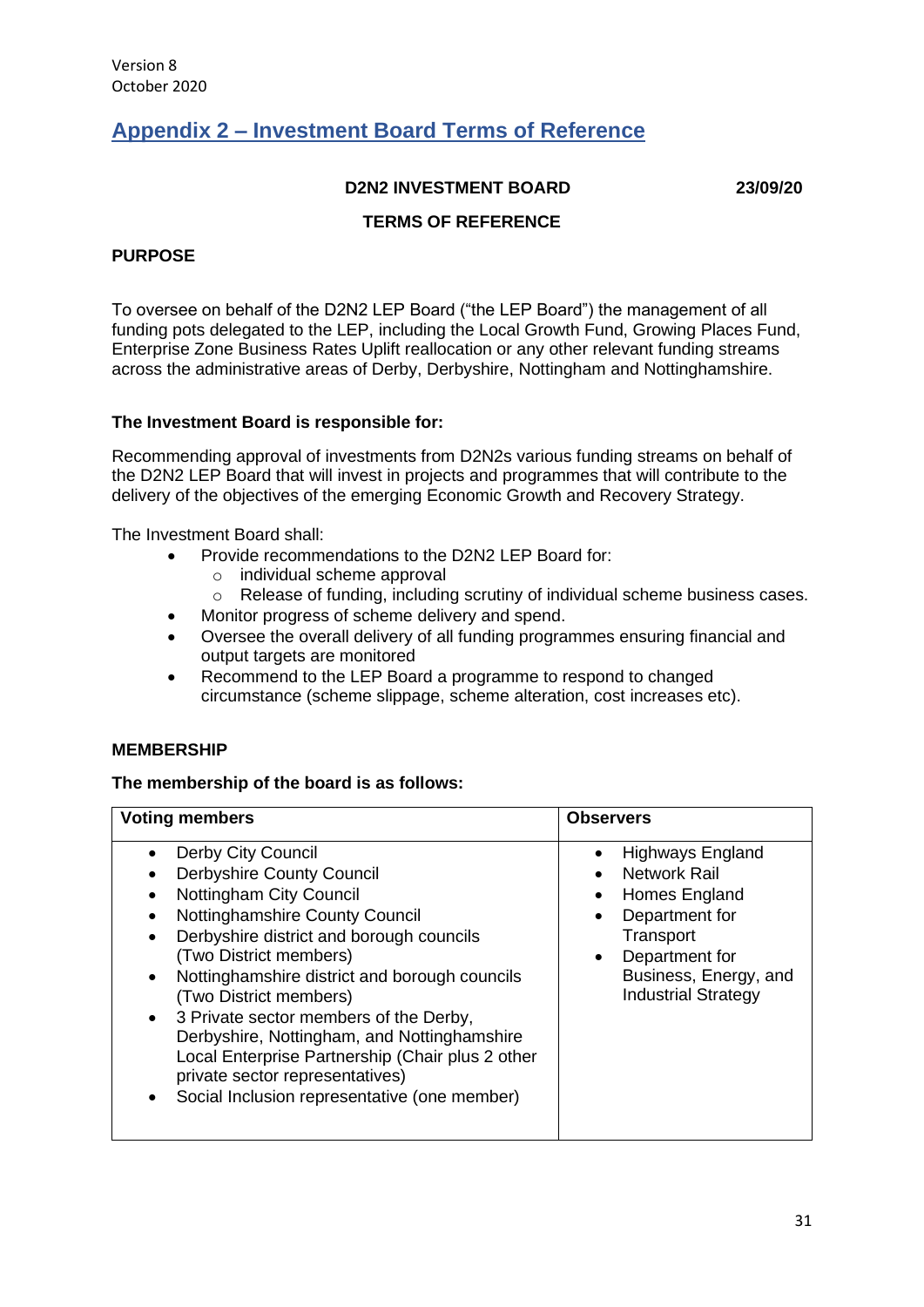| Voting members                                                                             | <b>Observers</b> |  |
|--------------------------------------------------------------------------------------------|------------------|--|
| <b>Principal Advisors to the Board (non-voting):</b> D2N2 Chief Executive, Head of Capital |                  |  |
| Programmes, Accountable Body Manager and Section 151 officer                               |                  |  |

**Chair and Deputy Chair –** The Board will be chaired by the D2N2 Chair, with the Deputy Chair from one of the local authority board members

The Board, as set out above, comprises twelve voting members. The Board may co-opt additional members to represent other sectors; such co-opted members will not have voting rights. Conditions of appointment are:

- i. Local Authorities (upper tier/unitary): membership rests with the position which the member holds within the authority rather than with the individual, so councillors will be replaced if they change office. It is for each authority to determine which post holders are to act as its representatives.
- ii. District and Borough authorities within Derbyshire and Nottinghamshire: it is for the district and borough authorities to determine their own arrangements for selecting representatives, who are expected to sit for a minimum term of one year and a maximum of three years. It is also for the constituent authorities to determine how their joint interests should be represented and how those districts and boroughs not directly represented should be engaged in the decision-making process.
- iii. D2N2 LEP: representatives are expected to sit for a minimum term of one year and a maximum of three years.
- iv. Any co-opted member would be reviewed annually by the Board with a maximum term of three years.
- v. Each member will be required to participate in decision-making in the best interests of the Board whether these are consistent with those of their own organisation.
- vi. No substitutes will be permitted for nominated board members as per the main D2N2 Board Member.

The Board will review its constitution after six meetings of the Board or every two years, whichever is the sooner.

## **Conflicts of Interest**

Members of the Board are required to declare, on appointment, that they will act in the best interests of the LEP area, not for their organisational or geographic interests.

The rules for declaring personal interests will be those that apply to the council to which the councillor has been elected. A register of Board Members' interests will be maintained and will be available for public inspection and will be updated at the beginning of each financial year.

All Board members are expected to govern themselves by the Nolan Principles and these can be found within the Local Assurance Framework.

#### **Accountable Body**

Derbyshire County Council shall be the Accountable Body to the D2N2 LEP which will be responsible for the following: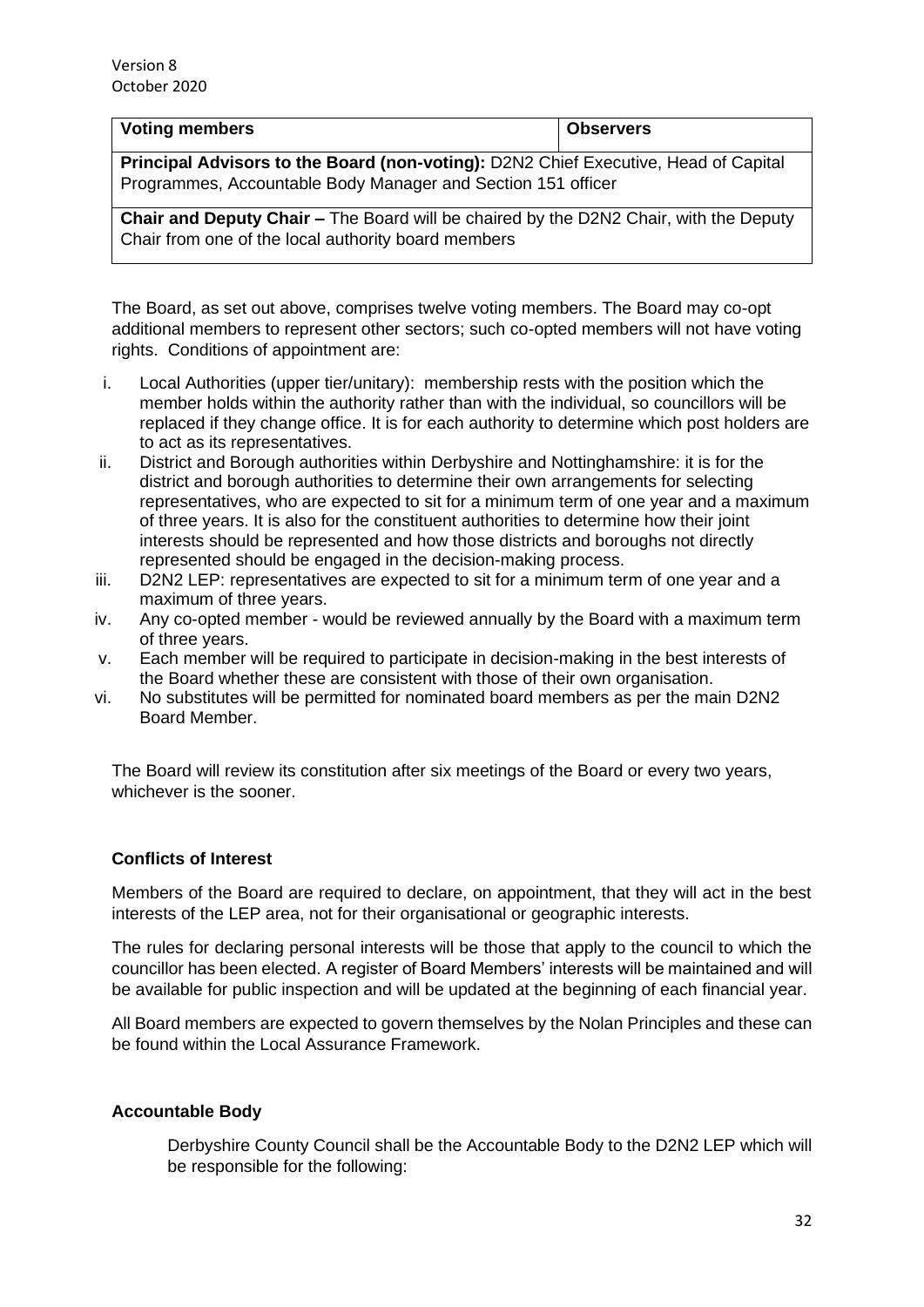- Ensuring that decisions are made in line with the LEP Assurance Framework.
- Ensuring that promoters confirm their projects conform with any requirements with regard to equalities, social value, environment, State Aid, procurement etc.
- Ensuring (through the Section 151 Officer) that the funds are used appropriately.
- Maintaining the official record of Investment Board proceedings and holding copies of all relevant documents relating to any funding streams the Accountable Body is responsible for.
- Ensuring Investment Board decisions at formal meetings are recorded.
- Responsibility for the decisions of the Investment Board in approving projects (for example if subject to challenge);
- Ensuring there are arrangements for local audit of funding allocated by the Investment Board at least equivalent to those in place for Local Authority expenditure.

The Director of Finance, Derbyshire County Council (S151 officer) will ensure that all funds are administered in accordance with the Assurance Framework.

#### **Audit and Scrutiny**

The Board undertakes to seek and to act upon the findings of an internal audit of its activity on at least an annual basis. The findings of each audit will be considered by a Board meeting, and any remedial action required recorded within the minutes of that meeting.

The aim of each audit will be to verify that the Board is operating effectively within the terms of its agreed Assurance Framework.

The effectiveness of the Board and its governance, delivery and monitoring processes will be overseen by the incumbent Accountable Bodies Scrutiny committee who will provide an independent review to ensure that the Investment Board works in line with the Local Assurance Framework.

#### **Approvals process for project applications:**

The Board has adopted an approvals process in respect of project applications as set out in the Local Assurance Framework

#### **Support and Administration**

Derbyshire County Council will provide support arrangements for secretariat and administrative services specified in its Service Level Agreement with the LEP. The Board has the authority to form task and finish groups when required, which may comprise Board members and/or supporting officers.

#### **Working Arrangements, Transparency and Local Engagement**

There will be at least four meetings each year and thereafter to meet the business needs

Specifically, the Board will meet to: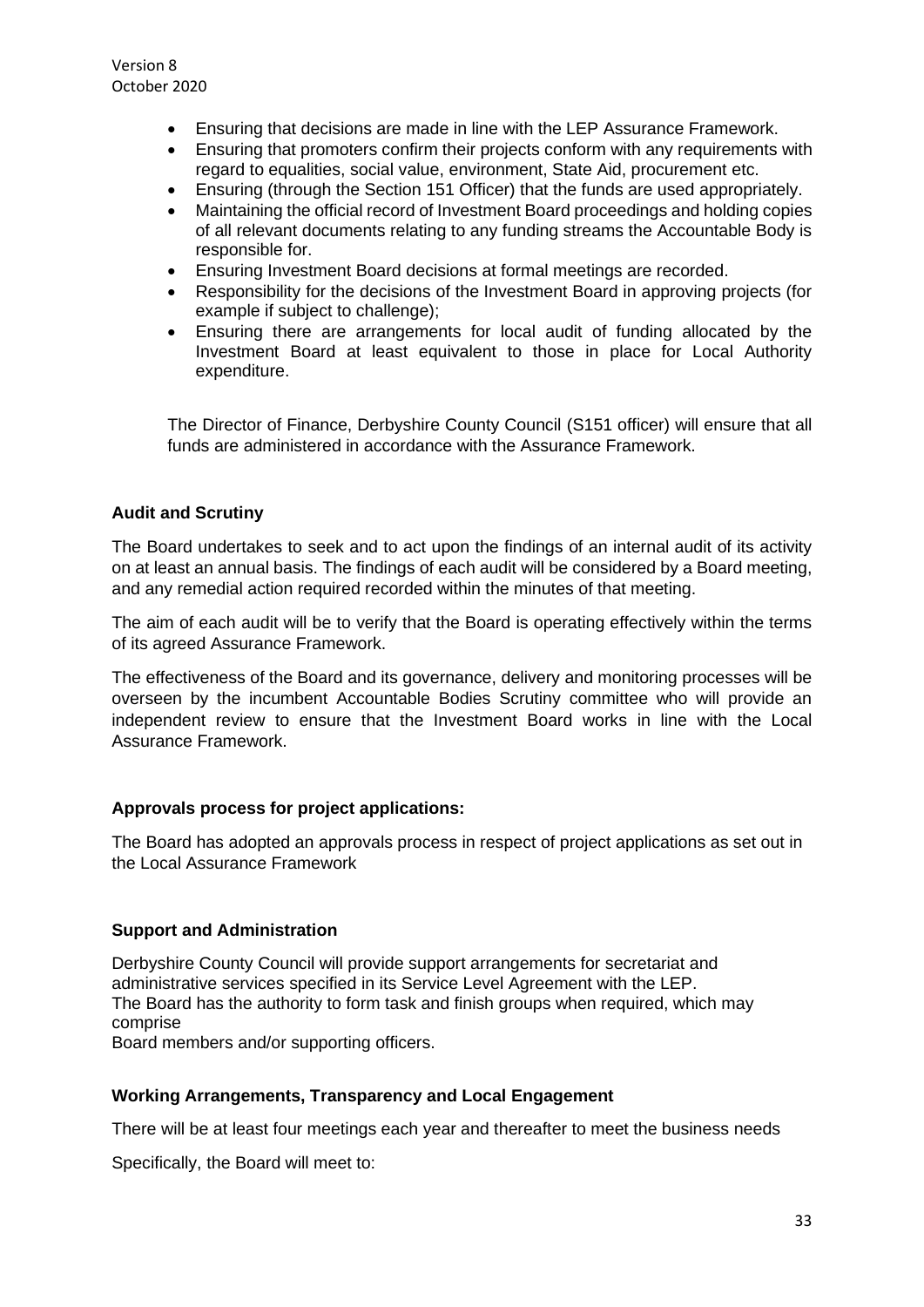- (a) to determine the initial decision on the composition of the scheme programme.
- (b) To make individual scheme investment decisions.

The meetings will be chaired by the D2N2 Chair.

Meetings will be deemed quorate when a minimum of five voting members are in attendance. Each voting member carries a vote of equal weight. Where the voting members present are equally divided the chair will carry a casting vote. Where the elected chair is not present the Deputy-chair will exercise this function. No business requiring voting shall take place without either the chair or Deputy-chair being present.

The Investment Board will publish agendas and minutes. Materials will be hosted on the Derbyshire County Council website, but each member organisation will provide a direct link to this from its own.

It is for individual member organisations to ensure that any schemes submitted to the Board for funding have been subject to the appropriate procedures to provide the public and stakeholders with the opportunity for input before decisions are made. The Board will not take responsibility for dealing with correspondence, petitions, lobbying, consultation etc, all of which are to be handled by the promoter of the scheme in accordance with its own procedures.

FOI and EIR requests will be dealt with in accordance with the relevant legislation.

The Board will use Derbyshire County Council's complaints procedure.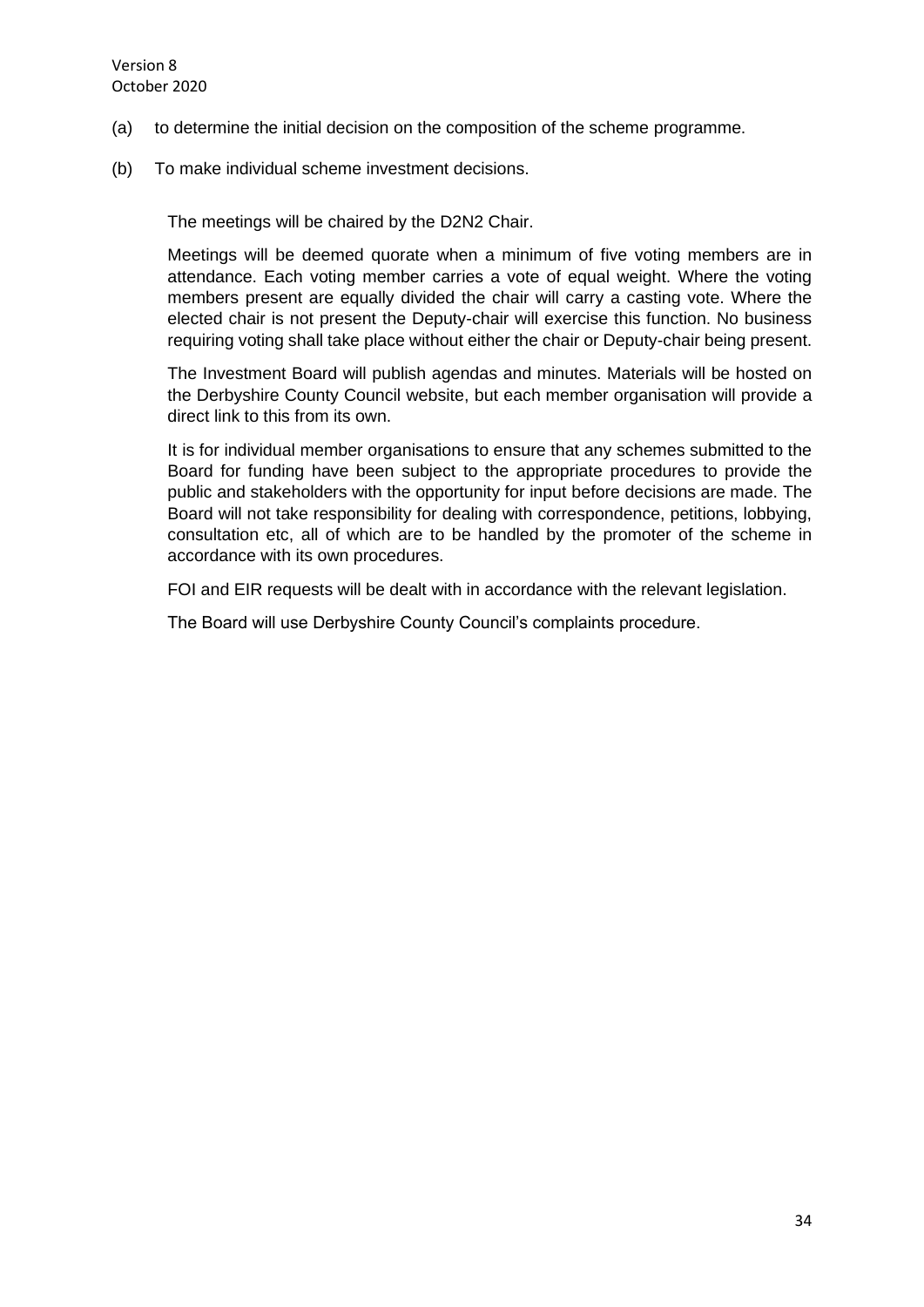# <span id="page-34-0"></span>**Appendix 3 –Nominations and Renumerations Committee**

### **D2N2 Nominations and Renumerations Committee**

#### **Terms of Reference**

#### **1. Duties**

The key purpose of the Nominations and Renumerations Committee is to oversee Board Director and Senior LEP executive appointments.

For the purposes of appointing any Director and staff restructuring, the Directors shall appoint a committee from their membership and such committee shall be known as the "Remunerations and Nominations Committee".

The committee shall comprise at least two Directors including the Chair and/or Deputy Chair and the following provisions shall apply:

- a) Only members of the Nominations and Renumerations Committee have the right to attend meetings. However, other individuals including in an advisory capacity may be invited to attend for all or part of any meeting, as and when appropriate and necessary.
- b) The Committee shall:
	- i. regularly review the structure, size and composition in accordance with the Board Terms of Reference (including the skills, knowledge, experience and diversity) of the Board Directors and Senior LEP Executives and make recommendations to the Directors with regard to any changes.
	- ii. give full consideration to succession planning for Directors and other senior executives in the course of its work, taking into account the challenges and opportunities facing the company, and the skills and expertise needed amongst the Directors in the future.
	- iii. keep under review the leadership needs of the organisation, with a view to ensuring the continued ability of the organisation to deliver to its strategy as outlined from time to time.
	- iv. Continuously review the staffing structure of the LEP Executive team and recommend any changes to this based on the strategic needs of the organisation.
	- v. be responsible for identifying and nominating for the approval of the Directors, candidates to fill vacancies as and when they arise.
	- vi. Before any appointment is made by the Directors, evaluate the balance of skills, knowledge, experience and diversity amongst the Directors, and, in the light of this evaluation prepare a description of the role and capabilities required for a particular appointment. In identifying suitable candidates, the Nominations Committee shall:

1. Use open advertising or the services of external advisers to facilitate the search.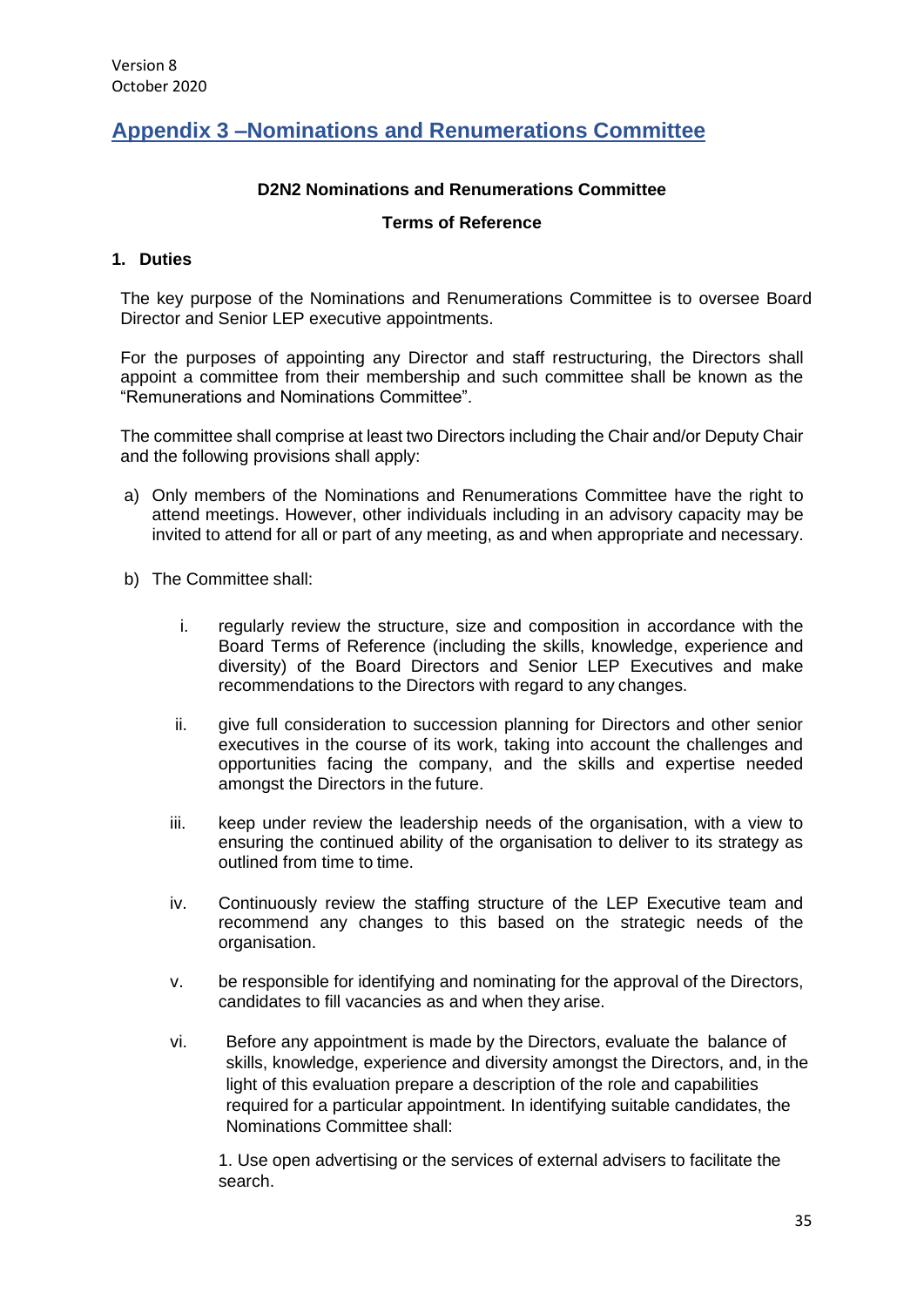2. Consider candidates from a wide range of backgrounds.

3. Consider candidates on merit and against objective criteria and with due regard for the benefits of diversity amongst the Directors, including gender, taking care that appointees have enough time available to devote to the position.

- vii. For the appointment of a Chair, Chief Executive, or similar position, the Nominations and Renumerations Committee should prepare a job specification, including the time commitment expected. A proposed Chair's other significant commitments should be disclosed to the Directors before appointment and any changes to the chairman's commitments should be reported to the Directors as they arise.
- viii. prior to the appointment of a Director, the proposed appointee should be required to disclose any other business interests that may result in a conflict of interest.
- ix. ensure that on appointment as a Director, such person receives a formal letter of appointment setting out clearly what is expected of them in terms of time commitment, committee service and involvement outside board meetings.
- x. reviews the results of the Directors performance evaluation process that relate to the composition and competencies of the board of Directors.
- c) The Nominations and Renumerations Committee shall also make recommendations to the Directors concerning:
	- i. formulating plans for succession for Directors and in particular for the key roles of chair and chief executive (if any).
	- ii. suitable candidates for the role of private sector director's
	- iii. membership of any other committees as appropriate, in consultation with the chairs of the committees.
	- iv. the re-appointment of any Director at the conclusion of their specified term of office having given due regard to their performance and ability to continue to contribute to the board of Directors in the light of the knowledge, skills and experience required;
	- v. any matters relating to the continuation in office of any Director at any time including the suspension or termination of service of a Director as an employee of the company subject to the provisions of the law and their service contract; and
	- vi. the appointment of any Director to executive or other office.

#### **2. Reporting Responsibilities**

The Committee Chair shall report formally to the LEP Board on its proceedings after each meeting (or when appropriate) on all matters within its duties and responsibilities.

The Committee shall make whatever recommendations to the Board it deems appropriate on any area within its remit where action or improvement is needed.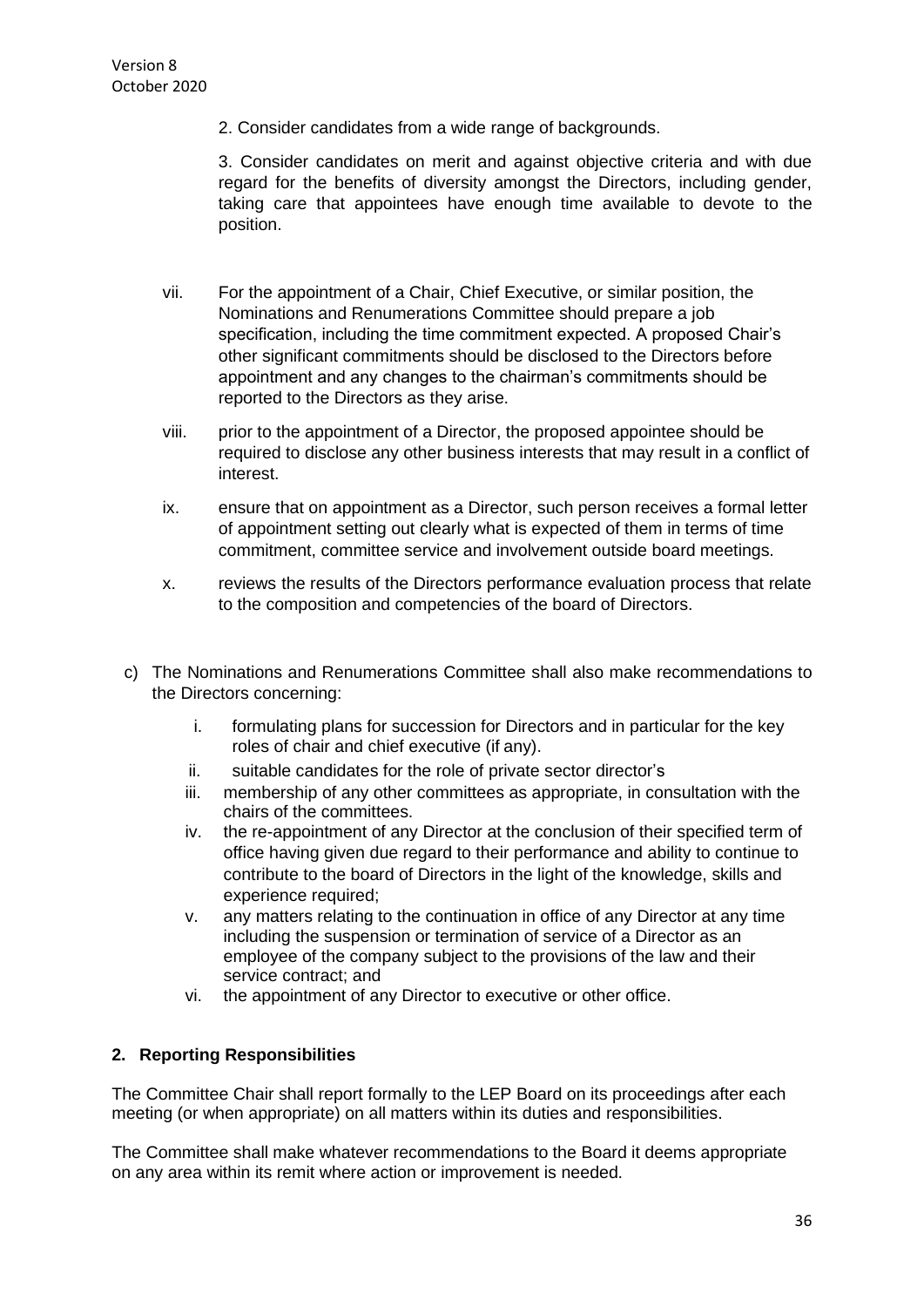### **3. Membership**

The Committee shall be made up of at least two Directors. The Chair of the LEP Board shall Chair the Committee meetings or reserves the right to delegate this to another Director.

Only members of the Committee have the right to attend Committee meetings. However, other individuals may be invited to attend for all or part of any meeting, as and when appropriate and necessary.

In the absence of the Committee Chair, the remaining Directors present shall elect one of themselves to chair the meeting.

### **4. Secretary**

A member of the D2N2 Local Enterprise Partnership Team shall act as the secretary of the **Committee.** 

## **5. Quorum**

The quorum necessary for the transaction of business shall be two Directors. The required Directors meetings either in person or by telephone will constitute a quorum.

A duly convened meeting of the Committee at which a quorum is present shall be competent to exercise all or any of the authorities, powers and discretions vested in or exercisable by the Committee.

#### **6. Frequency of Meetings**

The Committee shall meet at appropriate times during in the succession planning cycle of Directors and otherwise as required.

#### **7. Notice of Meetings**

Meetings of the Committee shall be arranged by the secretary of the Committee at the request of any of its members.

Unless otherwise agreed, notice of each meeting confirming the venue, time and date, together with an agenda of items to be discussed, shall be forwarded to each member of the Committee, and other person required to attend, no later than 3 working days before the date of the meeting.

#### **8. Minutes of the Meetings**

The secretary shall minute the proceedings and resolutions of all Committee meetings, including recording the names of those present and in attendance.

The secretary shall ascertain, at the beginning of each meeting, the existence of any conflicts of interest and minute them accordingly.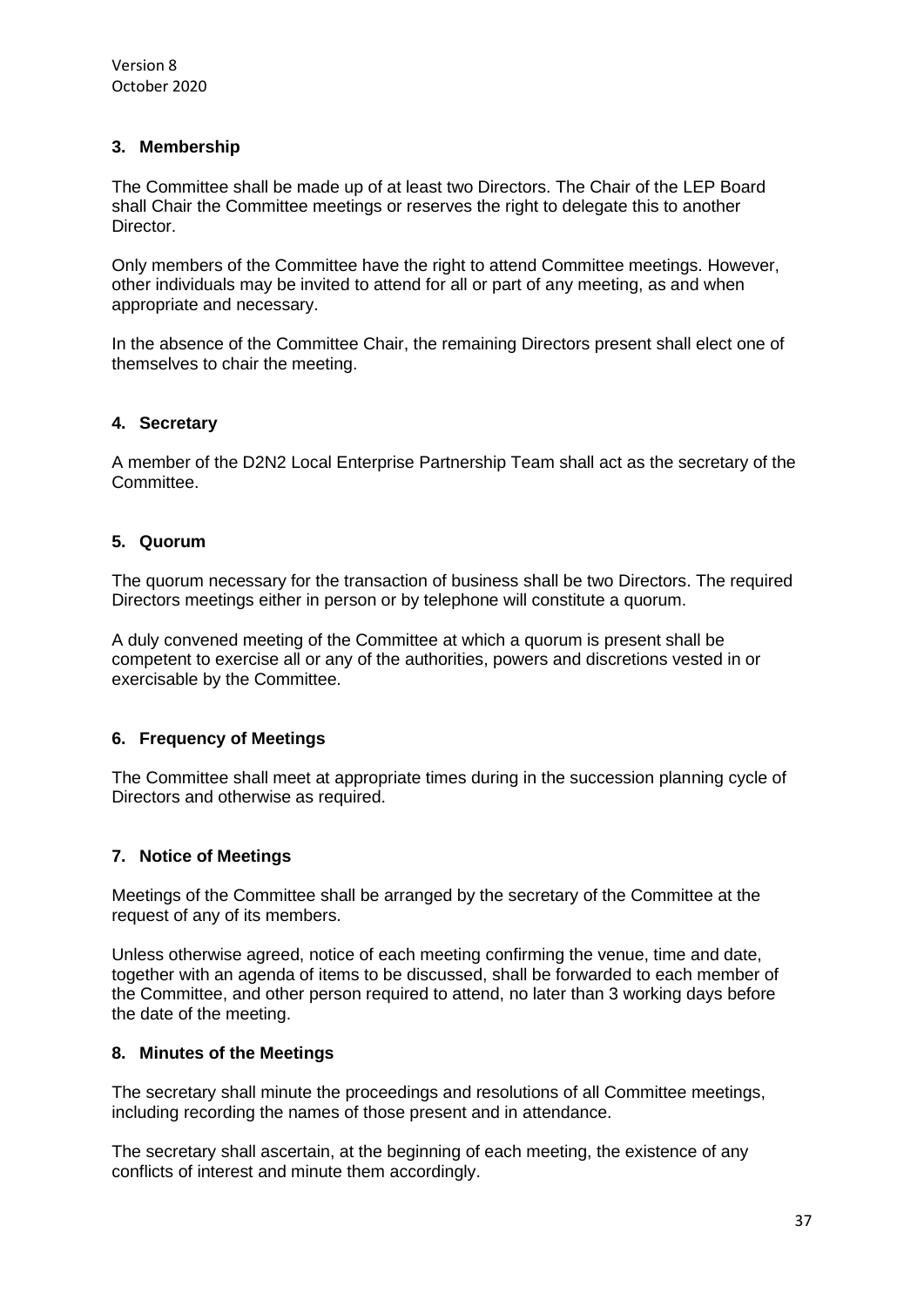Minutes of the Committee shall be circulated promptly to all members of the Committee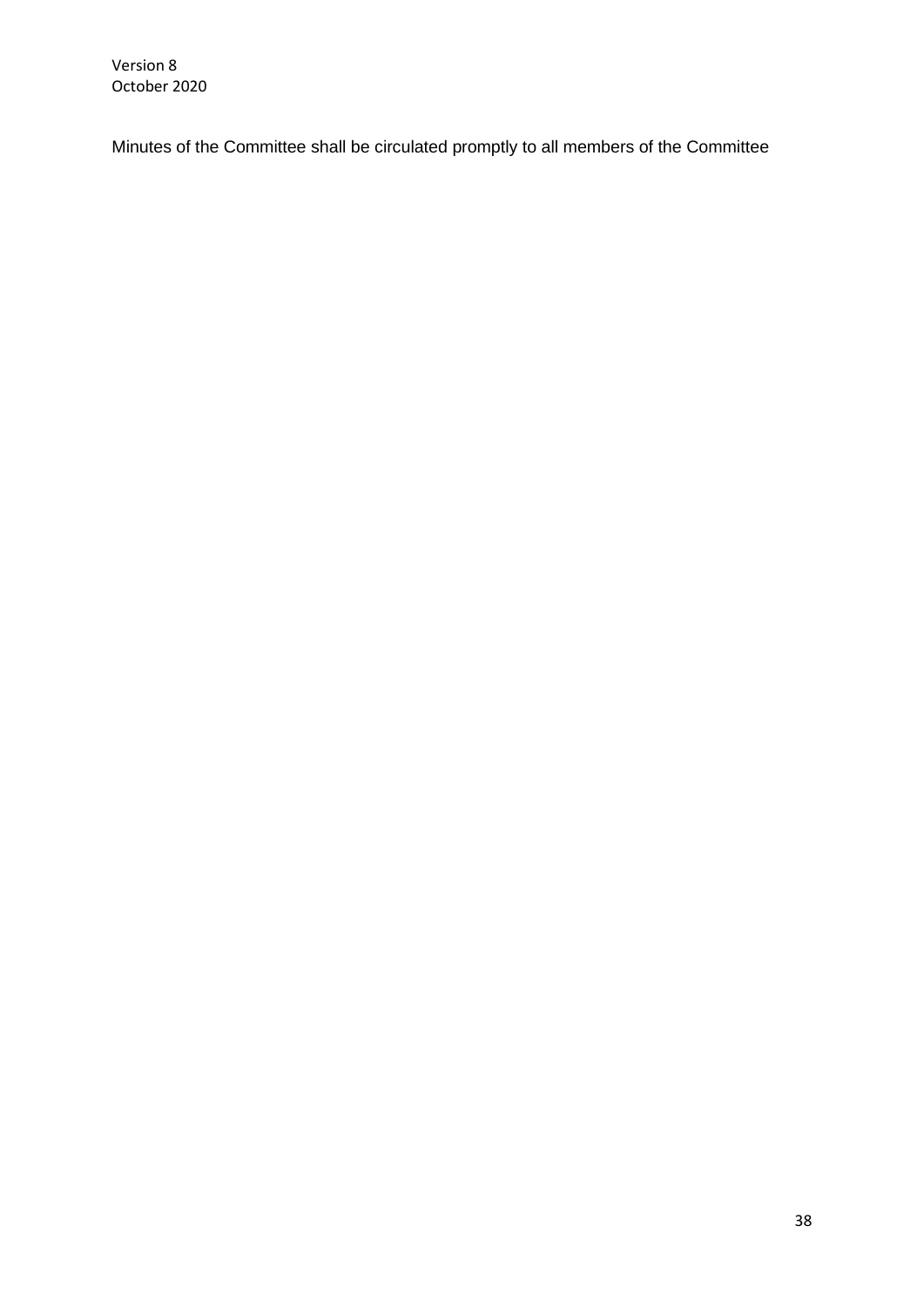# <span id="page-38-0"></span>**Appendix 4 – People and Skills Board Terms of Reference**

## **D2N2 PEOPLE AND SKILLS ADVISORY BOARD**

### **TERMS OF REFERENCE**

#### **PURPOSE**

To develop, implement and oversee the delivery the People and Skills element of the Strategic Economic Plan and to act as the Skills Advisory Panel for D2N2.

The Board will also lead the development of the People element of the Local Industrial Strategy for D2N2.

### **OBJECTIVES**

- To enable the effective functioning of local labour markets by fulfilling the functions of the Skills Advisory Panel in D2N2.
- To co-ordinate and join up the between skills and training providers, labour supply and employer needs.
- To hold to account the provision of skills and employment to ensure that it is of high quality and supports the delivery of objectives within the Strategic Economic Plan.
- To ensure that the skills ecosystem in D2N2 meets the skills needs of local businesses, particularly in key sectors that are critical to the growth of the local economy.
- To ensure that D2N2 people have the skills, aspiration and opportunity to compete for jobs in the local labour market.
- To shape future policy development and priorities on issues related to skills, employment, and economic inclusion in D2N2.

#### **ROLES AND RESPONSIBILITIES**

#### *Skills Advisory Panel Functions: (See Appendix I for full list of SAP functions)*

- 1. Develop an implementation plan for People and Skills based on the thematic priorities identified in the D2N2 Strategic Economic Plan and for delivery of the People strand of Local Industrial Strategy.
- 2. Provide leadership on skills in the local area; engaging with employers and providers and providing skills advice to D2N2 Board.
- 3. Develop understanding of current and future local skills and labour market needs and influence the development of skills and employment support provision in the local area to meet that need.
- 4. Understand the wider dependencies in the local area and working together with other parts of the D2N2 LEP enable a cross-cutting approach to People and Skills.
- 5. Improve access to and availability of careers advisory services (National Careers Service and Careers and Enterprise Company) and careers resources to connect people to careers opportunities.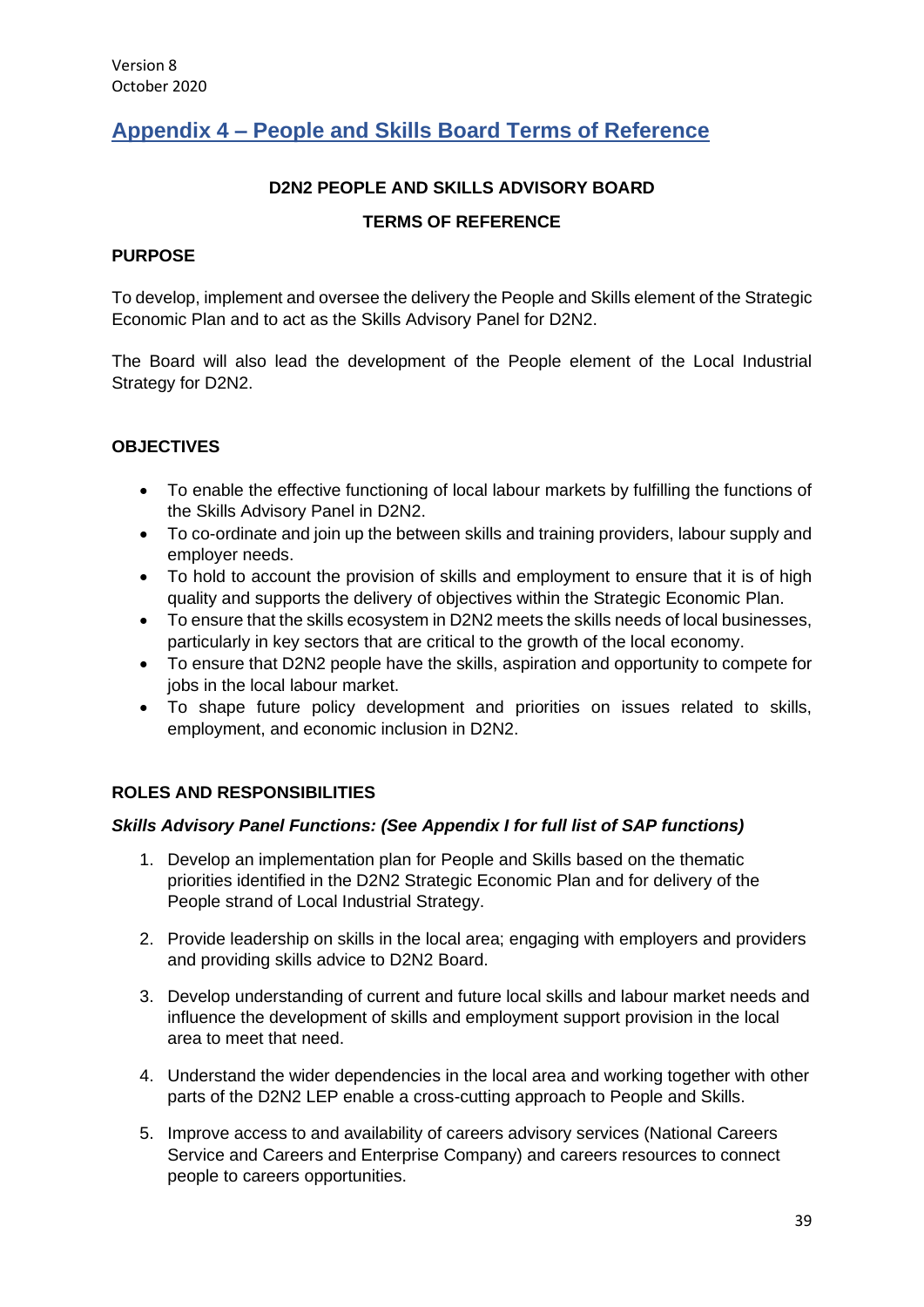- 6. Raise the profile of apprenticeships with local employers and providers.
- 7. Share analysis and best practice, as widely and transparently as possible, with central government and other Skills Advisory Panels to learn from each other and tackle wider skills challenges.

### **Additional People and Skills Board Functions:**

#### *Strategic*

- 8. Enable representation of all types of providers, employers (large and small) and other key local stakeholders, including local authorities and the Voluntary and Community Sector.
- 9. Bring together and co-ordinate partner plans within the context of the overall Strategic Economic Plan, and identify key shared priorities for D2N2.
- 10. Complete periodic reviews of the People and Skills priority to ensure that this remains fit for purpose, during the life of the Strategic Economic Plan.
- 11. Commission underpinning strategies, as and when necessary, to support the overall delivery of the People and Skills priority.
- 12. Identify emerging international and national policy, best practice, and thematic trends, and ensure that the D2N2 area actively responds to these.
- 13. Provide direction and support to the strategic work programmes of key delivery partners to ensure that best practice is shared and opportunities for collaboration between partners are explored.
- 14. Inform the development and implementation of priorities forming the People pillar of the Local Industrial Strategy

#### *Investment*

- 15. Advise on potential investment decisions for local skills and employment provision as well as overseeing implementation.
- 16. Identify further investment sources and develop proposals to access these.

#### *Delivery*

- 17. Monitor the delivery of D2N2 funded People and Skills priority projects and escalate any delivery issues to the D2N2 Investment Board.
- 18. Ensure that a strong pipeline of projects is in development and where necessary take action to stimulate these.
- 19. Ensure that the People and Skills priorities, outcomes and milestones within the SEP are delivered in line with expectations.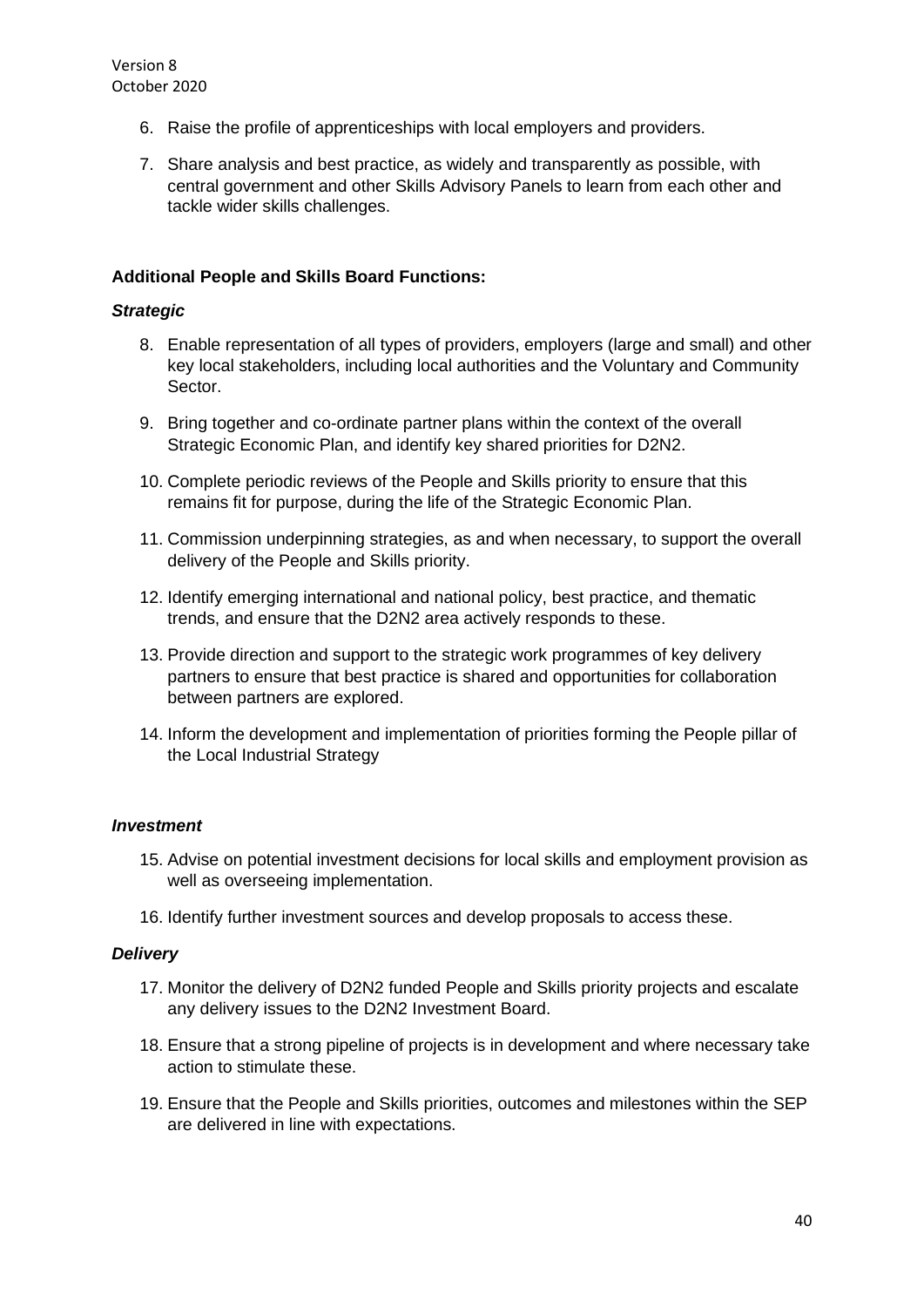### **MEMBERSHIP**

The membership of the Group will comprise no less than 8 (quorum) and no more than 18 comprising representation from the following:

- 4 Business representatives (Including 1 from the LEP Board and 1 from the Business Growth Hub Board)
- 1 representative EM Chamber of Commerce
- 4 representatives from upper tier local authorities
- Up to 4 representatives from District authorities
- 1 Social Inclusion representative
- 1 Schools representative
- 1 General FE representative
- 1 representative of Independent Training Providers
- 1 Higher Education representative/University
- 1 VCSE representative
- 1 representative from each of the following government departments, bodies, and national programmes (in line with the requirements for the SAP):
	- o Department for Education / ESFA
	- o Department for Work & Pensions / Job Centre Plus
	- o National Careers Service local provider
	- o Public Health England

The D2N2 officers will attend all meetings. Other sector specific or general business support organisations will also be invited to attend meetings in an advisory capacity as appropriate.

Membership will be held by named individuals – no substitutions or proxies

Membership will be by appointment through nominating bodies (where appropriate) or otherwise through open recruitment.

#### **Public Sector Board Members**

The members for the Upper Tier Local Authorities assume their position on The People & Skills Advisory Board as the appointed representatives of their respective councils.

The District/ Borough representatives will be nominated to their membership position by their respective colleagues in both Derbyshire and Nottinghamshire, and will be rotated every 2 years

#### **Private Sector Board Members**

Higher Education Board Members will fulfil their role on the People & Skills Advisory Board for a maximum two year term, this membership position will then be transferred to the next constituent Higher Education authority in the area on a rotational basis as agreed by the Higher Education authorities

Further Education (FE) members can be represented for a two-year period and then will be rotated with a different FE representative as agreed by the Further Education authorities from across D2N2.

All remaining Private Sector Board Members shall serve terms of three years once appointed to the board, should a board member wish to extend this term they will reapply to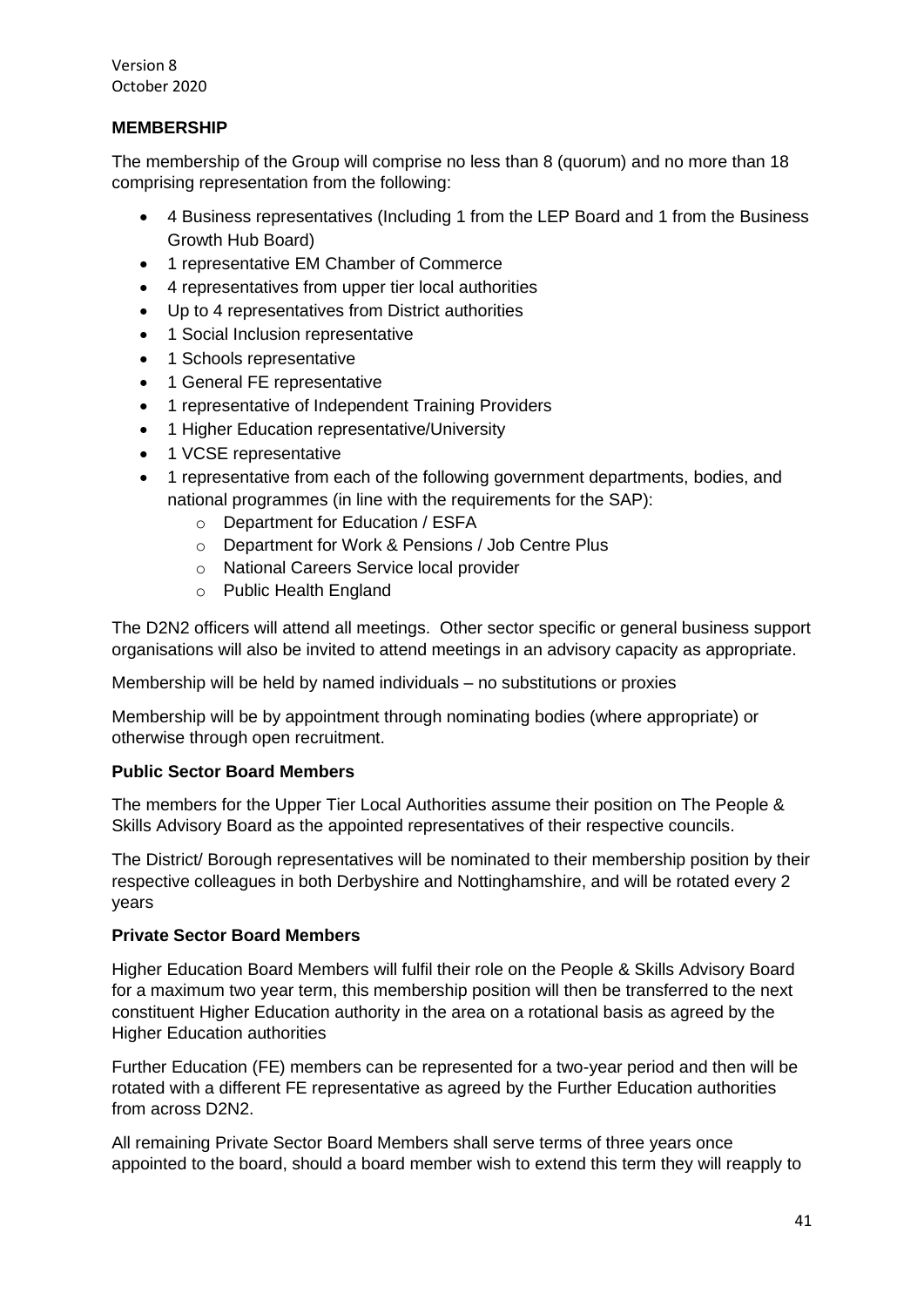serve a second term on the board. Each Private sector board member can serve a maximum of two terms on the board.

#### **Appointment of Chair and Deputy Chair**

The Chair of the People & Skills Advisory Board will be a member of the D2N2 Board. Appointment to the role of Chair of the will be decided by the D2N2 Chair. Appointment to the role of Deputy Chair will be decided by the Chair of the People & Skills Advisory Board.

#### **MEETINGS**

Meetings will take place on a bi-monthly basis, during the first six months of operation, dropping to quarterly thereafter. The Chair will determine whether these need to occur more or less frequently as business determines.

### **SUBGROUPS**

The People & Skills Advisory Board will have 3 standing sub-groups to undertake detailed planning and oversight of priority themes:

- Careers and Young People
- Employment
- Skills for Growth

Arrangements for Chair, membership, and Terms of Reference of these group to be agreed by the People & Skills Advisory Board. Each sub-group will produce regular reports to the Advisory Board.

In addition, the Chair can determine need for task and finish groups to be set up to oversee specific work streams in support of the role of the People & Skills Board.

A review of all sub-group arrangements will be undertaken every 12 months to ensure they remain operationally relevant.

#### **ATTENDANCE POLICY**

All members will be expected to attend meetings, other than in exceptional circumstances. Any member failing to attend for three consecutive meetings will be invited to consider their ongoing membership.

#### **DELEGATED AUTHORITY**

The People and Skills Board will have no delegated authority unless specifically agreed by the main D2N2 Board.

#### **ACCOUNTABILITY**

The People and Skills Board is directly accountable to the D2N2 Board. It will be chaired by a Member of the D2N2 Board as agreed by the D2N2 Chair.

A Deputy Chair will also be appointed by the Chair of the People and Skills Board to ensure continuity should the Chair not be available.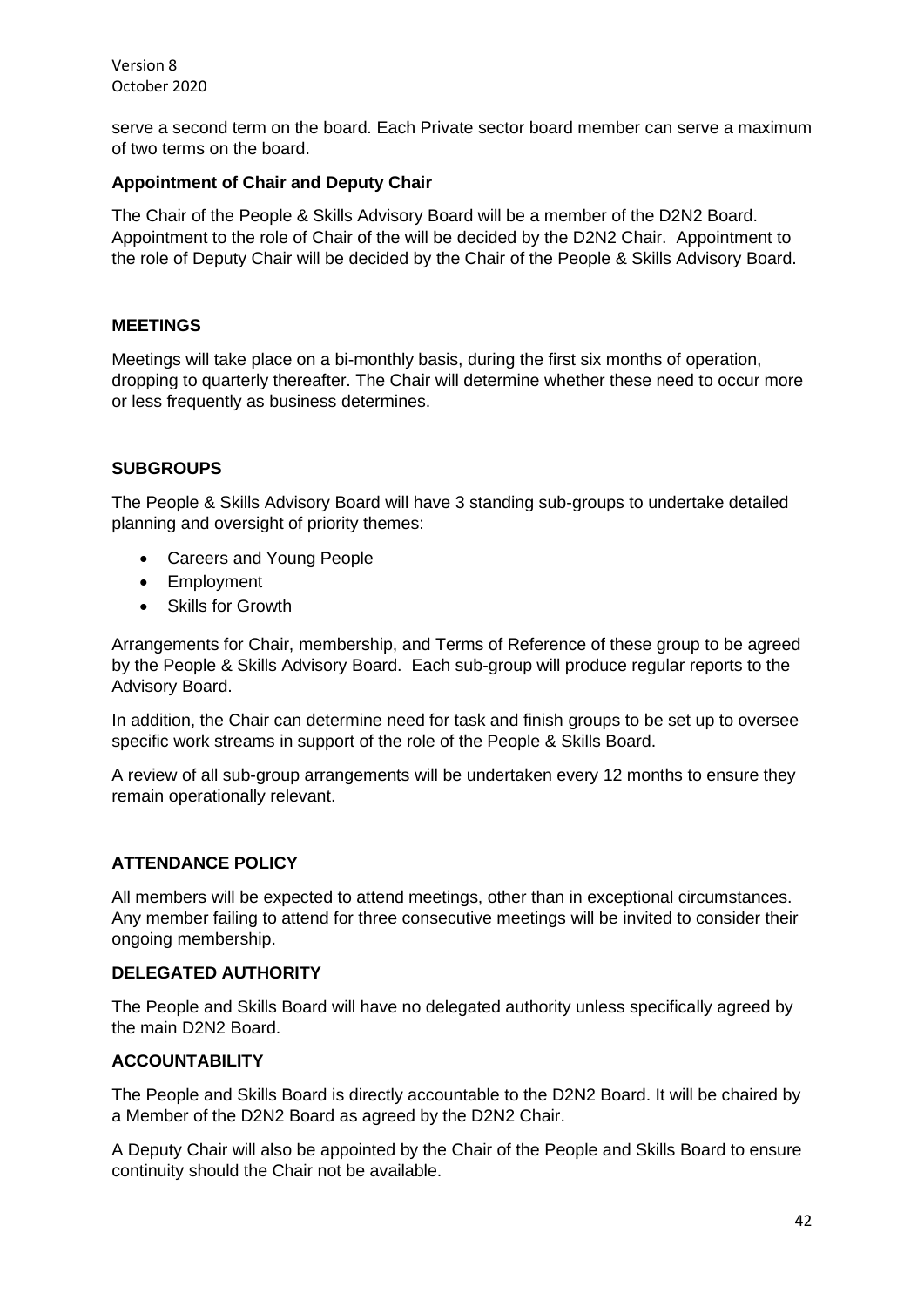## **Annex I**

### *Skills Advisory Panel Functions:*

- 1. Develop an implementation plan for People and Skills based on the thematic priorities identified in the D2N2 Strategic Economic Plan.
- 2. Provide leadership on skills in the local area; engaging with employers and providers and providing skills advice to D2N2 Board.
- 3. Develop understanding of current and future local skills needs and local labour market as well as the present skills and employment support provision in the local area by:
	- a. developing a strategy and mechanism for a robust and authoritative evidencebased skills and labour market analysis which clearly identifies existing local skills and employment challenges, and identifies key areas of future needs
	- b. developing a sophisticated understanding of both the local labour market and skills provision in the local area, the extent to which labour mobility within, or into, a local economy can address skills needs, and the projected gaps between skills needs and skills provision
	- c. building knowledge of the range of both local, regional and national employment provision that exists or is planned.
	- d. presenting the analysis at board level and sharing it with wider employer and provider communities to ensure that their perspective on the local labour market and local employment and skills system is reflected in future prioritisation.
	- e. Providing analysis to inform the development and the implementation of the 'People' element of Local Industrial Strategies.
- 4. Develop a clear approach to addressing skills and employment challenges within the local area, including by looking ahead to likely skills priorities in the coming decade by:
	- a. building an understanding of the local area across a range of partners including employers (SME and larger employers from across the private and public sectors), all types of providers and other key partners (including the community & voluntary sector) to agree shared approaches to addressing the challenges the analysis has identified;
	- b. providing a 'feedback loop' for the continual development of the 'People' element of the D2N2 Local Industrial Strategy.
- 5. Understand the wider dependencies in the local area and working together with other parts of the D2N2 LEP to:
	- a. link them to the skills and employment analysis as well as strategic plans.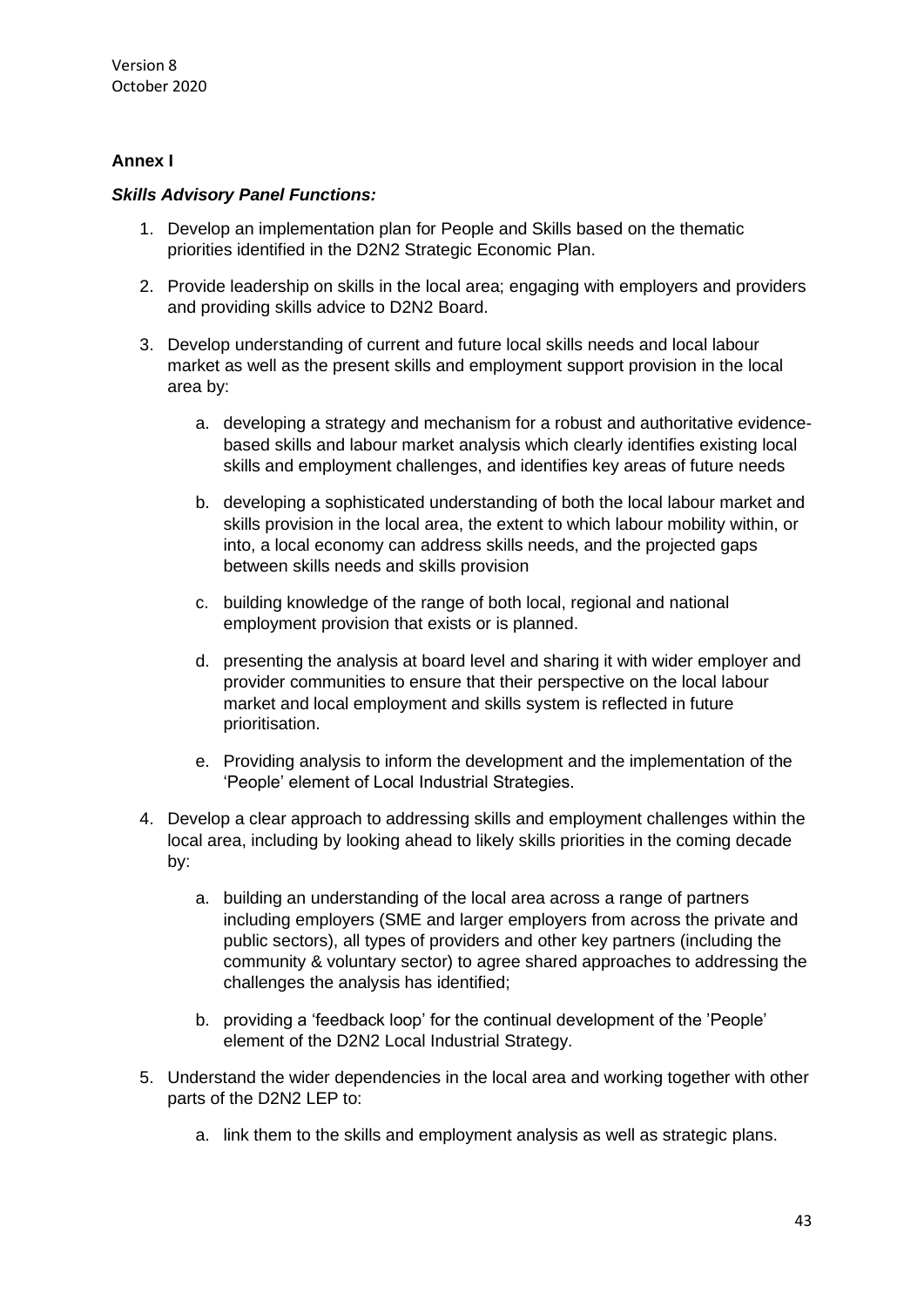- b. ensure the 'People' element of the Local Industrial Strategy is integrated effectively with the wider work of D2N2.
- 6. Act as co-ordinator of local skills providers by:
	- a. fostering co-operation between providers in mix of provision.
	- b. actively working with a range of local providers (Further Education, Higher Education and independent) to plan for how the skills needs are to be met.
	- c. Encouraging local providers to reflect the Skills Advisory Panel analysis when planning for T Levels implementation and delivery, and for the Skills Advisory Panel analysis to inform the investments that are made in the provider base to prepare for T Levels roll-out.
- 7. Work closely with careers advisory services (National Careers Service and Careers and Enterprise Company) to ensure that potential learners are informed about potential career routes within a local area, and that all careers information and guidance is informed by up-to-date local labour market information. This will involve working with:
	- a. the Careers & Enterprise Company's Enterprise Advisor Network to ensure that the Skills Advisory Panel analysis is shared through the network and informs the activities they support locally.
	- b. The National Careers Service local contractor to ensure that Skills Advisory Panel analysis is embedded into advice and guidance given to adults.
- 8. Raise the profile of apprenticeships with local employers and providers.
- 9. Advise where skills and labour market resource should be directed to support local employers and residents, using its understanding of existing employment support provision in the local area and the needs of the local labour market.
- 10. Share analysis and best practice, as widely and transparently as possible, with central government and other Skills Advisory Panels to learn from each other and tackle wider skills challenges.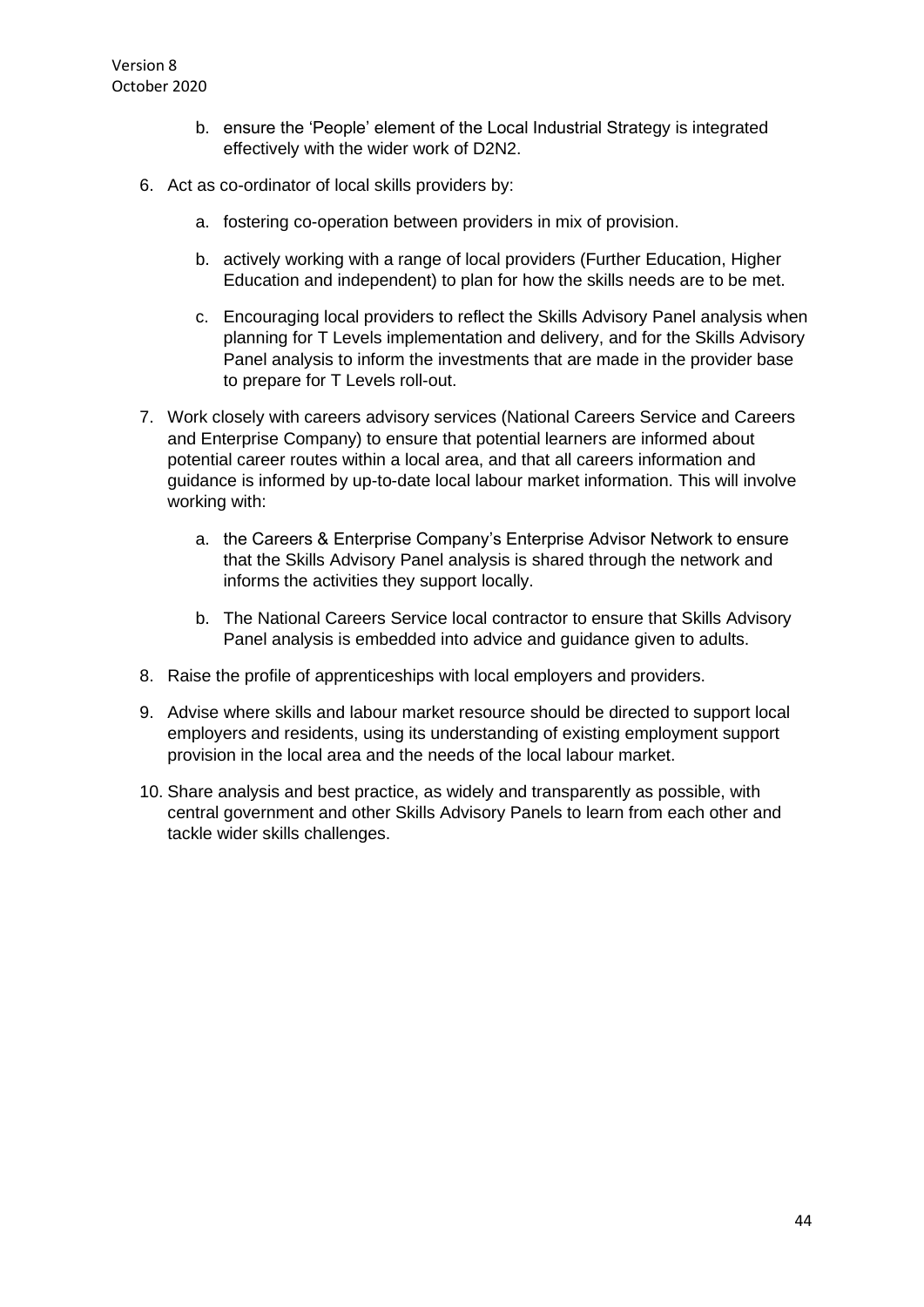# <span id="page-44-0"></span>**Appendix 5 – Business Growth and Innovation Board Terms of Reference**

# **D2N2 BUSINESS GROWTH & INNOVATION ADVISORY BOARD**

### **TERMS OF REFERENCE**

### **1. PURPOSE**

D2N2 will have a world class innovation-led, highly productive economy with a global reputation for manufacturing excellence.

The Business Growth & Innovation Advisory Board (BG&IAB) will spearhead engagement with our business base, economic stakeholders and key sectors to ensure that businesses across D2N2 are supported to maximise their potential through boosting productivity, adopting innovation and exploiting trade and investment opportunities to drive growth.

The BG&IAB will be an advisory group to the D2N2 Board will consider and develop partnership strategies and proposals to deliver the Business Growth and Innovation priorities and propositions within the D2N2 Local Industrial Strategy/Recovery Plan. The Advisory Board will focus primarily (but not exclusively) on the following key themes:

- Enterprise/Business Support (KT1)
- Access to Finance/Business Investment (KT2)
- Innovation/R&D (KT3)
- Place Promotion and Inward Investment (including Visitor Economy) (KT4)
- International Trade (KT5)

D2N2 will retain a focus on key and emerging sectors, working closely with existing sector partners and organisations were possible with intervention led through the lens of the key themes.

## **1. OPERATING PRINCIPLES**

The BG&IAB will operate according to the following guiding principles:

- focusing on where D2N2 can provide added value to the business growth and innovation agenda
- understanding and meeting the customer needs of our businesses and key sectors in supporting growth through improved productivity, developing new products and markets, and building resilience (in light of Covid-19 and EU Exit)
- ensuring engagement with our business base is coherent and communication is consistent
- develop programmes of activity to support agreed key theme areas
- Engage with other Advisory Boards to ensure complementarity in the delivery of priorities set by the D2N2 Board

Within this context, any intervention should be considered through the following lenses to maintain a sharp focus: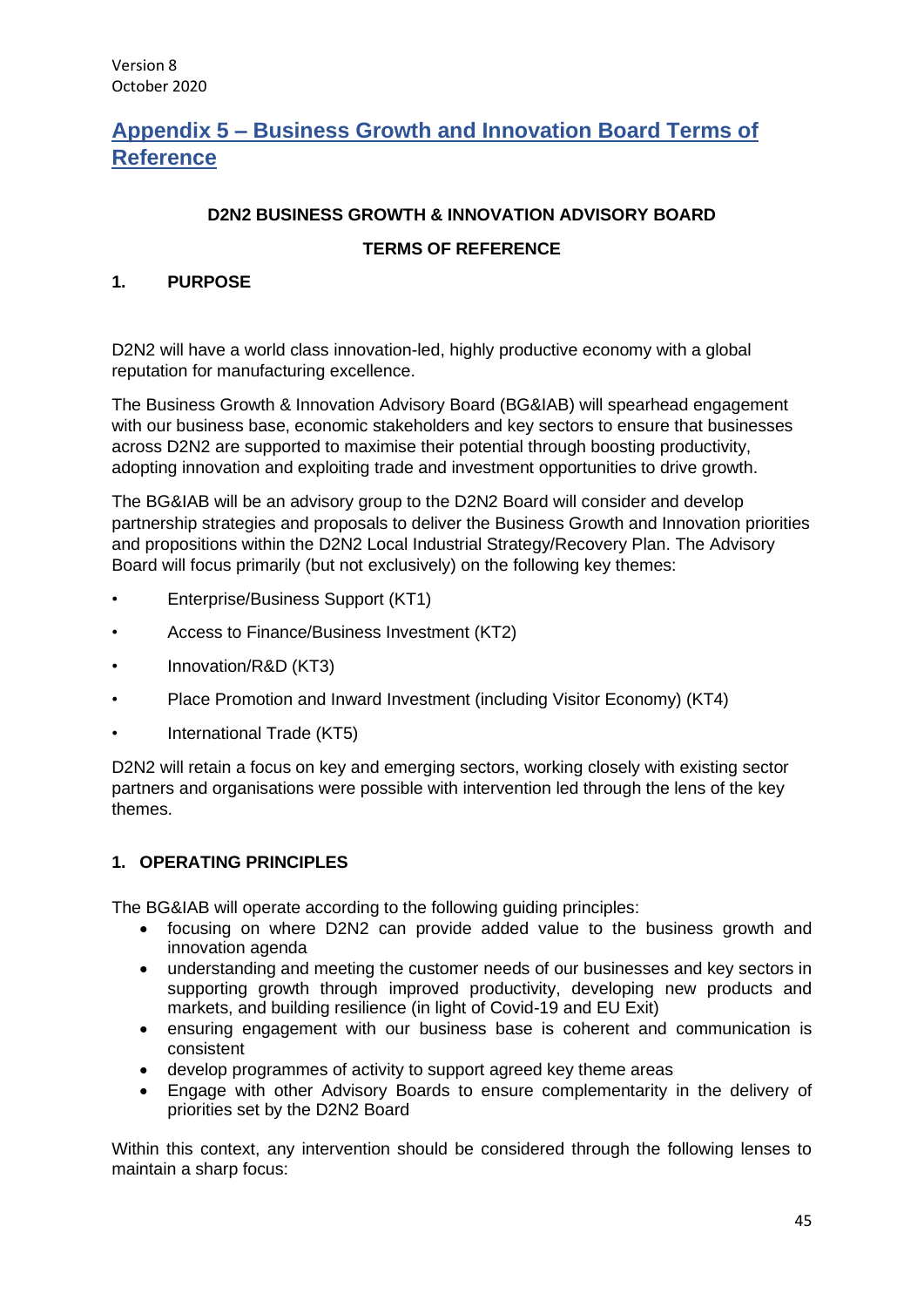- Advocacy using our partnership role to convene, lobby and shape policy and strategy
- Coordination in our convening role, bring together partners to deliver joined up and more effective business support activity
- Commission where required, deliver interventions to meet market gaps and the local needs of businesses and the economy (driven by evidence)

## **2. ROLES AND RESPONSIBILITIES**

The Business Growth & Innovation Advisory Board will lead on:

- 1. Convening wider stakeholder engagement to ensure improved alignment of future business support delivery including developing new partnership structures to support key themes of focus and add value to sector development activity and COVID-19 recovery (KT1-5)
- 2. Providing a focus for local business growth and innovation priorities, opportunities and needs to influence national policy and maximise influence and investment (KT1-5)
- 3. Developing and supporting the overall aims and objectives of the D2N2 Growth Hub by:
	- providing advice on delivery to boost productivity and growth within the D2N2 SME base.
	- making strategic links between the Growth Hub and other organisations delivering support to businesses to improve the co-ordination of business support across D2N2.
	- capturing business intelligence on the needs of businesses to unlock productivity, to shape and enhance the provision of business support
	- overseeing the development of the Business Lifecycle model as a template to support businesses based on their stage of development and realistic growth ambition (KT1)
- 4. Promoting and enabling greater financial investment to support by improving access to finance and supporting businesses to be investment ready (KT2)
- 5. Developing the strengths and opportunities highlighted in the D2N2 Science and Innovation Audit and in particular the Innovation eco-system model focusing on:
	- SME adoption of innovative products and processes
	- Maximising the economic benefit of existing assets
	- Increasing innovation investment into the region
	- Future thinking and meeting the challenges of IR4 and the new normal following COVID-19
	- Inspiring innovative and entrepreneurial behaviours by pupils and students in our schools, colleges, and universities (KT3)
- 6. Coordinating partner activity to promote D2N2 nationally and globally as a place to invest, work, visit and live (KT4)
- 7. Ensuring D2N2 businesses are supported to meet the opportunities and challenges that emerge from international trade post-EU exit (KT5)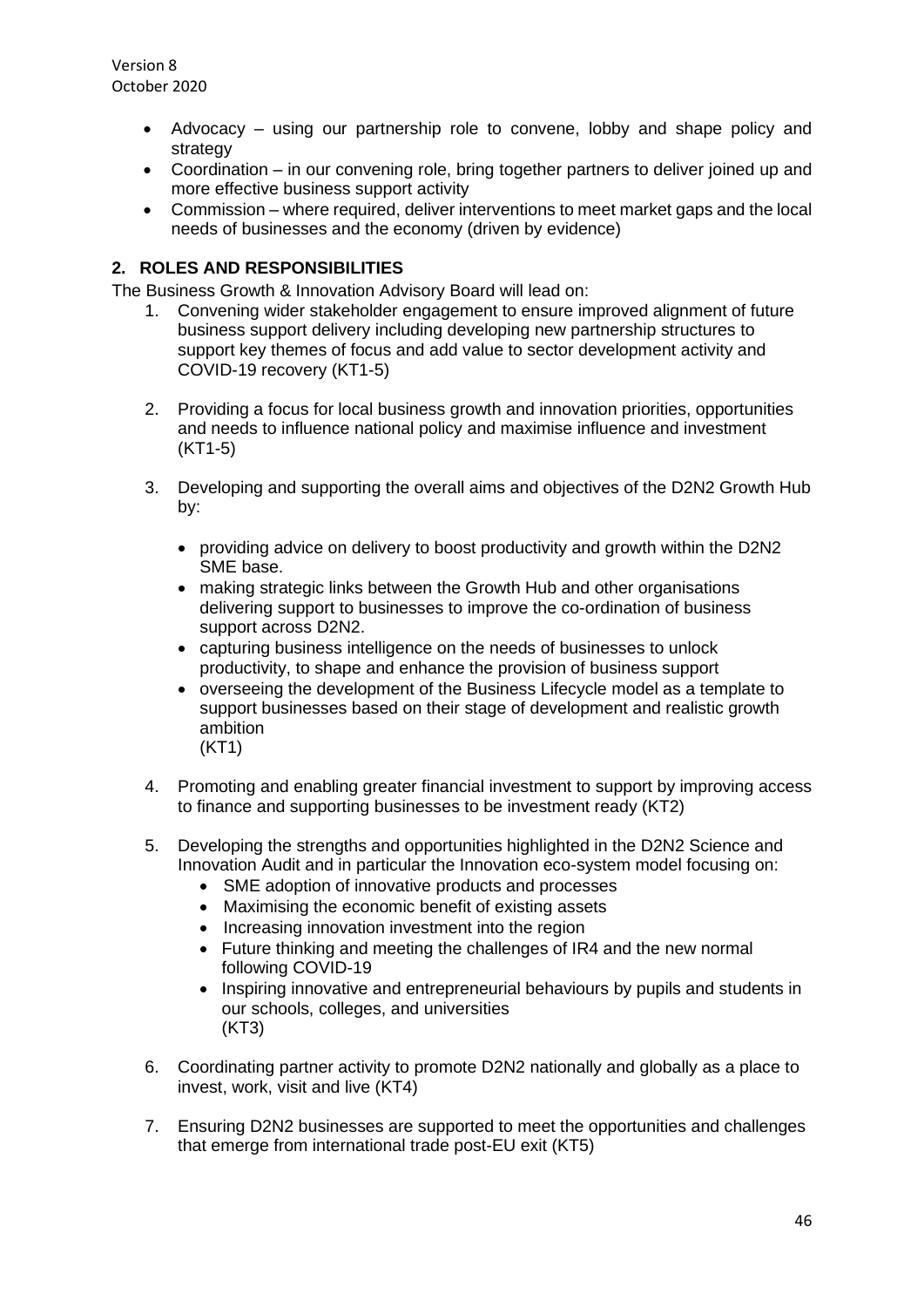# **3. MEMBERSHIP**

The membership of the Group will comprise no less than 8 (quorum) comprising representation from the following:

- 10 Business representatives (Including a minimum of 1 from the LEP Board and the Chair of the Growth Hub Executive Board)
- 5 Business Membership Organisations representatives (from EMC, IOD, FSB, CBI, and Make UK)
- Up to 6 Specialist Advisors (including an inclusion representative)
- 4 representatives from upper tier local authorities
- 2 representatives from district authorities (to represent D2 and N2)
- 3 University representatives (one each from UoN, NTU and UoD)
- 1 Further Education representative
- 1 representative from each of the following government departments/national bodies:
	- o BEIS
	- o DIT
	- o Innovate UK
	- o British Business Bank

Relevant D2N2 and Growth Hub offices will attend all meetings. Other sector specific or general business support organisations will also be invited to attend meetings in an advisory capacity as appropriate and agreed by the Chair. Representatives from Government departments attend in an advisory capacity only.

Membership will be held by named individuals with any substitutions agreed in advance with the Chair and Head of Business & Innovation.

Membership will be by appointment through nominating bodies (where appropriate) or otherwise through open recruitment. The Chair will reserve the right to review and propose amendments to membership if required.

## **4. MEETINGS**

Meetings will be held quarterly, and dates will be planned for the calendar year ahead. Additional engagement may be requested of Members or their colleagues in working groups or events during the same period.

## **5. SUB-GROUPS**

The Chair can determine if any sub-groups or task and finish groups need to be set up to oversee specific work relating to the agreed key themes in support of the role of the BG&IAB.

The Growth Hub Executive Board will formally feed into the BG&IAB and provide regular progress reports as a standing item on the agenda.

## **6. ATTENDANCE POLICY**

All members will be expected to attend meetings, other than in exceptional circumstances. Any member failing to attend for two consecutive meetings without nominating an agreed substitute will be invited to consider their ongoing membership.

## **7. ACCOUNTABILITY**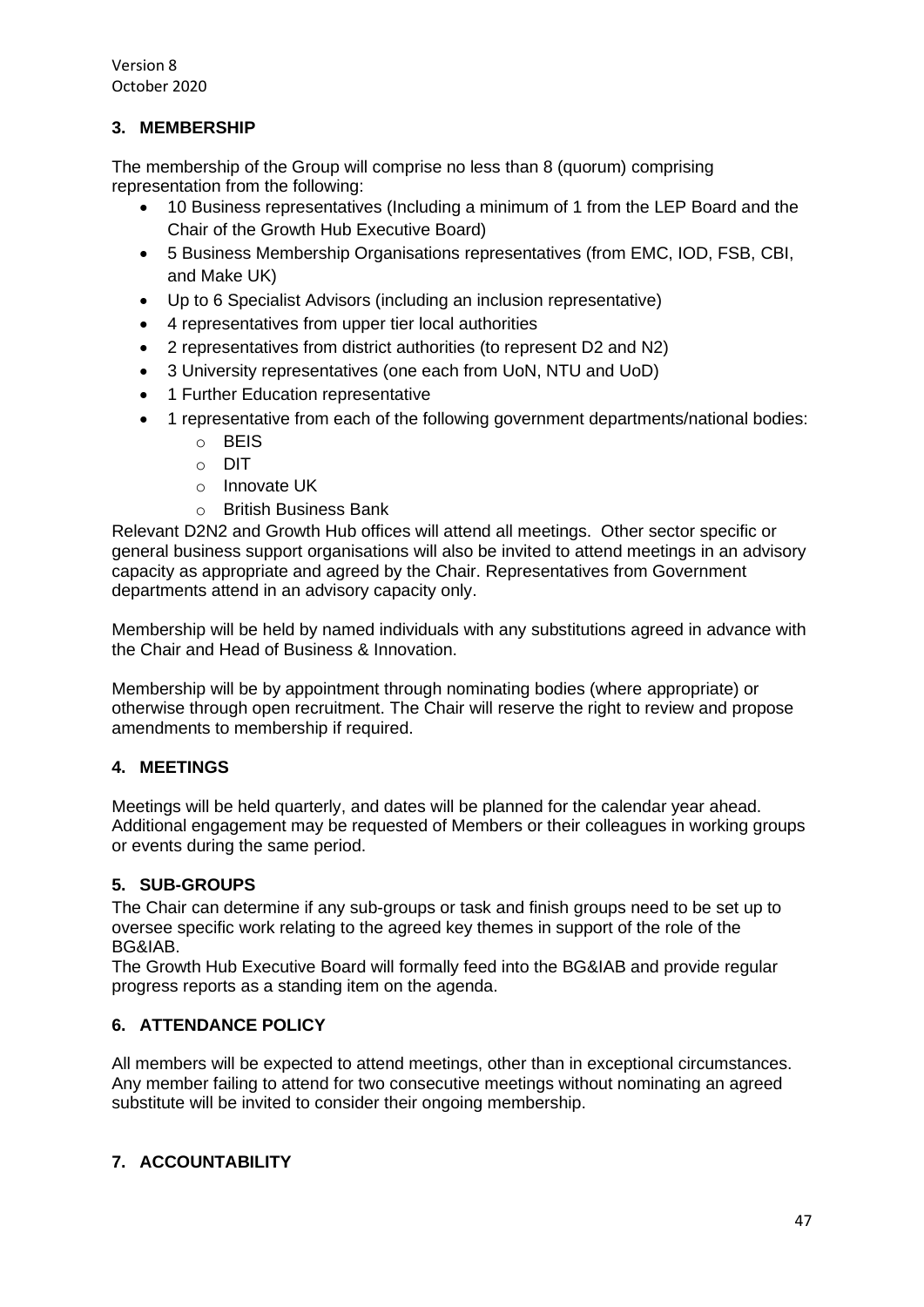The BG&IAB is directly accountable to the D2N2 LEP Board. It will be chaired by a private sector representative of the D2N2 Board with lead responsibility for the Business Growth & Innovation agenda. The Chair will also appoint a Deputy Chair for continuity. The Deputy Chair will be nominated from one of the University representatives to maintain a focus on innovation.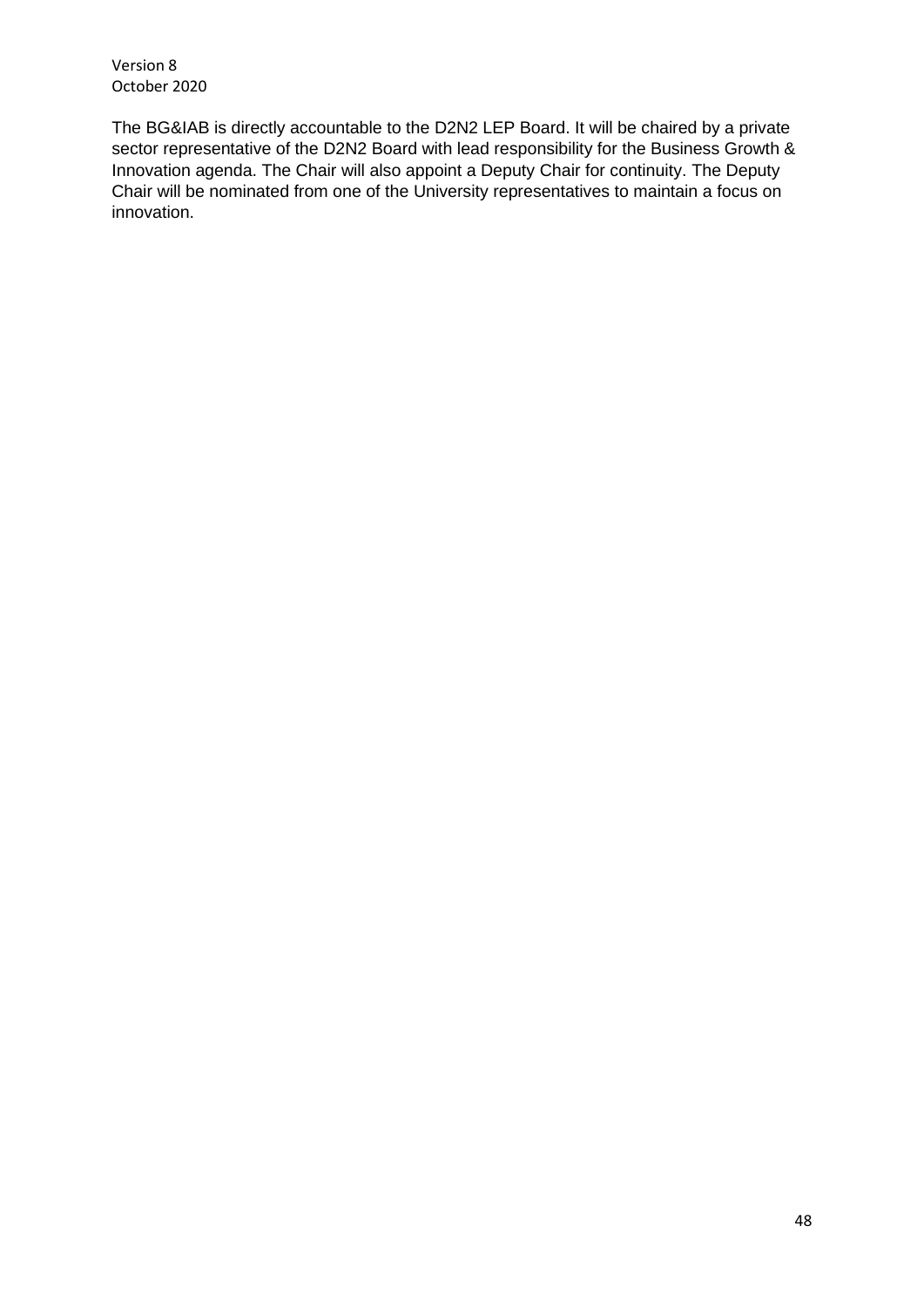# <span id="page-48-0"></span>**Appendix 6 – Place Board Terms of Reference**

## **D2N2 PLACE BOARD**

# **TERMS OF REFERENCE**

### **PURPOSE**

Supporting and enhancing the quality of place within D2N2 as a great location to live, work visit and invest is identified as a key priority within the Strategic Economic Plan and draft Local Industrial Strategy in order to deliver the vision for a more sustainable, productive, and inclusive economy. The Place Board will be an advisory group to the D2N2 board and will bring together strategies, implementation and investment proposals for the Place priorities within the draft Local Industrial Strategy. This includes the following areas of focus:

- Infrastructure and connectivity including digital connectivity and sustainable transport
- Acceleration of housing delivery as part of wider place making.
- Shift to low carbon and sustainable living.
- The revitalisation of our Towns and Cities through the development of transformational place priorities and supporting the Town Deal areas
- Overseeing the Enterprise Zones on behalf of the D2N2 Board.

This will build on and complement the work of existing local plans and strategies.

It will provide strategic direction to all Place related activity across D2N2 and continue to inform the development of the Place elements of the Local Industrial Strategy and Recovery Strategy for the region

## **ROLES AND RESPONSIBILITIES**

The Place Board will:

#### *Strategy*

- 1. Develop implementation plans to deliver the Place elements of the Local Industrial Strategy.
- 2. Inform the Place element of the emerging Recovery Plan.
- 3. Bring together and co-ordinate local partner plans within the context of the overall vision for the region relating to Place and identify key shared priorities for D2N2.
- 4. Propose the commissioning of underpinning strategies, as and when necessary, to support the overall delivery of the Place priorities.
- 5. Provide support to the strategic work programmes of key delivery partners to ensure that best practice is shared and opportunities for collaboration between partners are explored.

#### *Investment*

6. Identify opportunities for further investment and develop proposals to further these.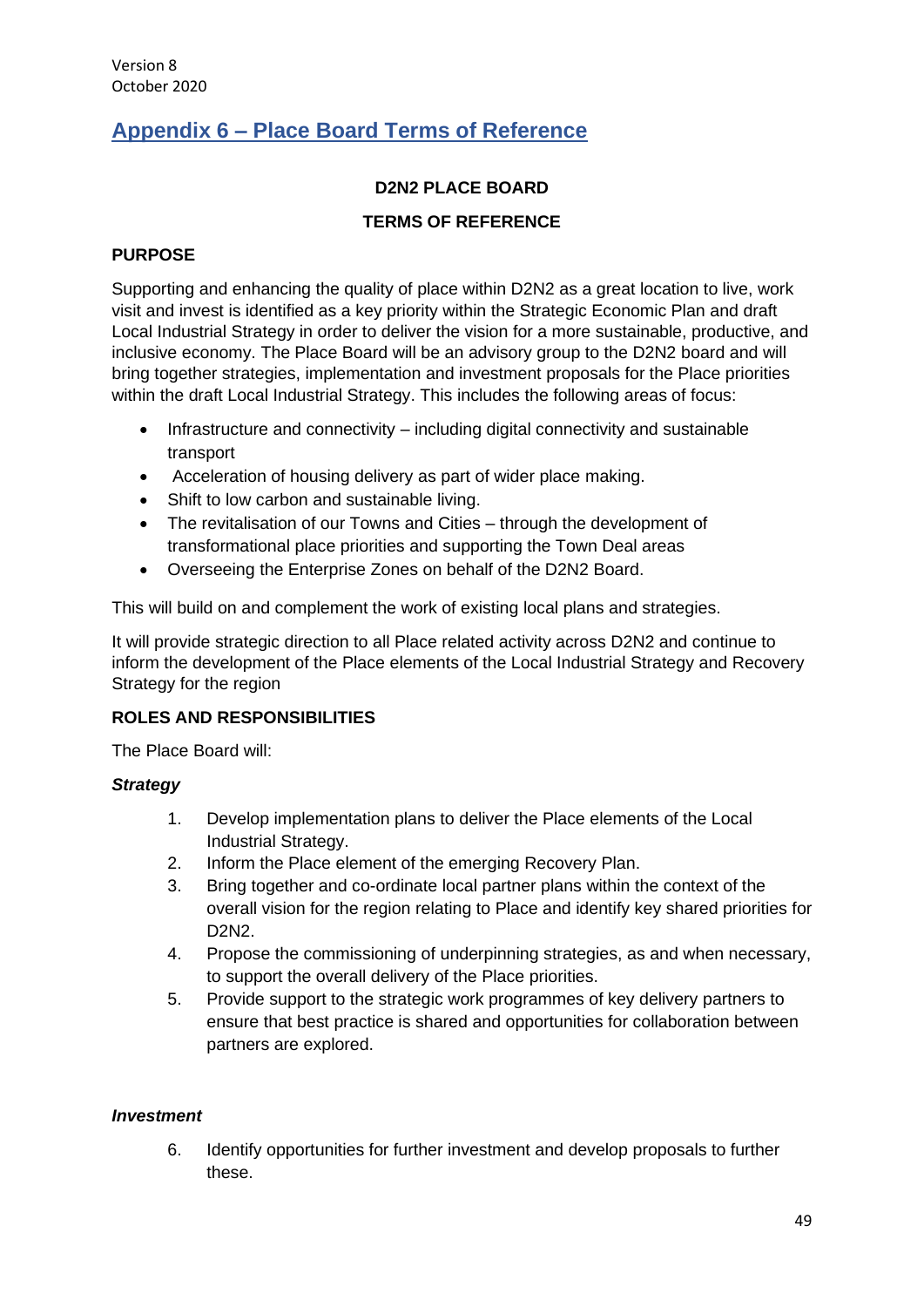# *Delivery*

- 7. Provide oversight of the delivery of D2N2 funded Place activities and feed any key issues into the Investment Board.
- 8. Ensure that a strong pipeline of projects is in development and where necessary take action to stimulate these.

# **MEMBERSHIP**

The membership of the Group is as follows:

- Chaired by the Deputy Chair of the D2N2 Board.
- Deputy Chair of the Place Group from one of the local authorities representatives.
- In recognition of the role of Local Authorities as place makers senior officer representation from the authorities as follows – 4 upper tiers, plus 2 Derbyshire, 2 Nottinghamshire districts (to be re-confirmed every 2 years by Districts)
- In addition to the Chair, 4 Business representatives from relevant sectors including Commercial/property and housing
- 2 Social Inclusion representatives
- 1 University representative
- Chairs of sub-groups

Homes England, Highways England, East Midlands Transport/Midlands Connect, Environment Agency and Network Rail will be issued with a standing invitation to attend the meetings.

The D2N2 Chief Executive and relevant LEP officers will also attend meetings in an advisory capacity.

# **MEETINGS**

Meetings will be held three times a year to bring together the workstreams progressed by the Sub-groups as set out below. The Chair will determine whether these need to occur more or less frequently as business determines.

# **SUBGROUPS**

The following sub-groups will undertake key elements of the work programme and report back into the Place board:

- D2N2 Energy Group: to oversee and lead the regions shift to low carbon energy
- D2N2 Infrastructure sub-group: consisting of the 4-transport authority leads and East Midlands Transport to co-ordinate a D2N2 wide approach on shared infrastructure challenges, including sustainable transport and identifying key regional infrastructure challenges and priorities
- D2N2 Towns Fund Group: to support the co-ordination of an effective approach to the 7 towns fund areas within D2N2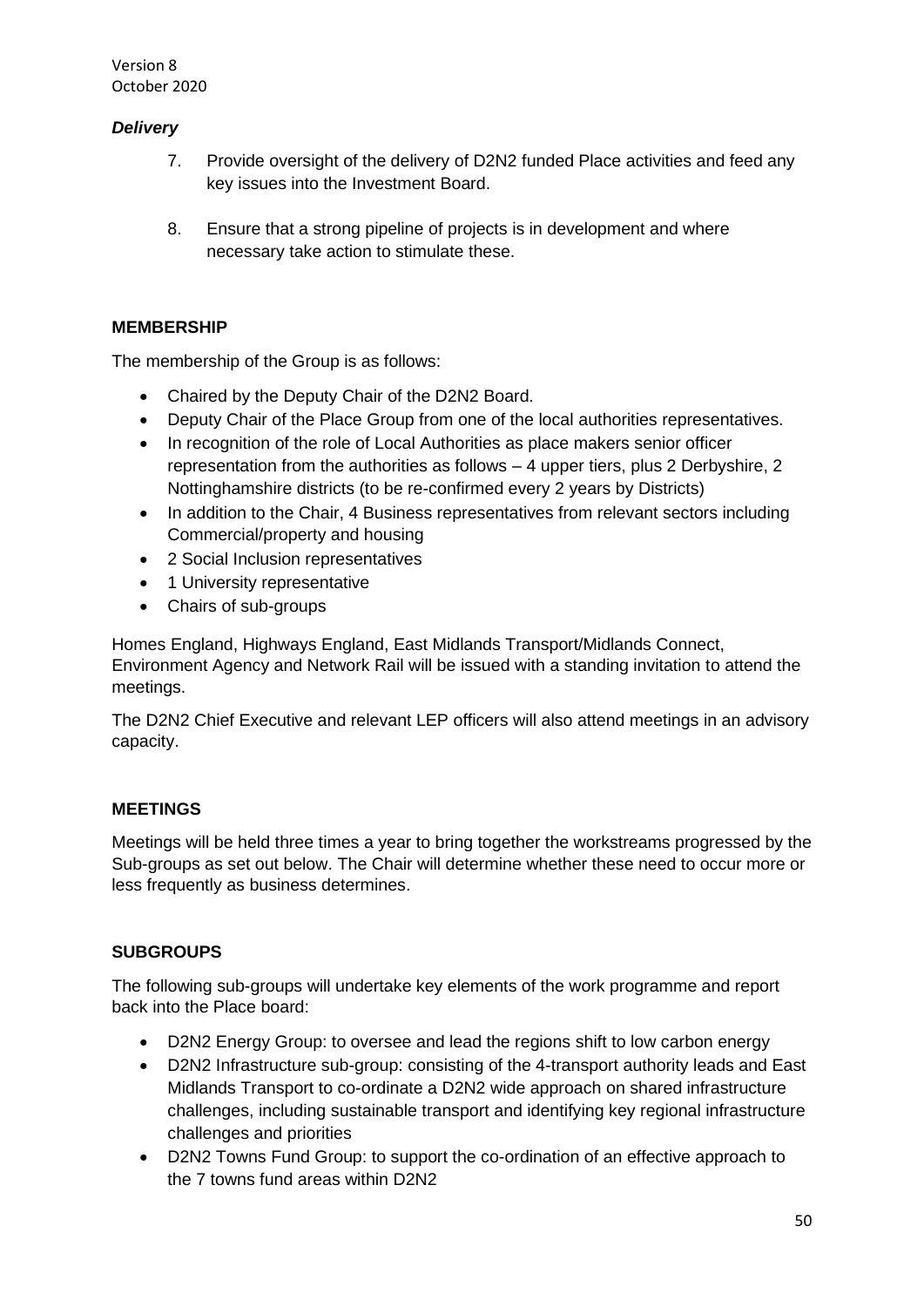- D2N2 Place Priorities a sub-group of the 4 upper tiers to develop and prioritise the top 10 transformational projects for the region
- D2N2 Housing Delivery Sub-group a working group in conjunction with Homes England to identify and progress barriers to delivery and explore best practice on sustainable construction and MMC
- D2N2 Enterprise Zone a working group to oversee progress across the D2N2 enterprise zones and best practice group to accelerate development across the sites.

The Chair can determine if any additional sub-groups or task and finish groups need to be set up to oversee specific work streams in support of the role of the Place Board.

A review of the sub-group arrangements will be undertaken every 6 months to ensure they remain operationally relevant.

## **ATTENDANCE POLICY**

All members will be expected to attend meetings, other than in exceptional circumstances. Any member failing to attend for three consecutive meetings will be invited to consider their ongoing membership.

## **DELEGATED AUTHORITY**

The Place Board will have no delegated authority.

#### **ACCOUNTABILITY**

The Place Board is directly accountable to the D2N2 Board. It will be chaired by the D2N2 Deputy Chair with lead responsibility for the Place agenda.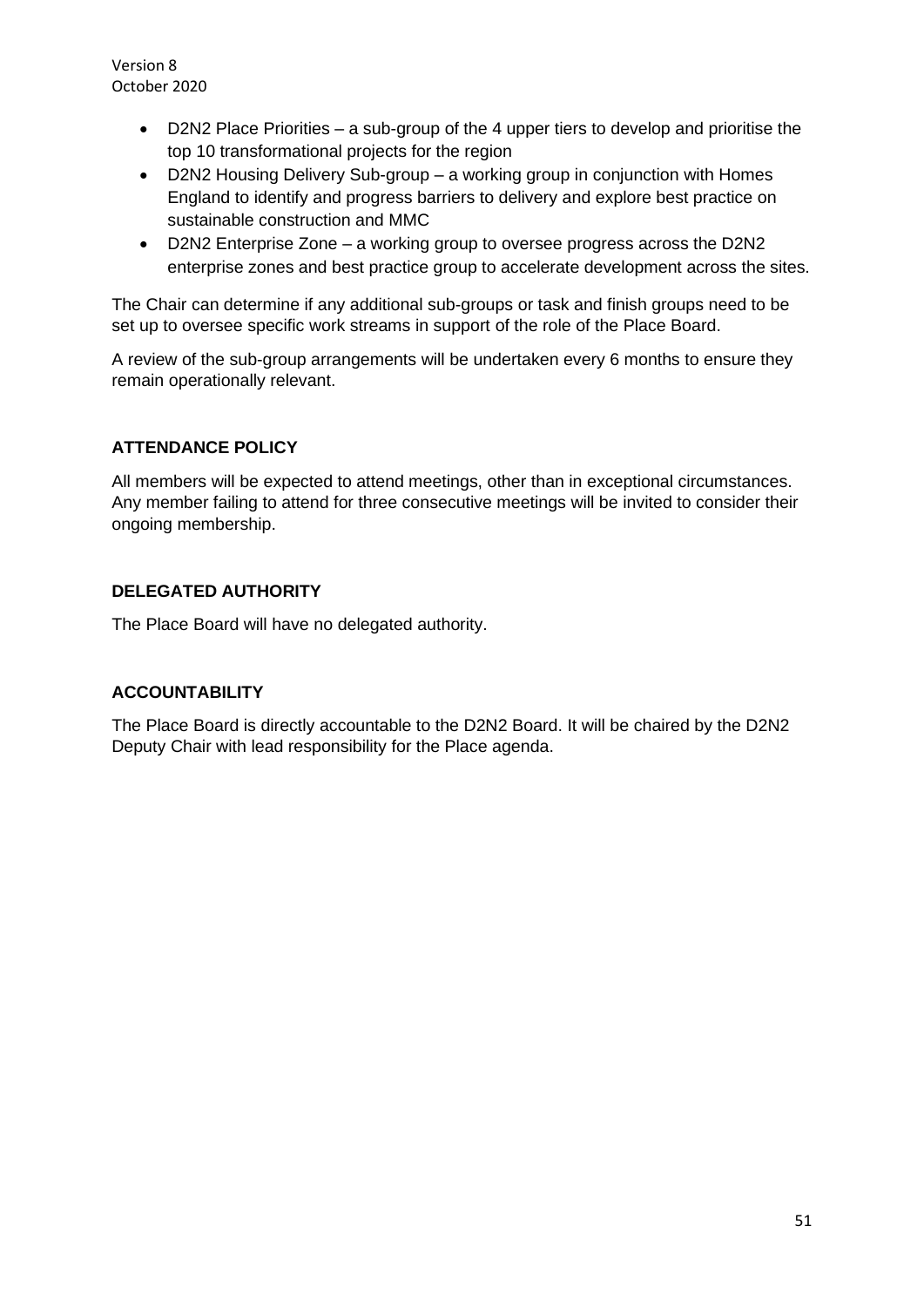# **Appendix 7 – D2N2 Inclusion Framework**

# **D2N2 Inclusion Framework**

# 1. Inclusion in D2N2: Aim and Ambition

D2N2 LEP takes the issues of social and economic inclusion seriously and as fundamental components of a thriving and vibrant D2N2 economy. In order to ensure the work of the LEP actively promotes inclusion we will seek to:

- Improve our understanding of inclusion and normalise it in our conversations and in all planning, implementation and monitoring activity; ٠
- Take action to ensure more inclusive practice is achieved through our role in commissioning and strategic planning and; ٠
- Influence others on the importance and benefits of inclusion. ٠

D2N2 will employ 4 core strategies:

<span id="page-51-0"></span>

|                  | LEADERSHIP                                                                                                                                                                                                                                                                                                  | INVESTMENT                                                                                                                                                                                                                                                                                                                                                        |
|------------------|-------------------------------------------------------------------------------------------------------------------------------------------------------------------------------------------------------------------------------------------------------------------------------------------------------------|-------------------------------------------------------------------------------------------------------------------------------------------------------------------------------------------------------------------------------------------------------------------------------------------------------------------------------------------------------------------|
| ٠<br>٠<br>٠<br>٠ | Building understanding of 'good' and inclusive<br>growth<br>Creating an inclusion 'narrative - normalising the<br>conversation<br>Embedding inclusion across all strategic planning<br>Ensuring LEP governance and structure reflects<br>local diversity and need<br>Focussing on improving Social Mobility | Taking action to ensure social value is achieved<br>٠<br>through all commissioning<br>Investing in activities which support pathways from<br>٠<br>exclusion to participation and through to inclusion;<br>Focussing on health, wellbeing, skills and aspiration<br>as routes to inclusion<br>Holding projects accountable for their inclusion<br>٠<br>commitments |
|                  | <b>INFLUENCE</b>                                                                                                                                                                                                                                                                                            | LEARNING                                                                                                                                                                                                                                                                                                                                                          |
| ٠                | Working with our stakeholders to create alignment,<br>consistency and added value on inclusion<br>outcomes:<br>Sharing learning to influence future systems<br>planning;<br>Championing the inclusive growth agenda                                                                                         | Improving our understanding of the impact of<br>٠<br>exclusion in D2N2<br>Apply co-production methods to enable learning<br>٠<br>from others<br>Developing measures of success to track progress<br>٠<br>Monitoring performance<br>Reviewing our strategy as a result of performance<br>٠                                                                         |

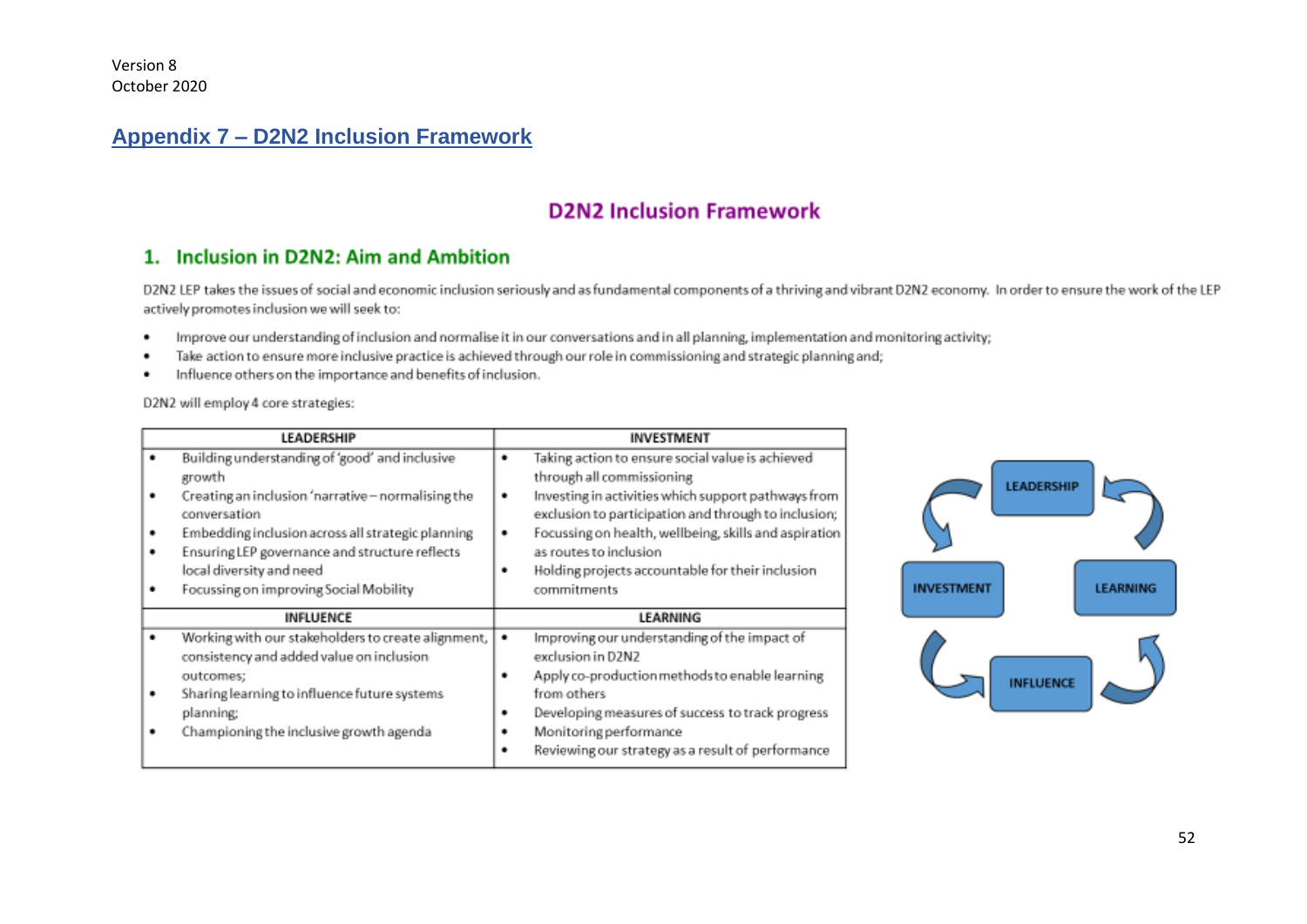# **D2N2 Inclusion Strategy**

# 2. Inclusion in D2N2: Enabling Action

In order to achieve our ambitions for a more inclusive D2N2 and local economy we will employ the following strategies:

|                                     | <b>Business &amp; Innovation</b>                                                                                                                                                                                                                                                                                                                                                                                                                  | Infrastructure, Capital Investment & Place                                                                                                                                                                                                                                                                                                                                                                                                                                                                                                                    |
|-------------------------------------|---------------------------------------------------------------------------------------------------------------------------------------------------------------------------------------------------------------------------------------------------------------------------------------------------------------------------------------------------------------------------------------------------------------------------------------------------|---------------------------------------------------------------------------------------------------------------------------------------------------------------------------------------------------------------------------------------------------------------------------------------------------------------------------------------------------------------------------------------------------------------------------------------------------------------------------------------------------------------------------------------------------------------|
|                                     | Broaden representation from a wide spectrum of business and business<br>leaders;<br>Build understanding of the business cost of exclusion;<br>٠<br>Enhance the capacity and knowledge of the Growth Hub to help drive inclusive .<br>٠<br>growth; including promoting the growth of socially-focussed organisations and<br>businesses;<br>Provide tools, resources and specialist links to help businesses improve<br>٠<br>inclusion performance. | Maximise D2N2s influencing and coordination role in places facing economic disadvantage<br>to address spatial disparities;<br>Refresh, promote and uphold the commitments of the D2N2 Procurement Charter;<br>Maximise the LEPs commissioning power to drive improvements in infrastructure project<br>impact and added value;<br>Earlier strategic engagement on capital projects to enable development of related skills and<br>٠<br>employment activity;<br>Where we have a role in housing delivery, work to deliver a more balanced housing<br>portfolio |
| <b>Success</b><br><b>Indicators</b> | Increased productivity<br>٠<br>Reduced sickness and absence levels in target sectors<br>٠<br>Reduced levels of Economic Inactivity<br>۰<br>Fewer unfilled vacancies and time taken to fill vacancies                                                                                                                                                                                                                                              | Number of capital projects using Social Value Act outcomes (project by project basis)<br>٠<br>Skills outcomes resulting from planned capital programmes<br>Travel to work distances<br>Employment / GDHI in deprived districts                                                                                                                                                                                                                                                                                                                                |
|                                     | People & Skills                                                                                                                                                                                                                                                                                                                                                                                                                                   | Leadership, Influence & Governance                                                                                                                                                                                                                                                                                                                                                                                                                                                                                                                            |
|                                     | Better connect learning and work for those most disadvantaged in the labour<br>٠<br>market;<br>Expand linkages between employers and schools / employability providers;<br>٠<br>Actively promote apprenticeships and local skills priority pathways for all;<br>٠<br>Expand and promote access to vocational training for adults;<br>٠<br>Enable delivery of activities to reduce the impact of poor health on work and<br>٠<br>productivity.     | Ensure Inclusive Growth is defined and prioritised within core LEP strategy;<br>٠<br>Embed inclusion champions across all levels of LEP governance;<br>٠<br>Ensure third sector representation at Board level;<br>٠<br>Make inclusion outcomes explicit and measurable across all delivery<br>٠<br>Develop a methodology for assessing inclusion impact to aid decision making and planning<br>٠<br>Seek and share learning and good practice                                                                                                                 |
| <b>Success</b><br>Indicators        | Apprenticeship take-up - including to excluded groups<br>٠<br>GDHI in disadvantage areas / for disadvantaged groups<br>$\bullet$<br>Improved skills levels in disadvantaged areas / for disadvantaged groups<br>٠<br>Increased disability employment levels<br>٠<br>Reduction in ESA claimants                                                                                                                                                    | Inclusion analysis incorporated in all strategic planning publications<br>Consistent progress against agreed inclusion indicators                                                                                                                                                                                                                                                                                                                                                                                                                             |